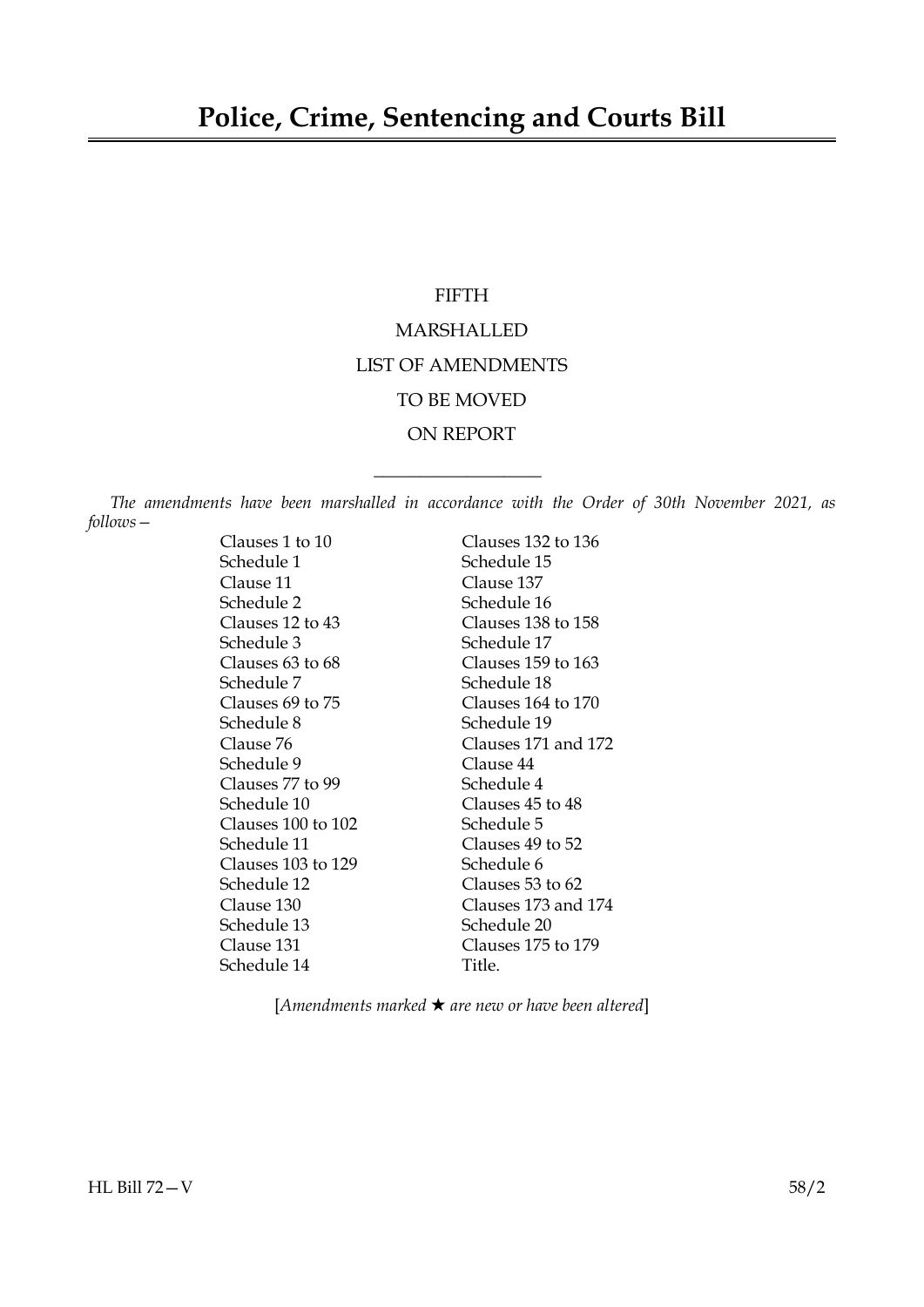**No.**

### **Amendment After Clause 172**

#### BARONESS MEACHER LORD PADDICK

**103** Insert the following new Clause—

### **"Restorative justice**

The Secretary of State must, every five years—

- (a) prepare an action plan on restorative justice for the purpose of improving access, awareness and capacity of restorative justice within the criminal justice system,
- (b) publish a copy of the action plan, and
- (c) publish a report on progress in implementing the previous action plan."

### LORD MARKS OF HENLEY-ON-THAMES

**104** Insert the following new Clause—

### "**Royal Commission on criminal sentencing**

- (1) Within six months of the passing of this Act, the Secretary of State must establish a Royal Commission to carry out a full review of criminal sentencing.
- (2) In particular the Commission must make recommendations on—
	- (a) how to reduce the prison population;
	- (b) how to reduce violence and overcrowding in prisons;
	- (c) addressing the particular needs of young people in custody;
	- (d) addressing the particular needs of women in custody;
	- (e) how to ensure that sentencing for offences is focussed upon reform and rehabilitation of offenders and reducing reoffending;
	- (f) how to reduce the over-representation of people from Black, Asian and minority ethnic backgrounds in prison;
	- (g) the imposition and management of non-custodial sentences; and
	- (h) the abolition of some mandatory or minimum prison sentences."

#### *Member's explanatory statement*

*This amendment would establish a Royal Commission to review criminal sentencing.*

### LORD ROSSER LORD PADDICK THE LORD BISHOP OF DERBY

**104A** Insert the following new Clause -

### **"Child criminal exploitation**

In section 3 of the Modern Slavery Act 2015 (meaning of exploitation), at the end insert—

#### "*Child criminal exploitation*

(7) Another person manipulates, deceives, coerces or controls the person to undertake activity which constitutes a criminal offence and the person is under the age of 18.""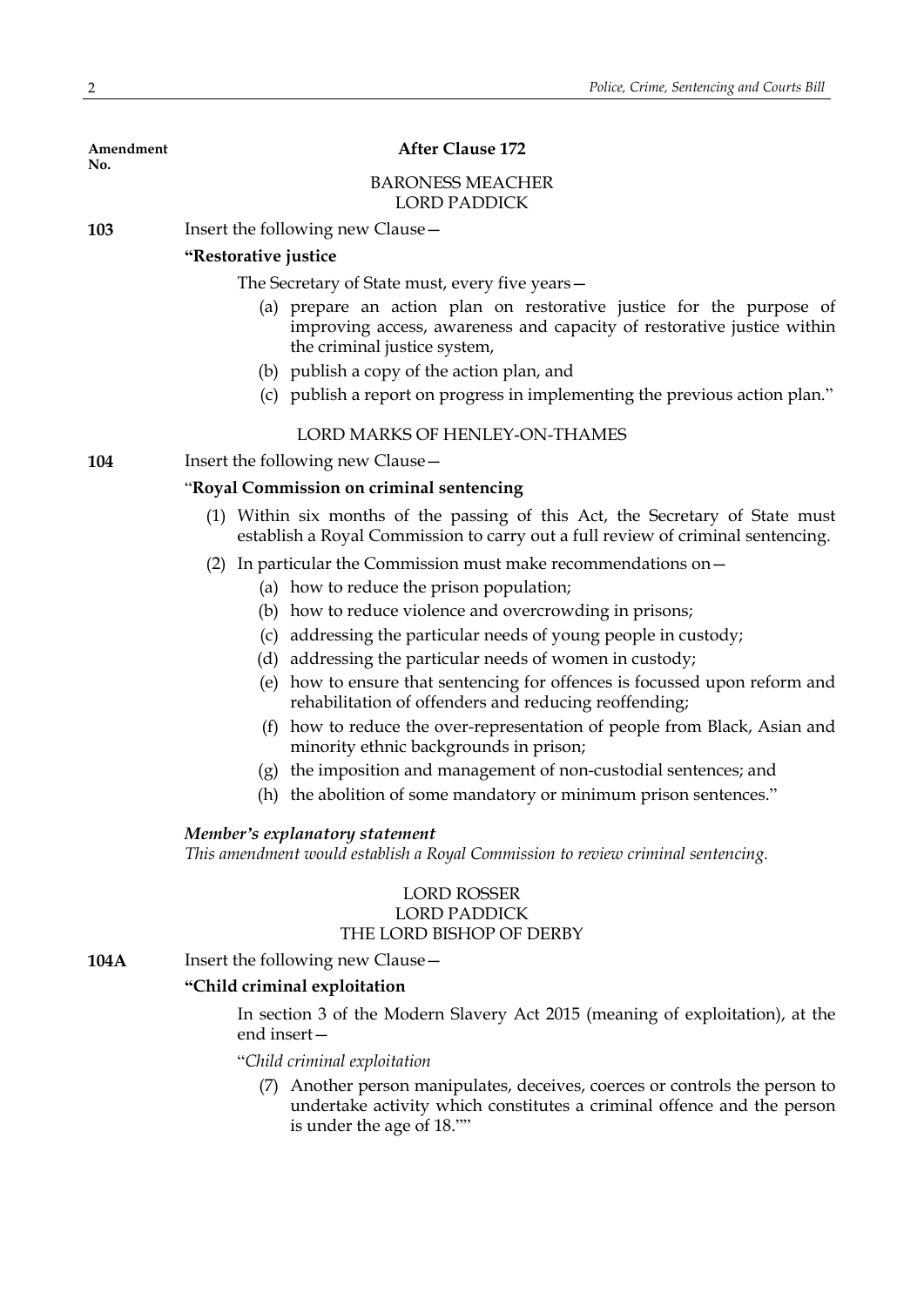#### *Member's explanatory statement*

*This new Clause would introduce a statutory definition of child criminal exploitation.*

#### LORD PONSONBY OF SHULBREDE

**104B** Insert the following new Clause -

### **"Video recorded cross-examination or re-examination of complainants in respect of sexual offences and modern slavery offences**

- (1) Section 28 of the Youth Justice and Criminal Evidence Act 1999 comes into force in relation to proceedings to which subsection (2) applies on the day on which this Act is passed.
- (2) This subsection applies where a witness is eligible for assistance by virtue of section 17(4) of the Youth Justice and Criminal Evidence Act 1999 (complainants in respect of a sexual offence or modern slavery offence who are witnesses in proceedings relating to that offence, or that offence and any other offences).
- (3) This section has effect notwithstanding section 68(3) of the Youth Justice and Criminal Evidence Act 1999."

### LORD PONSONBY OF SHULBREDE BARONESS JONES OF MOULSECOOMB

#### **104C** Insert the following new Clause -

**"Complainant's right of representation and appeal on an application to adduce evidence or questions on sexual conduct**

- (1) The Youth Justice and Criminal Evidence Act 1999 is amended as follows.
- (2) After section 43 insert—
- **"43A Complainant's right of representation and appeal on an application to adduce evidence or questions on sexual conduct**

In any trial to which section 41 applies, where notice is given that there will be an application under Part 36 of the Criminal Procedure Rules for leave to ask questions or to adduce evidence as to any sexual behaviour of the complainant—

- (a) the complainant may not be compelled to give evidence at any hearing on the application;
- (b) the complainant is entitled to be served with the application and to be legally represented (with the assistance of legal aid if financially eligible) as "a party" within the meaning of the Criminal Procedure Rules in responding in writing to the application and in presenting their case at any hearing on the application;
- (c) if the application succeeds in whole or in part, the complainant has a right to appeal for a rehearing of the application to the Court of Appeal on notice within seven days of the judgment being delivered;
- (d) on any such appeal, the Court of Appeal must rehear the application in full and may grant or refuse it in whole or in part;
- (e) the Secretary of State may, by regulations, set out rules of procedure relating to any hearing or appeal under this section.""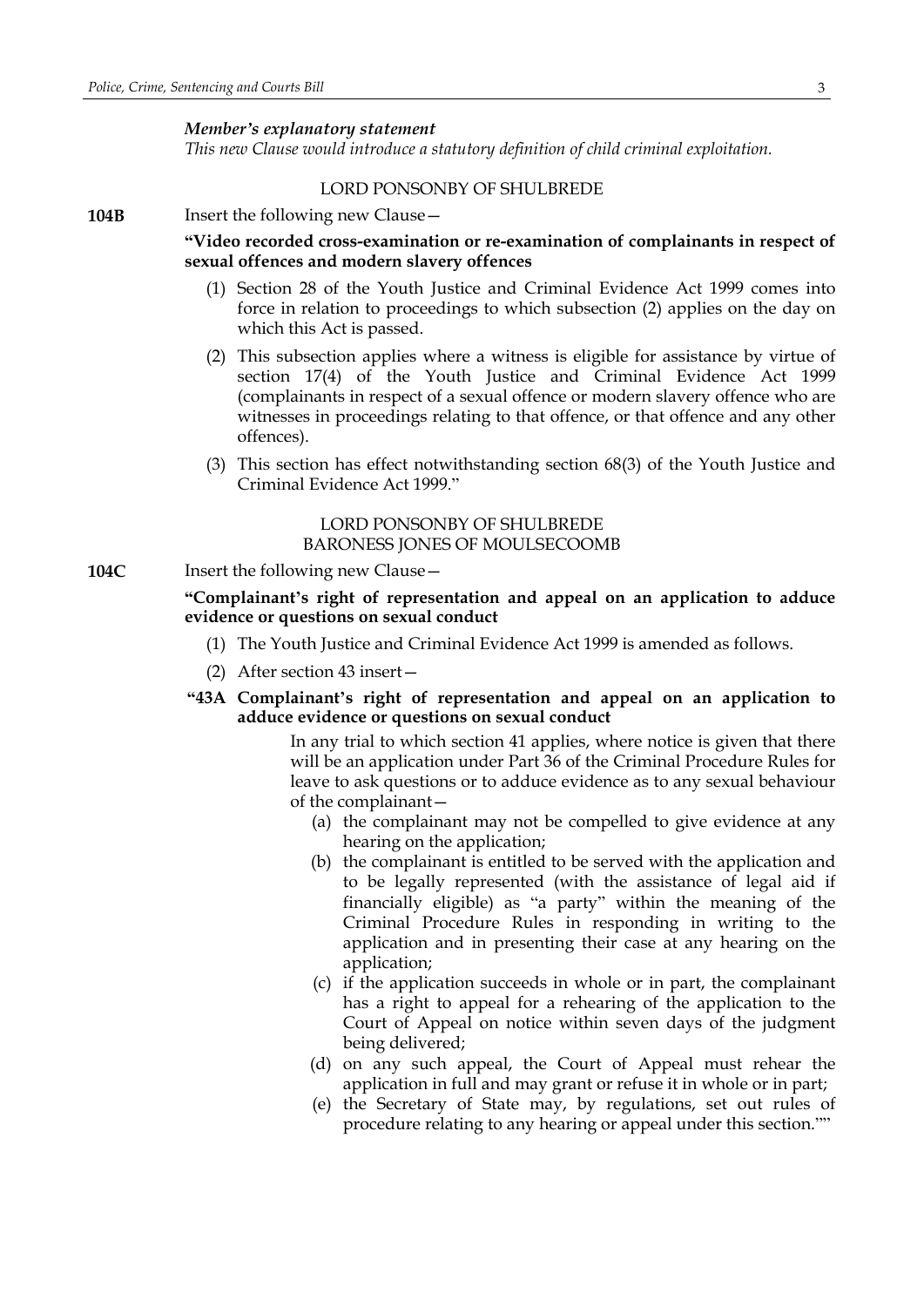### LORD PONSONBY OF SHULBREDE

**104D** Insert the following new Clause -

### **"Offence of destroying or damaging life-saving equipment**

- (1) The Criminal Damage Act 1971 is amended as follows.
- (2) In section 1(2), at the end of paragraph (b), insert "or
	- (c) intending to destroy or damage any property which is considered life-saving equipment, including life-belts, life jackets and defibrillators.""
- **104E** Insert the following new Clause -

### **"Offence of requiring or accepting sexual relations as a condition of accommodation**

- (1) It is an offence for a person (A) to require or accept from a person (B) sexual relations as a condition of access to or retention of accommodation or related services or transactions.
- (2) For the purposes of this section,  $\overline{A}$  is  $-$ 
	- (a) a provider of accommodation,
	- (b) an employee of a provider of accommodation,
	- (c) an agent of a provider of accommodation, or
	- (d) a contractor of a provider of accommodation.
- (3) A person guilty of an offence under this section is liable on conviction on indictment to imprisonment for a maximum of 7 years."

#### **104F** Insert the following new Clause –

### **"Offence of arranging or facilitating the requirement or acceptance of sexual relations as a condition of accommodation**

- (1) It is an offence for a person, who may in particular be a publisher, to arrange or facilitate an offence under section (*Offence of requiring or accepting sexual relations as a condition of accommodation*).
- (2) A person commits an offence if they intend to arrange or know that their actions would facilitate an offence under section (*Offence of requiring or accepting sexual relations as a condition of accommodation*).
- (3) A publisher commits an offence if they—
	- (a) know they are arranging or facilitating an offence under section (*Offence of requiring or accepting sexual relations as a condition of accommodation*),
	- (b) reasonably should know their actions would enable the arrangement of or facilitate an offence under section (*Offence of requiring or accepting sexual relations as a condition of accommodation*), or
	- (c) were informed that their actions had enabled the arrangement of or facilitated an offence under section (*Offence of requiring or accepting sexual relations as a condition of accommodation*) and failed to take remedial action within a reasonable time.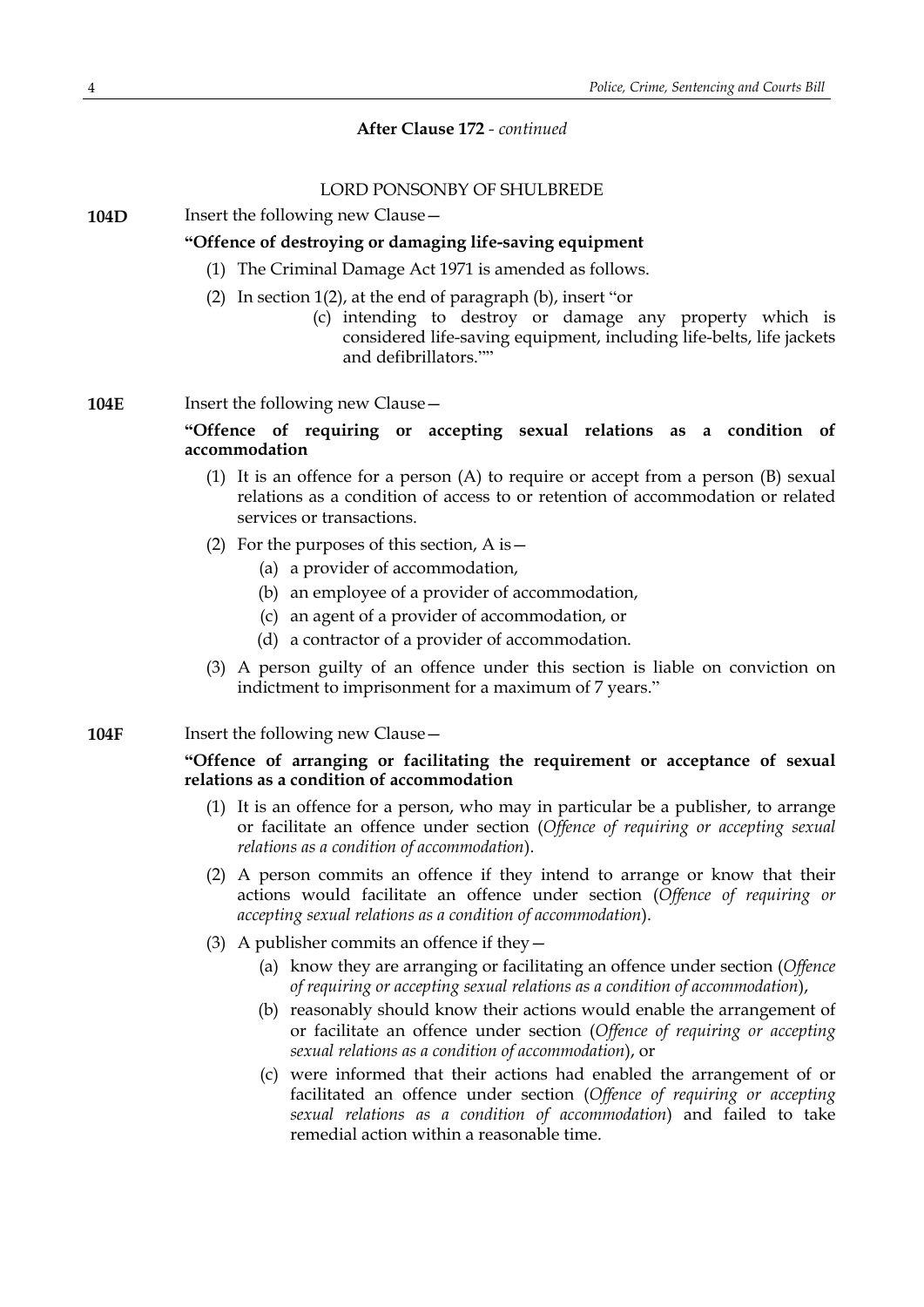(4) A person found guilty of an offence under this section is liable on conviction on indictment to a fine of £50,000."

### LORD BACH LORD PANNICK LORD HUNT OF KINGS HEATH

#### **104FA** Insert the following new Clause -

#### **"Police and crime commissioners: limit on age of disqualification for conviction**

In section 66(3)(c) of the Police Reform and Social Responsibility Act 2011, after the first "offence" insert "committed after the age of 21"."

### BARONESS NEVILLE-ROLFE

**104FB** Insert the following new Clause -

### **"Duty to conduct a review of resources for the purposes of assaults on retail workers**

Within 12 months of the day on which this Act is passed, the Secretary of State must conduct a review of, and report on, the adequacy of resources that police forces have available for the purposes of preventing or investigating assaults on retail workers."

#### BARONESS KENNEDY OF CRADLEY

**104FC** Insert the following new Clause —

### "**Section 6 of the Sexual Offences Act 1956: removal of time limitation**

- (1) Proceedings for the offence under section 6 of the Sexual Offences Act 1956 (intercourse with a girl between thirteen and sixteen) are not barred only by virtue of the passage of time since the date of the alleged offence.
- (2) Nothing in this section permits the trial of a person who has already been convicted of an offence relating to the sexual intercourse in question."

### BARONESS COUSSINS THE LORD BISHOP OF LEEDS LORD MARKS OF HENLEY-ON-THAMES LORD PANNICK

**104FD** Insert the following new Clause –

### **"Spoken word interpreters: minimum standards**

Within six months of commencement of this section, spoken word interpreters appointed to a court or tribunal must—

- (a) be registered on the National Register of Public Service Interpreters ("NRPSI"),
- (b) possess a Level 6 Diploma in Public Service Interpreting, or comply with NRPSI Rare Language Status protocols, and
- (c) have completed the requisite number of hours' experience of court interpreting commensurate with the category of case complexity, as agreed by the Secretary of State in conjunction with relevant professional bodies."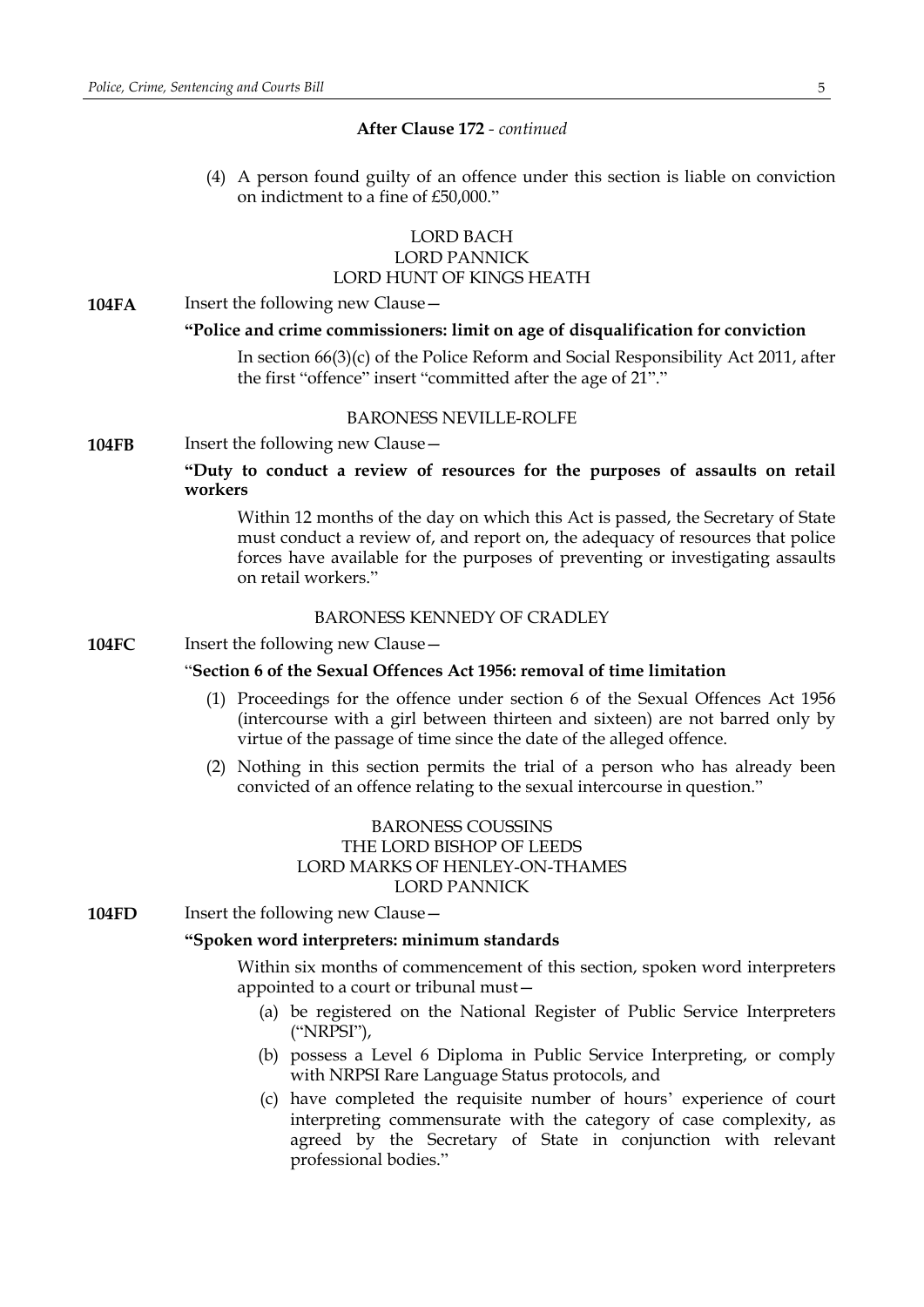### *Member's explanatory statement*

*This amendment would establish minimum standards for qualifications and experience for interpreters in courts and tribunals, along the lines of the Police Approved Interpreters Scheme.*

### LORD COAKER

**104FE** Insert the following new Clause -

### **"Fast-track public space protection orders**

In the Anti-social Behaviour, Crime and Policing Act 2014, after section 61 (variation and discharge of orders) insert—

#### **"61A Fast-track public spaces protection orders**

- (1) A local authority may make a fast-track public spaces protection order where the conditions under subsections (2) or (3) are met.
- (2) The conditions under this subsection are—
	- (a) the public space to which the order will apply is a school within the local authority area;
	- (b) activities carried on, or likely to be carried on, in the vicinity of the school have had, or are likely to have, a detrimental effect on the quality of life for pupils and staff; and
	- (c) consent for the order to be applied has been granted by  $-$ 
		- (i) the leadership of the school to which the order will apply,
		- (ii) a chief officer of police of the police area in which the school to which the order will apply is located, and
		- (iii) the leader of the local authority which will make the order.
- (3) The conditions under this subsection are—
	- (a) the public space to which the order will be applied is a venue providing NHS vaccination services to the public;
	- (b) activities have been carried on, or are likely to be carried on, in the vicinity of the venue with the intent of—
		- (i) harassing or intimidating members of the public using the service, or staff or volunteers providing the service, or
		- (ii) impeding members of the public from accessing the service, or staff or volunteers from providing the service; and
	- (c) consent for the order to be applied has been granted by  $-$ 
		- (i) the NHS body with responsibility for provision of the service to which the order will apply,
		- (ii) a chief officer of police of the police area in which the venue to which the order will apply is located, and
		- (iii) the leader of the local authority which will make the order.
- (4) A public spaces protection order granted under this section may come into effect immediately on the fulfilment of the requirements in subsection (2) or (3).
- (5) Restrictions in section 72(3), that consultation must take place before an order is made, do not apply to public spaces protection orders made under this section.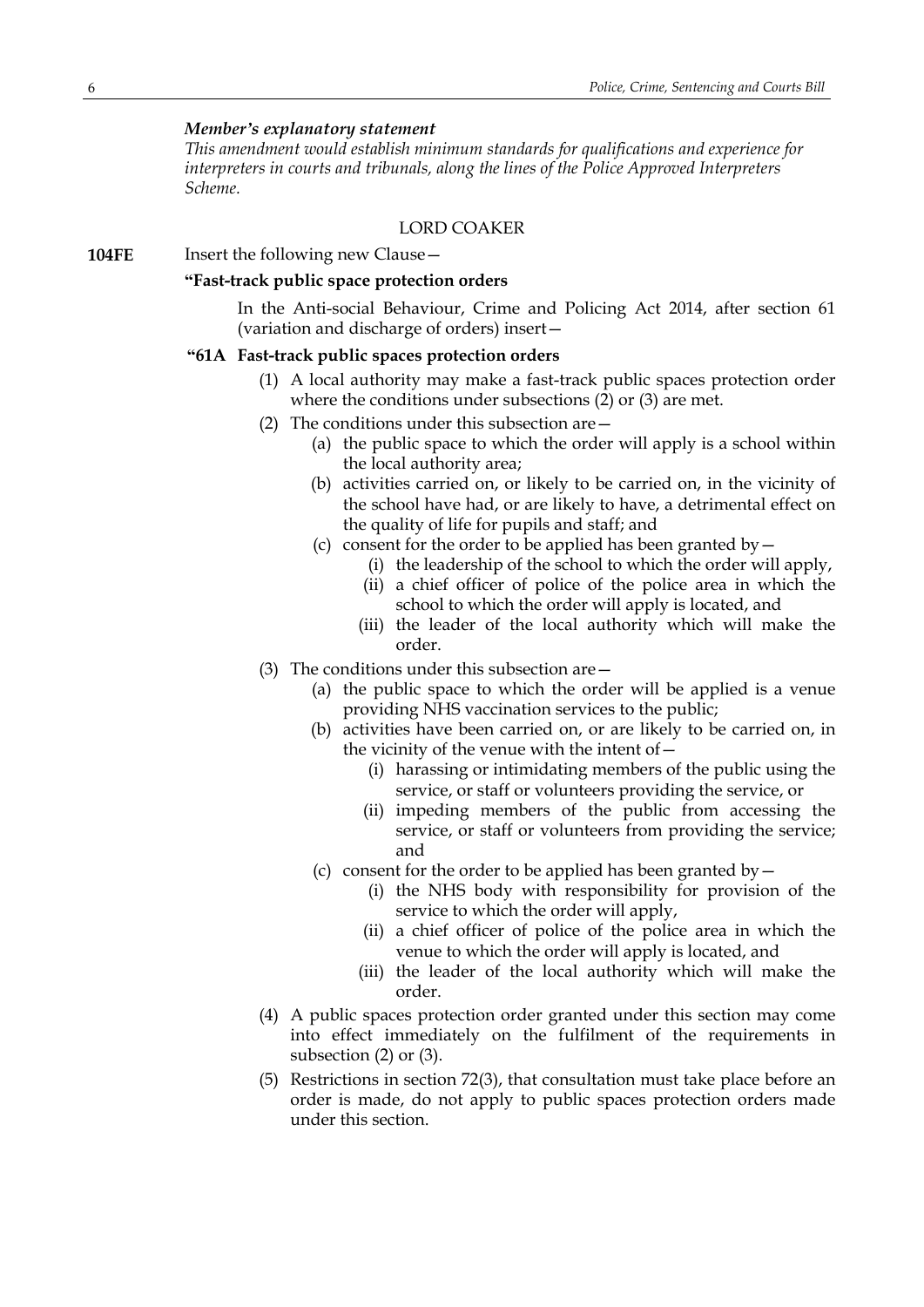- (6) The local authority must carry out the necessary consultation, as defined in section 72, following the making of an order under this section.
- (7) A fast-track public spaces protection order may not have effect for a period of more than 6 months unless extended under this section.
- (8) Before the time when a fast-track public spaces protection order is due to expire, the local authority that made the order may extend the period for which it has effect if satisfied on reasonable grounds that doing so is necessary to prevent—
	- (a) occurrence or recurrence after that time of the activities identified in the order, or
	- (b) an increase in the frequency or seriousness of those activities after that time.
- (9) A fast-track public spaces protection order under this section may not be extended for a period of more than 6 months.""

### *Member's explanatory statement*

*This would allow fast-track public spaces protection orders, which can come into effect immediately, to be made for schools and vaccination centres. Usual statutory consultation on the order would still be held, but would not delay the start date of the order.*

### **Clause 44**

### LORD BLENCATHRA LORD JUDGE LORD HODGSON OF ASTLEY ABBOTTS

**104G** Page 38, line 43, at end insert—

"(4) Part 6 of Schedule 4 does not have effect unless the College of Policing is reestablished under an Act of Parliament."

#### **After Clause 44**

### THE LORD BISHOP OF GLOUCESTER LORD GERMAN LORD PONSONBY OF SHULBREDE

**105** Insert the following new Clause –

### **"Bail and primary carers**

- (1) Section 4 of the Bail Act 1976 is amended as follows.
- (2) After subsection (9) insert—
	- "(10) Where a court determines whether to grant bail in criminal proceedings to a person to whom this section applies who is a primary carer for a child or pregnant, the court must—
		- (a) consider the impact of not granting bail on the child or unborn child; and
		- (b) presume (subject to victim impact or other relevant considerations) that it is in the best interests of the child or unborn child for bail to be granted.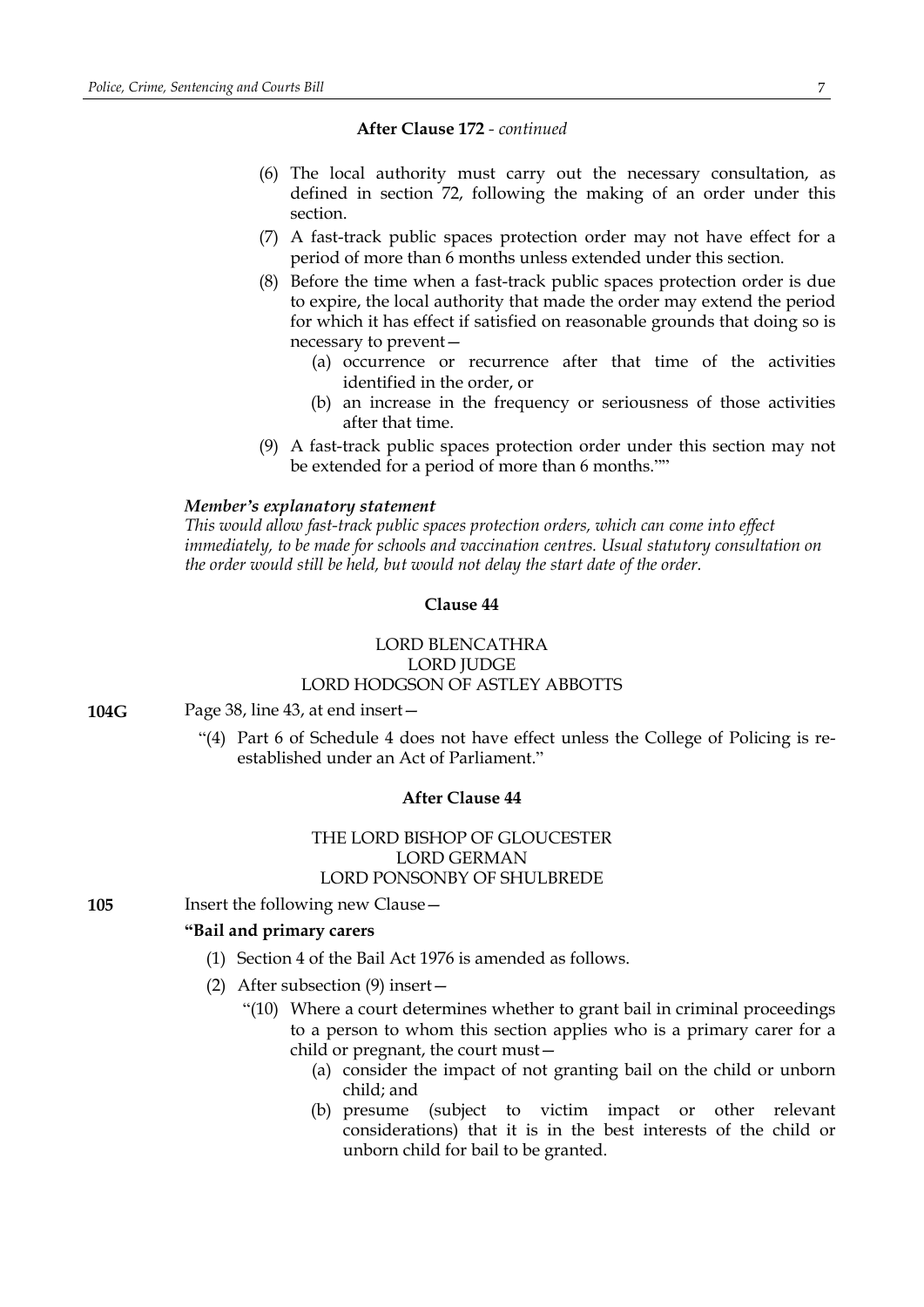- (11) In this section—
	- (a) "child" means a person under the age of 18, and
	- (b) "primary carer" means a person who has primary or substantial care responsibilities for a child.""

#### *Member's explanatory statement*

*This Clause reflects the requirement for a judge to consider the impact of not granting bail on a child when determining, in criminal proceedings, whether to grant bail to a primary carer of a dependent child.*

### **Clause 46**

### LORD BEITH

**106** Page 39, line 17, after "sport" insert ", dance, drama, music"

### *Member's explanatory statement*

*This is intended to address a potential gap in the law related to other teaching or supervisory positions of trust.*

**107** Page 39, line 19, at end insert ", or in dance, drama or music."

### *Member's explanatory statement*

*This is intended to address a potential gap in the law related to other teaching or supervisory positions of trust.*

### **After Clause 46**

### LORD WOLFSON OF TREDEGAR BARONESS HAYMAN LORD PANNICK

**107A** Insert the following new Clause -

### **"Voyeurism: breast-feeding**

- (1) Section 67A of the Sexual Offences Act 2003 (voyeurism: additional offences) is amended as follows.
- (2) After subsection (2) insert—
	- "(2A) A person (A) commits an offence if  $-$ 
		- (a) A operates equipment,
		- (b) A does so with the intention of enabling A or another person (C), for a purpose mentioned in subsection (3), to observe another (B) while B is breast-feeding a child, and
		- (c) A does so—
			- (i) without B's consent, and
			- (ii) without reasonably believing that B consents.
	- (2B) A person (A) commits an offence if  $-$ 
		- (a) A records an image of another (B) while B is breast-feeding a child,
		- (b) A does so with the intention that A or another person (C) will look at the image for a purpose mentioned in subsection (3), and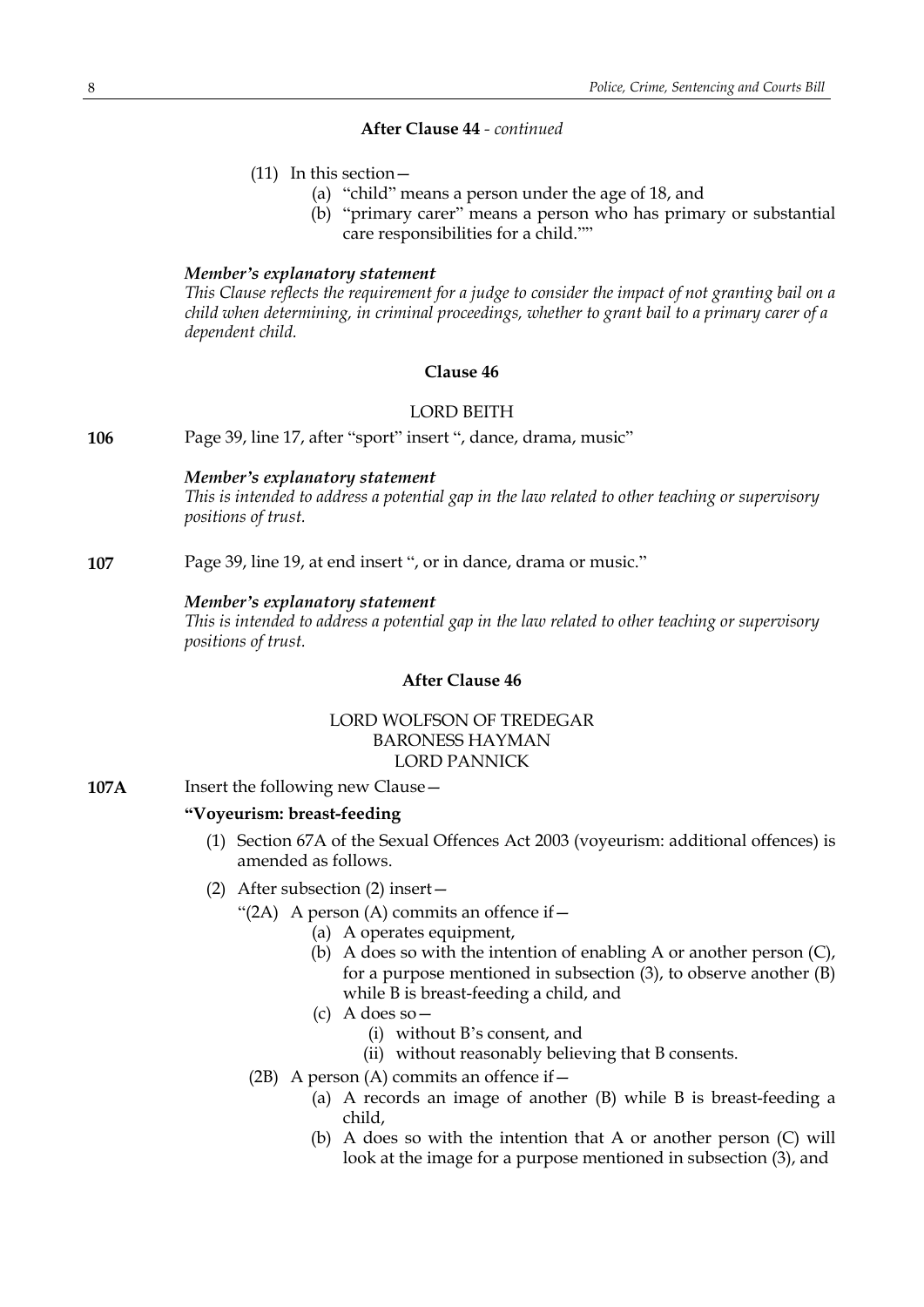- (c) A does so—
	- (i) without B's consent, and
	- (ii) without reasonably believing that B consents."
- (3) In subsection (3), for "and (2)" substitute "to  $(2B)$ ".
- (4) After subsection (3) insert—
	- "(3A) In this section a reference to B breast-feeding a child includes B rearranging B's clothing—
		- (a) in the course of preparing to breast-feed the child, or
		- (b) having just finished breast-feeding the child.
		- (3B) It is irrelevant for the purposes of subsections (2A) and (2B)—
			- (a) whether or not B is in a public place while B is breast-feeding the child,
			- (b) whether or not B's breasts are exposed while B is breast-feeding the child, and
			- (c) what part of B's body—
				- (i) is, or is intended by A to be, visible in the recorded image, or
				- (ii) is intended by A to be observed.""

#### *Member's explanatory statement*

*This new Clause creates new offences of recording images of, or otherwise observing, breastfeeding without consent or a reasonable belief as to consent. To be guilty of the offence the perpetrator must be acting for the purpose of obtaining sexual gratification or of humiliating, alarming or distressing the victim.*

### LORD WOLFSON OF TREDEGAR LORD RUSSELL OF LIVERPOOL BARONESS GREENGROSS

### **107B** Insert the following new Clause -

### **"Time limit for prosecution of common assault or battery in domestic abuse cases**

After section 39 of the Criminal Justice Act 1988 insert—

- **"39A Time limit for prosecution of common assault or battery in domestic abuse cases**
	- (1) This section applies to proceedings for an offence of common assault or battery where—
		- (a) the alleged behaviour of the accused amounts to domestic abuse, and
		- (b) the condition in subsection (2) or (3) is met.
	- (2) The condition in this subsection is that  $-$ 
		- (a) the complainant has made a witness statement with a view to its possible admission as evidence in the proceedings, and
		- (b) the complainant has provided the statement to  $-$ 
			- (i) a constable of a police force, or
			- (ii) a person authorised by a constable of a police force to receive the statement.
	- (3) The condition in this subsection is that—
		- (a) the complainant has been interviewed by  $-$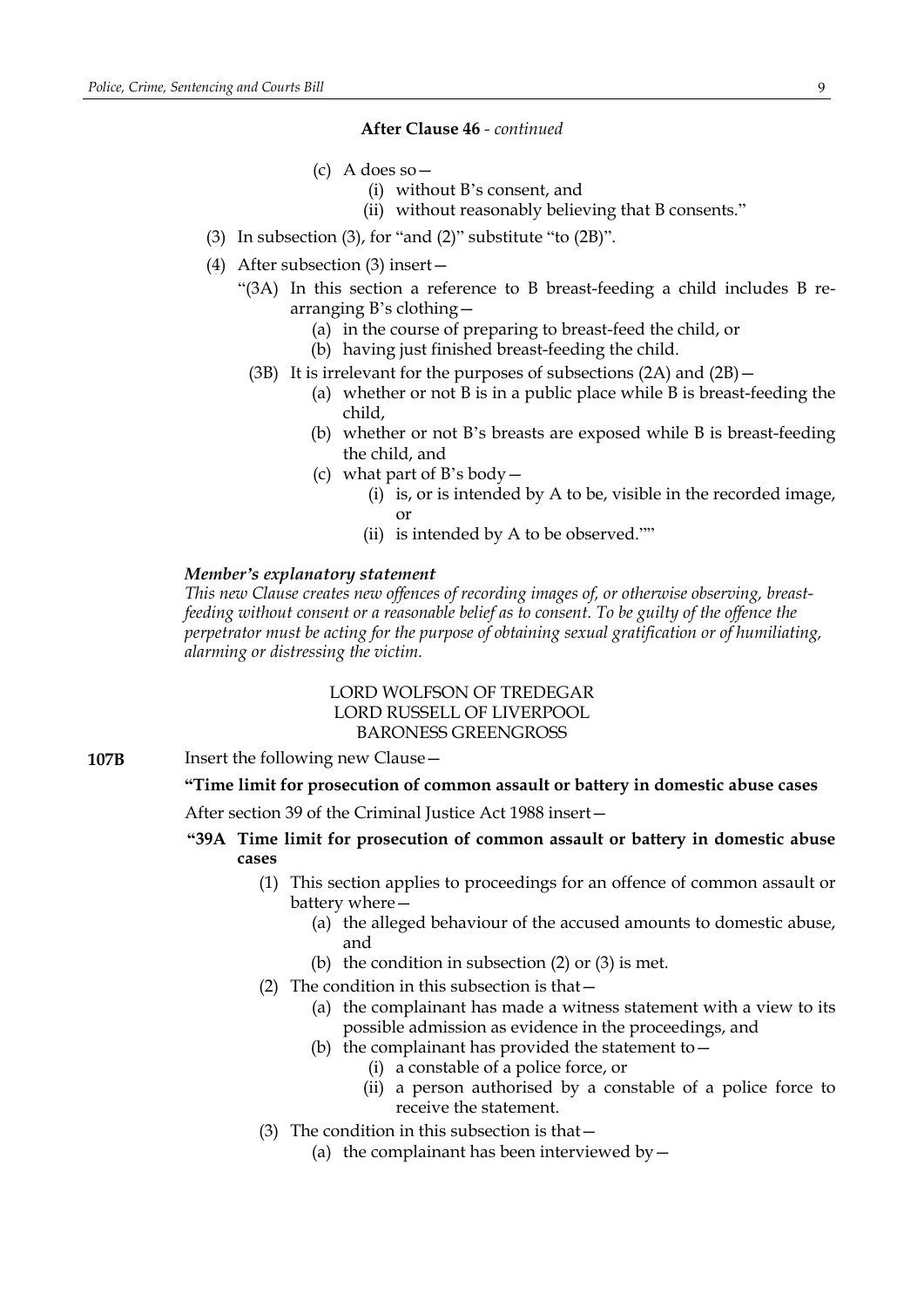- (i) a constable of a police force, or
- (ii) a person authorised by a constable of a police force to interview the complainant, and
- (b) a video recording of the interview has been made with a view to its possible admission as the complainant's evidence in chief in the proceedings.
- (4) Proceedings to which this section applies may be commenced at any time which is both—
	- (a) within two years from the date of the offence to which the proceedings relate, and
	- (b) within six months from the first date on which either of the conditions in subsection (2) or (3) was met.
- (5) This section has effect despite section 127(1) of the Magistrates' Court Act 1980 (limitation of time).
- (6) In this section—

"domestic abuse" has the meaning given by section 1 of the Domestic Abuse Act 2021;

"police force" has the meaning given by section 3(3) of the Prosecution of Offences Act 1985;

"video recording" has the meaning given by section 63(1) of the Youth Justice and Criminal Evidence Act 1999;

"witness statement" means a written statement that satisfies the conditions in section 9(2)(a) and (b) of the Criminal Justice Act 1967.

(7) This section does not apply in relation to an offence committed before the coming into force of section *(Time limit for prosecution of common assault or battery in domestic abuse cases)* of the Police, Crime, Sentencing and Courts Act 2022.""

#### *Member's explanatory statement*

*This amendment extends the time limit for commencing proceedings for an offence of common assault or battery in certain cases where the alleged behaviour of the accused amounts to domestic abuse.*

#### LORD COAKER

**107C** Insert the following new Clause -

### **"Rape and Serious Sexual Offences Units**

- (1) Each police force in England and Wales is required to establish and maintain a specialist Rape and Serious Sexual Offences unit ("RASSO unit").
- (2) A RASSO unit must be staffed by personnel with specialist training in—
	- (a) the investigation of rape and serious sexual offences;
	- (b) liaison with victims and survivors of rape and sexual violence; and
	- (c) the prevention of violence against women and girls."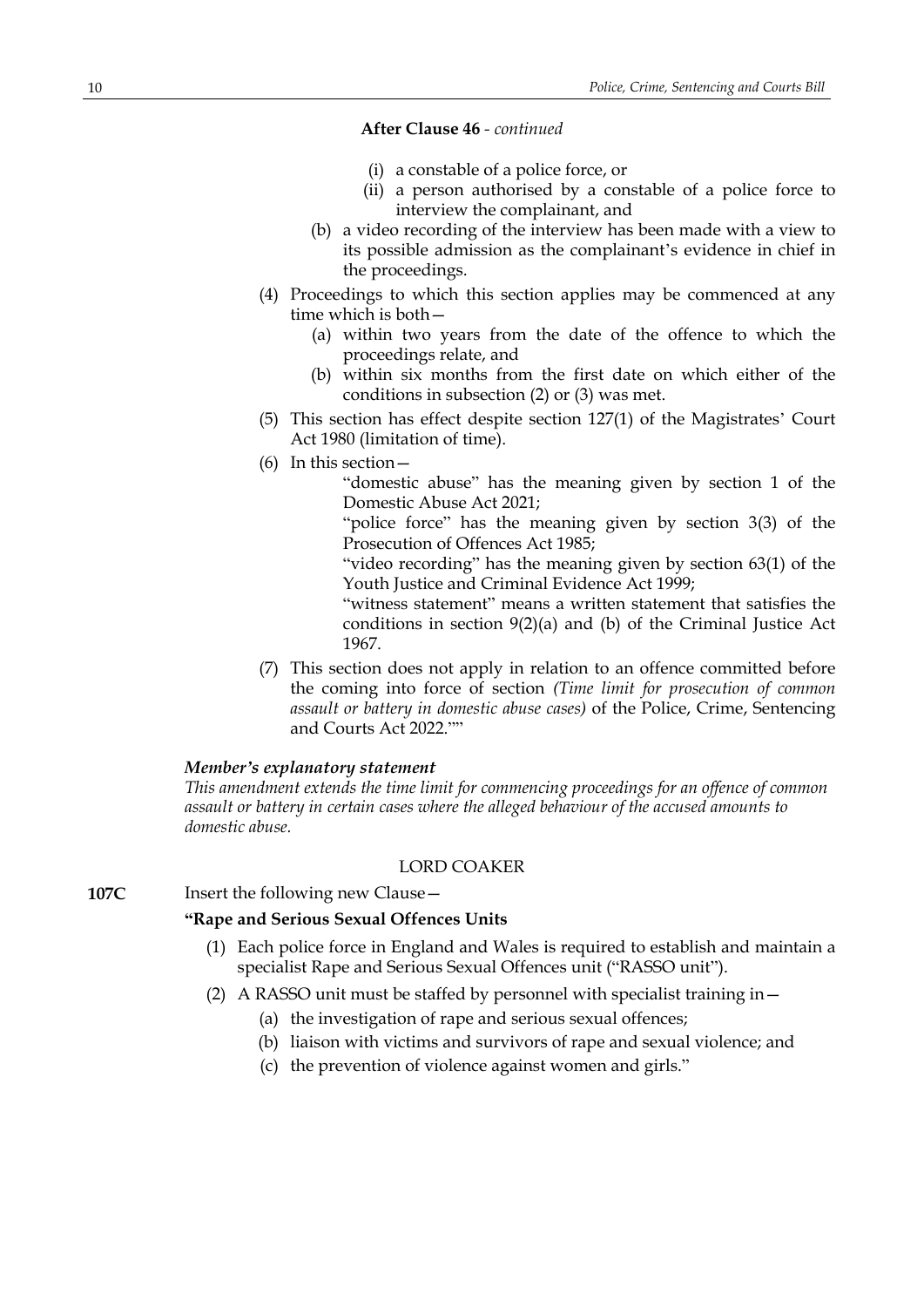### **After Clause 50**

### BARONESS CHAKRABARTI LORD CARLILE OF BERRIEW LORD GARNIER LORD PADDICK

**108** Insert the following new Clause—

### **"Arrest without warrants: safeguarding**

In section 24 of the Police and Criminal Evidence Act 1984 (arrest without warrants: constables), after subsection (4) insert—

"(4A) A constable exercising the power conferred by subsection (1), (2) or (3) may not require or ask the person under arrest to enter a vehicle or premises other than a police station unless at least one other constable is present in the vehicle or when entering the premises, as applicable.""

#### *Member's explanatory statement*

*This amendment ensures the attendance of at least two police constables if an arrested person is to be taken into a vehicle or premises other than a police station.*

### BARONESS CHAKRABARTI LORD CARLILE OF BERRIEW LORD GARNIER

#### **109** Insert the following new Clause -

#### **"Statutory transportation of suspects code**

In section 66 of the Police and Criminal Evidence Act 1984 (Codes of practice), in subsection (1)(b) before "detention" insert "transportation,"."

#### *Member's explanatory statement*

*This amendment adds the transportation of arrested people to the matters about which the Secretary of State must issue codes of practice under the Police and Criminal Evidence Act 1984.*

### LORD ROOKER BARONESS BAKEWELL OF HARDINGTON MANDEVILLE LORD KREBS

**109A** Insert the following new Clause –

### **"Application of Police and Criminal Evidence Act 1984 to National Food Crime Unit of Food Standards Agency**

In the Police and Criminal Evidence Act 1984, after section 114B, insert—

### **"114C Application to National Food Crime Unit of Food Standards Agency**

The Secretary of State may by regulations apply any provisions of this Act to investigation of offences conducted by officers of the National Food Crime Unit in respect of search and seizure.""

#### *Member's explanatory statement*

*This amendment is intended to avoid the police having to obtain these powers from a court on behalf of NFCU. The officers dealing with offences could present the case.*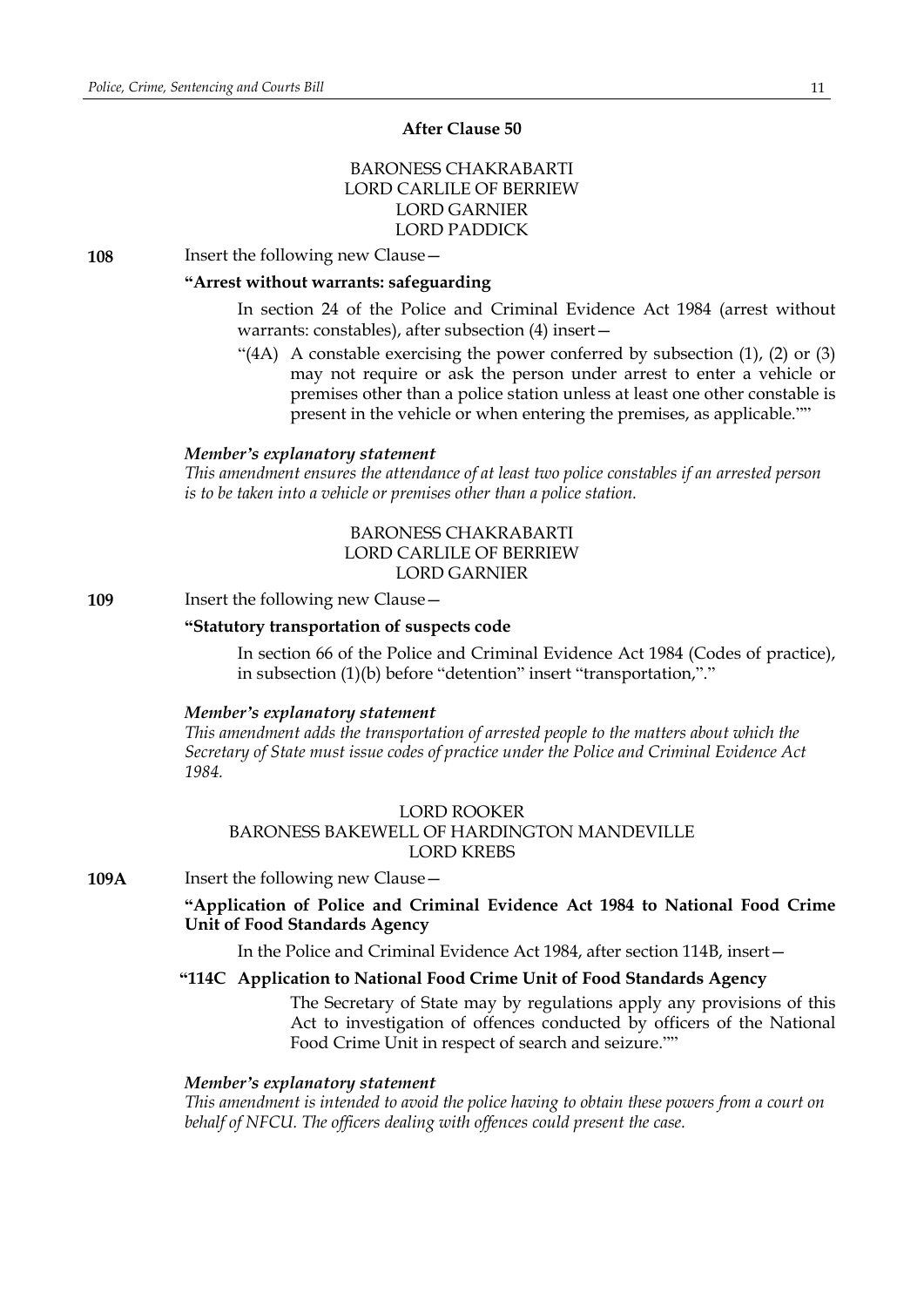### **After Clause 55**

### BARONESS WILLIAMS OF TRAFFORD

**109B** Insert the following new Clause -

#### **"Code of practice relating to non-criminal hate incidents**

- (1) The Secretary of State may issue a code of practice about the processing by a relevant person of personal data relating to a hate incident.
- (2) In this section "hate incident" means an incident or alleged incident which involves or is alleged to involve an act by a person ("the alleged perpetrator") which is perceived by a person other than the alleged perpetrator to be motivated (wholly or partly) by hostility or prejudice towards persons with a particular characteristic.
- (3) The provision that may be made by a code of practice under this section includes, in particular, provision about—
	- (a) whether and how personal data relating to a hate incident should be recorded;
	- (b) the persons who are to process such personal data;
	- (c) the circumstances in which a data subject should be notified of the processing of such personal data;
	- (d) the retention of such personal data, including the period for which it should be retained and the circumstances in which and the procedures by which that period might be changed;
	- (e) the consideration by a relevant person of requests by the data subject relating to such personal data.
- (4) But a code of practice under this section must not make provision about—
	- (a) the processing of personal data for the purposes of a criminal investigation, or
	- (b) the processing of personal data relating to the alleged perpetrator of a hate incident at any time after they have been charged with an offence relating to the hate incident.
- (5) A code of practice under this section may make different provision for different purposes.
- (6) A relevant person must have regard to the code of practice that is for the time being in force under this section in processing personal data relating to a hate incident.
- (7) In this section—

"data subject" has the meaning given by section 3(5) of the Data Protection Act 2018;

"personal data" has the meaning given by section 3(2) of that Act;

"processing" has the meaning given by section 3(4) of that Act.

- (8) In this section "relevant person" means—
	- (a) a member of a police force in England and Wales,
	- (b) a special constable appointed under section 27 of the Police Act 1996,
	- (c) a member of staff appointed by the chief officer of police of a police force in England and Wales,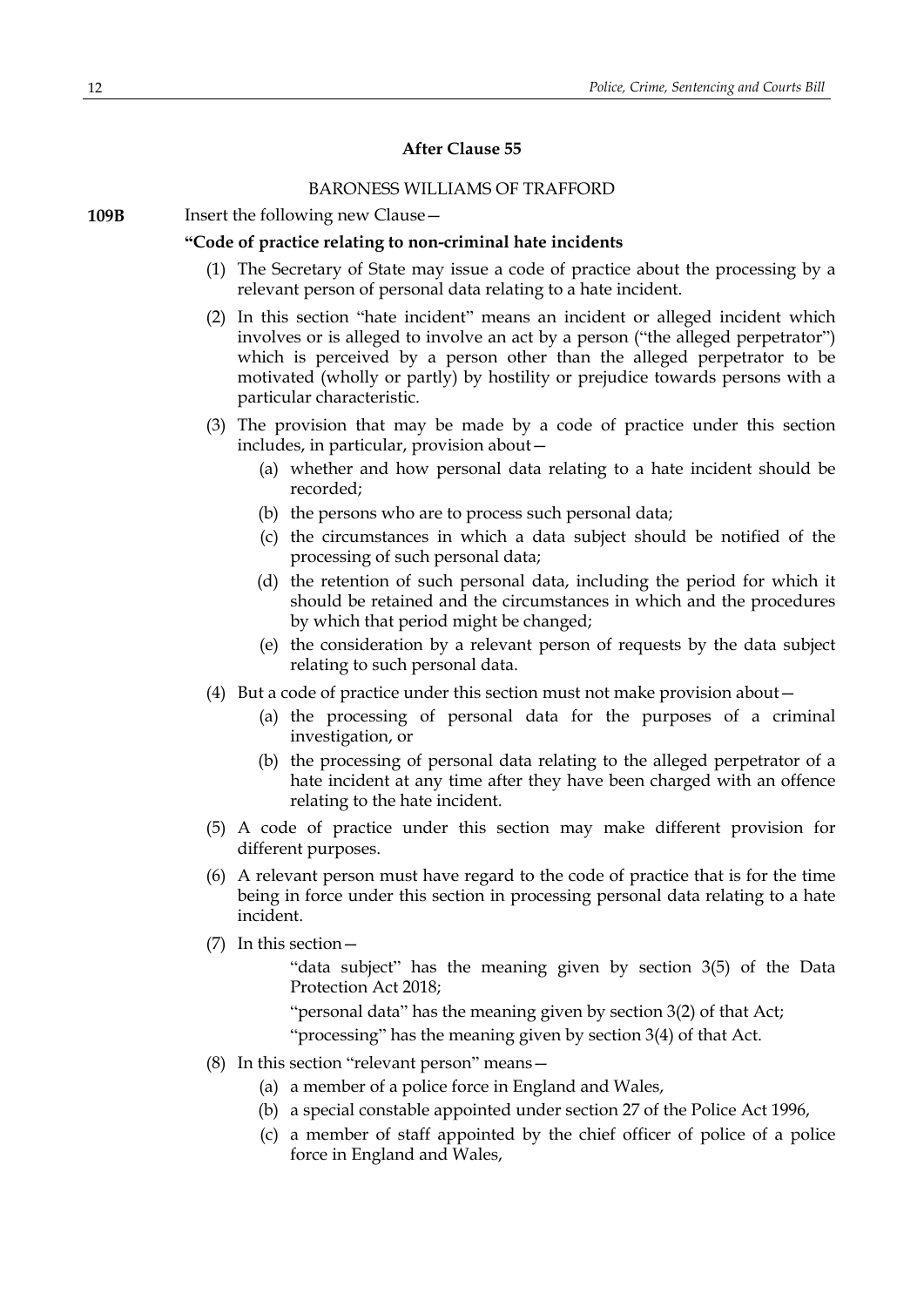- (d) a person designated as a community support volunteer or a policing support volunteer under section 38 of the Police Reform Act 2002,
- (e) an employee of the Common Council of the City of London who is under the direction and control of a chief officer of police,
- (f) a constable of the British Transport Police Force,
- (g) a special constable of the British Transport Police Force appointed under section 25 of the Railways and Transport Safety Act 2003,
- (h) an employee of the British Transport Police Authority appointed under section 27 of that Act,
- (i) a person designated as a community support volunteer or a policing support volunteer under section 38 of the Police Reform Act 2002 as applied by section 28 of the Railways and Transport Safety Act 2003, or
- (j) a National Crime Agency officer."

### *Member's explanatory statement*

*This amendment confers power on the Secretary of State to issue a code of practice about the processing by the police of personal data relating to a hate incident other than for the purposes of a criminal investigation.*

### LORD MOYLAN LORD PANNICK LORD MACDONALD OF RIVER GLAVEN *As an amendment to Amendment 109B*

**109C** In subsection (1), leave out "may" and insert "must"

### LORD BLENCATHRA

*As an amendment to Amendment 109B*

**109D** Leave out subsections (3) to (7)

### LORD MOYLAN LORD PANNICK LORD MACDONALD OF RIVER GLAVEN *As an amendment to Amendment 109B*

- **109E** In subsection (3), after paragraph (e) insert -
	- "(f) the importance of the right to freedom of expression and the extent to which that right is adversely affected by the processing of relevant data by any police authority."

### BARONESS WILLIAMS OF TRAFFORD

**109F** Insert the following new Clause –

**"Further provision about a code of practice under section (***Code of practice relating to non-criminal hate incidents***)**

(1) The Secretary of State may not issue a code of practice under section (*Code of practice relating to non-criminal hate incidents*) unless a draft of the code has been laid before and approved by a resolution of each House of Parliament.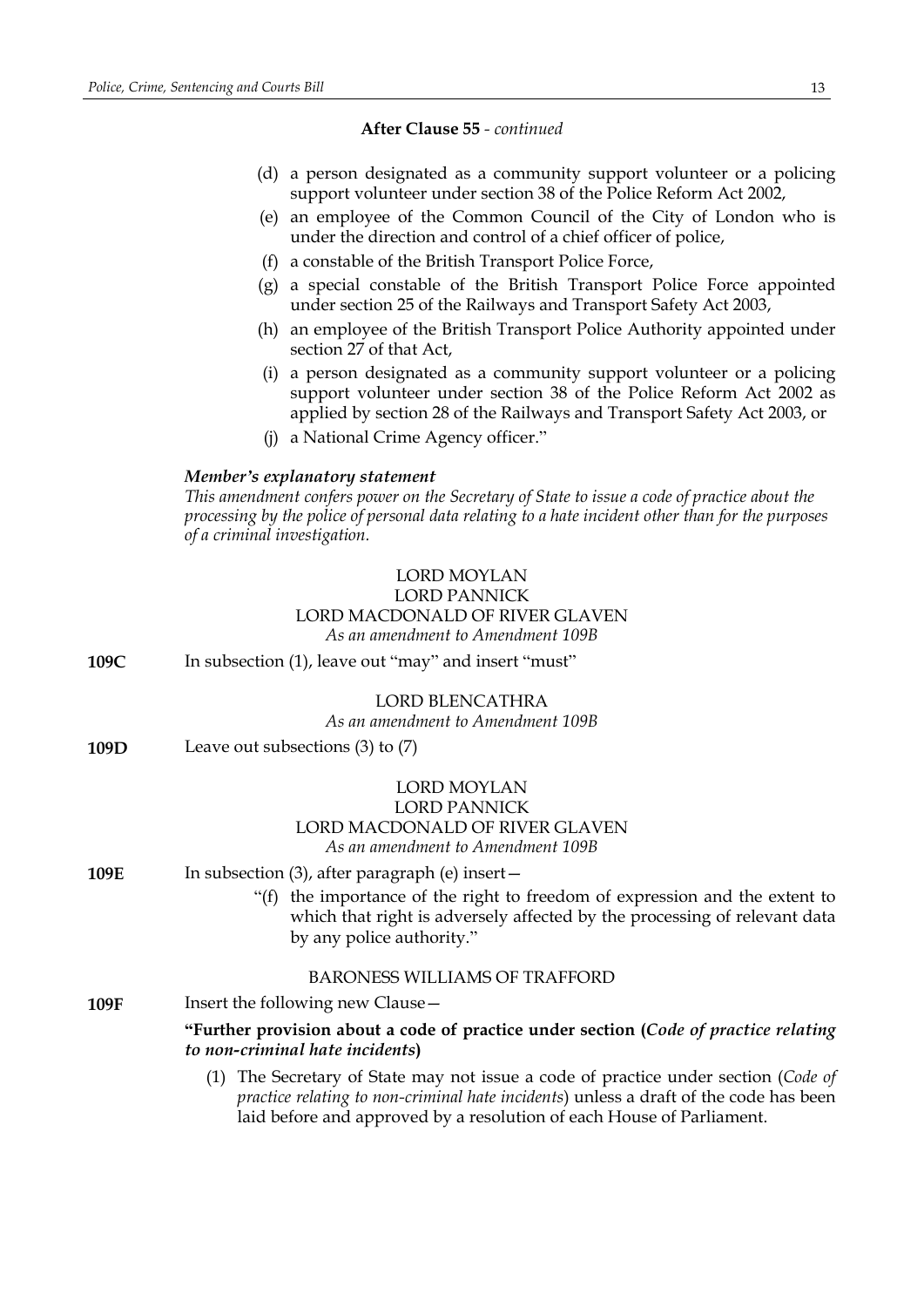- (2) The Secretary of State may from time to time revise and reissue a code of practice under section (*Code of practice relating to non-criminal hate incidents*).
- (3) Before reissuing a code of practice the Secretary of State must lay a draft of the code as proposed to be reissued before Parliament.
- (4) If, within the 40-day period, either House of Parliament resolves not to approve the code of practice laid under subsection  $(3)$  -
	- (a) the code is not to be reissued, and
	- (b) the Secretary of State may prepare another code.
- (5) If no such resolution is passed within the 40-day period, the Secretary of State may reissue the code of practice.
- (6) In this section "the 40-day period" means—
	- (a) the period of 40 days beginning with the day on which the draft is laid before Parliament, or
	- (b) if the draft is not laid before each House on the same day, the period of 40 days beginning with the later of the days on which it is laid before Parliament.
- (7) In calculating the 40-day period no account is to be taken of any period during which Parliament is dissolved or prorogued or during which both Houses of Parliament are adjourned for more than 4 days."

#### *Member's explanatory statement*

*This amendment makes provision about the Parliamentary procedure applying to a code of practice issued by the Secretary of State under the new Clause in the name of Baroness Williams of Trafford to be inserted after Clause 55 and dealing with codes of practice relating to non-criminal hate incidents.*

**109G** Insert the following new Clause –

### **"Increase in penalty for offences related to game etc**

- (1) Section 1 of the Night Poaching Act 1828 (taking or destroying game or rabbits by night or entering land for that purpose) is amended in accordance with subsections (2) to (4).
- (2) The existing text becomes subsection (1).
- (3) In that subsection—
	- (a) after "conviction" insert "to imprisonment for a term not exceeding 51 weeks,", and
	- (b) for "not exceeding level 3 on the standard scale" substitute "or to both".
- (4) After that subsection insert—
	- "(2) In relation to an offence committed before the coming into force of section 281(5) of the Criminal Justice Act 2003 (alteration of penalties for certain summary offences: England and Wales), the reference in subsection (1) to 51 weeks is to be read as a reference to 6 months."
- (5) Section 30 of the Game Act 1831 (trespass in daytime in search of game etc) is amended in accordance with subsections (6) to (8).
- (6) The existing text becomes subsection (1).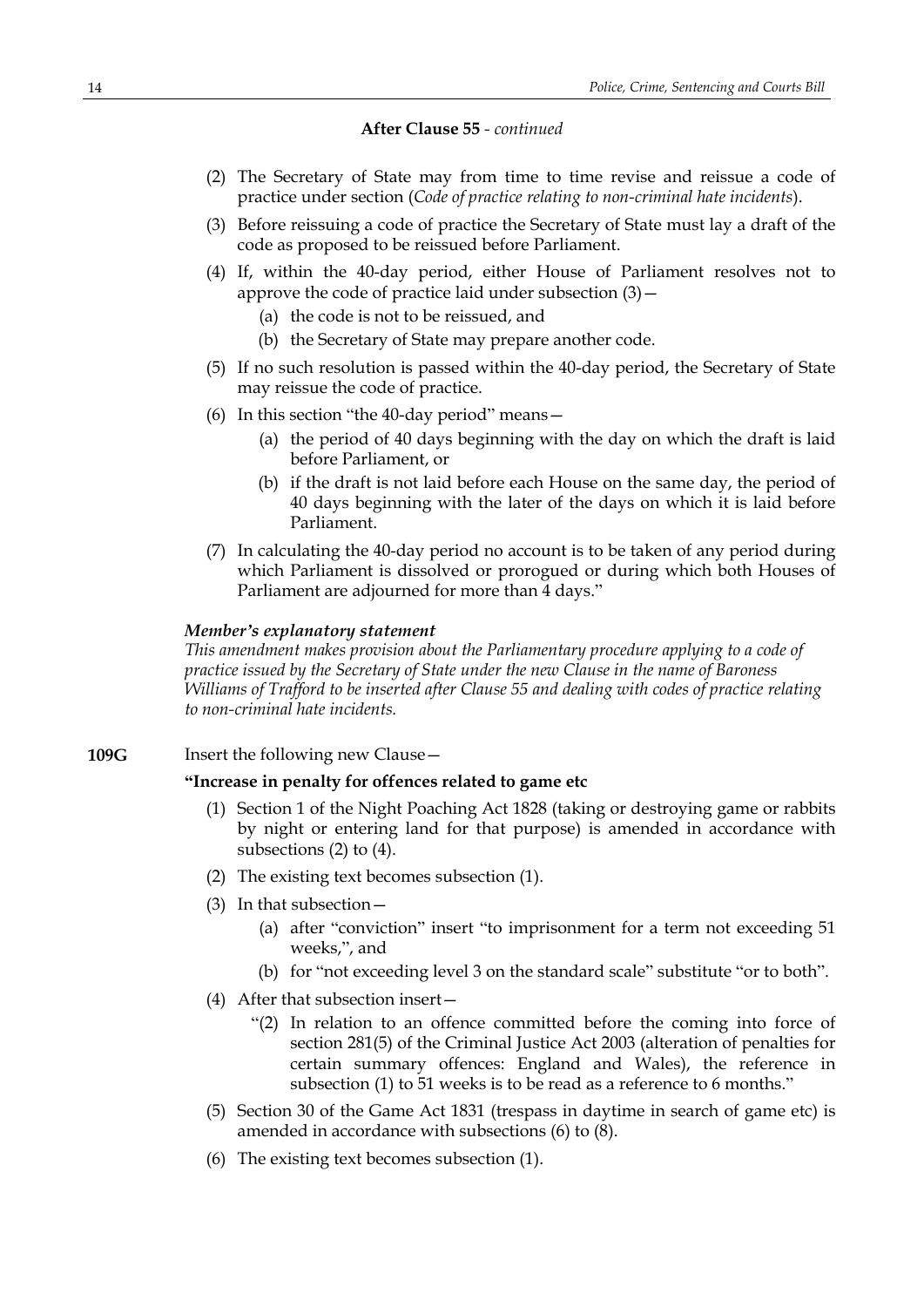- (7) In that subsection—
	- (a) for the words from "conviction", in the first place it occurs, to "seem meet", in the second place it occurs, substitute "summary conviction, be liable to imprisonment for a term not exceeding 51 weeks, to a fine or to both", and
	- (b) for "each of the two offences" substitute "the offence".
- (8) After that subsection insert—
	- "(2) In relation to an offence committed before the coming into force of section 281(5) of the Criminal Justice Act 2003 (alteration of penalties for certain summary offences: England and Wales), the reference in subsection (1) to 51 weeks is to be read as a reference to 6 months."
- (9) In section 4A of the Game Laws (Amendment) Act 1960 (forfeiture of vehicles), in subsection (1), omit "as one of five or more persons liable under that section".
- (10) The amendments made by this section have effect only in relation to offences committed on or after the day on which this section comes into force."

#### *Member's explanatory statement*

*This amendment increases the penalty for committing an offence under section 1 of the Night Poaching Act 1828 (taking or destroying game or rabbits by night or entering land for that purpose) or under section 30 of the Game Act 1831 (trespass in daytime in search of game etc).*

#### **109H** Insert the following new Clause -

#### **"Trespass with intent to search for or to pursue hares with dogs etc**

- (1) A person commits an offence if they trespass on land with the intention of  $-$ 
	- (a) using a dog to search for or to pursue a hare,
	- (b) facilitating or encouraging the use of a dog to search for or to pursue a hare, or
	- (c) enabling another person to observe the use of a dog to search for or to pursue a hare.
- (2) It is a defence for a person charged with an offence under subsection (1) to prove that they had a reasonable excuse for the trespass mentioned in that subsection.
- (3) A person guilty of an offence under subsection (1) is liable on summary conviction to imprisonment for a term not exceeding 51 weeks, to a fine or to both.
- (4) In relation to an offence committed before the coming into force of section 281(5) of the Criminal Justice Act 2003 (alteration of penalties for certain summary offences: England and Wales), the reference in subsection (3) to 51 weeks is to be read as a reference to 6 months."

#### *Member's explanatory statement*

*This amendment creates a new offence of trespassing on land with the intention of using a dog to search for or to pursue a hare or with the intention of facilitating, encouraging or enabling another person to observe the use of a dog to search for or to pursue a hare.*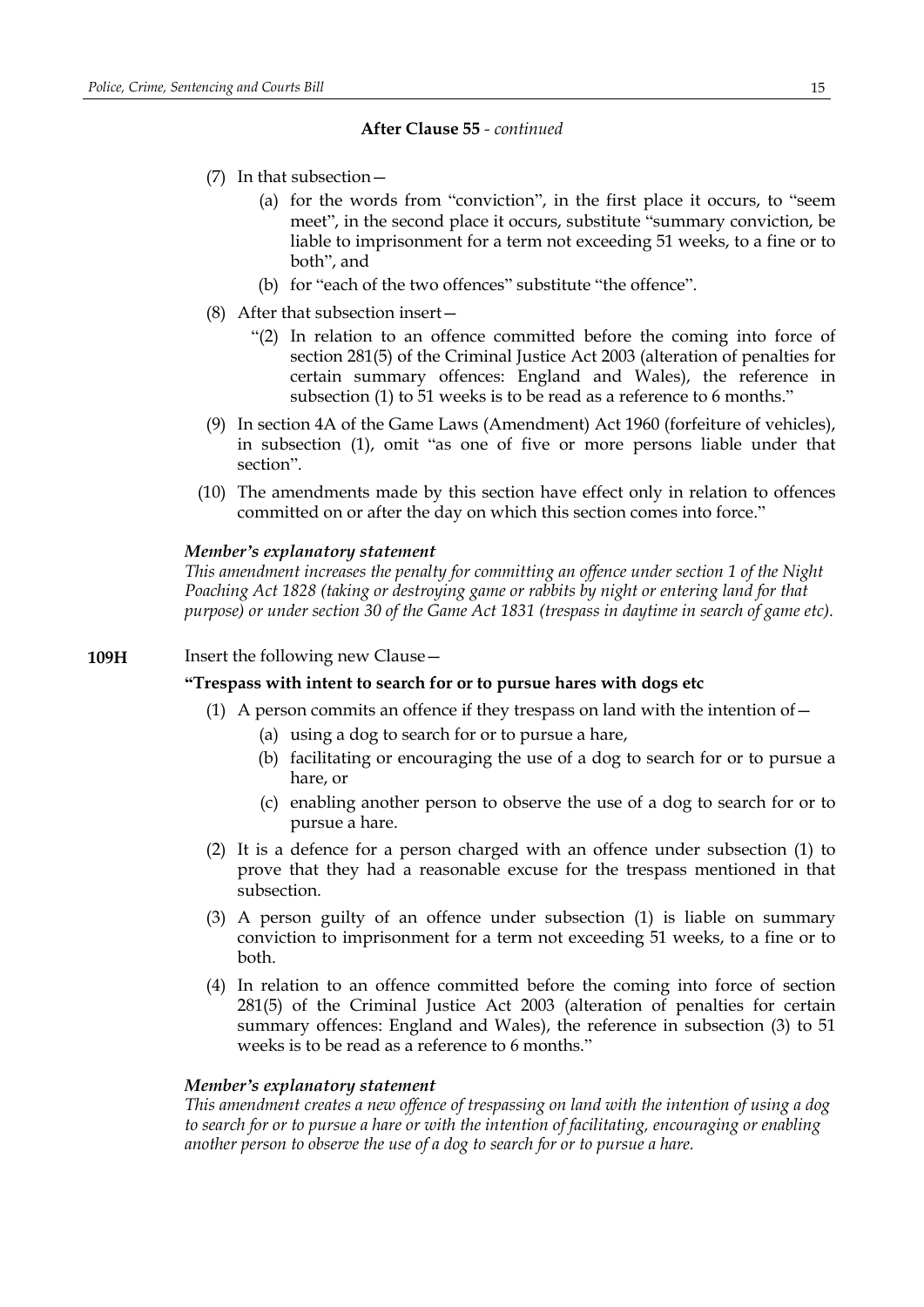**109J** Insert the following new Clause -

### **"Being equipped for searching for or pursuing hares with dogs etc**

- (1) A person commits an offence if they have an article with them in a place other than a dwelling with the intention that it will be used in the course of or in connection with the commission by any person of an offence under section ( *Trespass with intent to search for or to pursue hares with dogs etc*) (trespass with intent to search for or to pursue hares with dogs etc).
- (2) Where a person is charged with an offence under subsection (1), proof that the person had with them any article made or adapted for use in committing an offence under section (*Trespass with intent to search for or to pursue hares with dogs etc*) is evidence that the person had it with them with the intention that it would be used in the course of or in connection with the commission by any person of an offence under that section.
- (3) A person guilty of an offence under subsection (1) is liable on summary conviction to imprisonment for a term not exceeding 51 weeks, to a fine or to both.
- (4) In relation to an offence committed before the coming into force of section 281(5) of the Criminal Justice Act 2003 (alteration of penalties for certain summary offences: England and Wales), the reference in subsection (3) to 51 weeks is to be read as a reference to 6 months.
- (5) In this section—

"article" includes a vehicle and, except in subsection (2), an animal;

"dwelling" means—

(a) a building or structure which is used as a dwelling, or

(b) a part of a building or structure, if the part is used as a dwelling, and includes any yard, garden, garage or outhouse belonging to and used with a dwelling."

#### *Member's explanatory statement*

*This amendment creates a new offence where a person has an article with them in a place other* than a dwelling with the intention that it will be used in the course of or in connection with *the commission by any person of an offence under the new Clause in the name of Baroness Williams of Trafford to be inserted after Clause 55 and relating to trespass with intent to search for or to pursue hares with dogs etc.*

- **109K** [*Withdrawn*]
- **109KA** Insert the following new Clause -

### **"Recovery order on conviction for certain offences involving dogs**

- (1) This section applies where—
	- (a) a person is convicted of an offence within subsection (5) which was committed on or after the day on which this section comes into force,
	- (b) a dog was used in or was present at the commission of the offence, and
	- (c) the dog was lawfully seized and detained in connection with the offence.
- (2) The court may make an order (a "recovery order") requiring the offender to pay all the expenses incurred by reason of the dog's seizure and detention.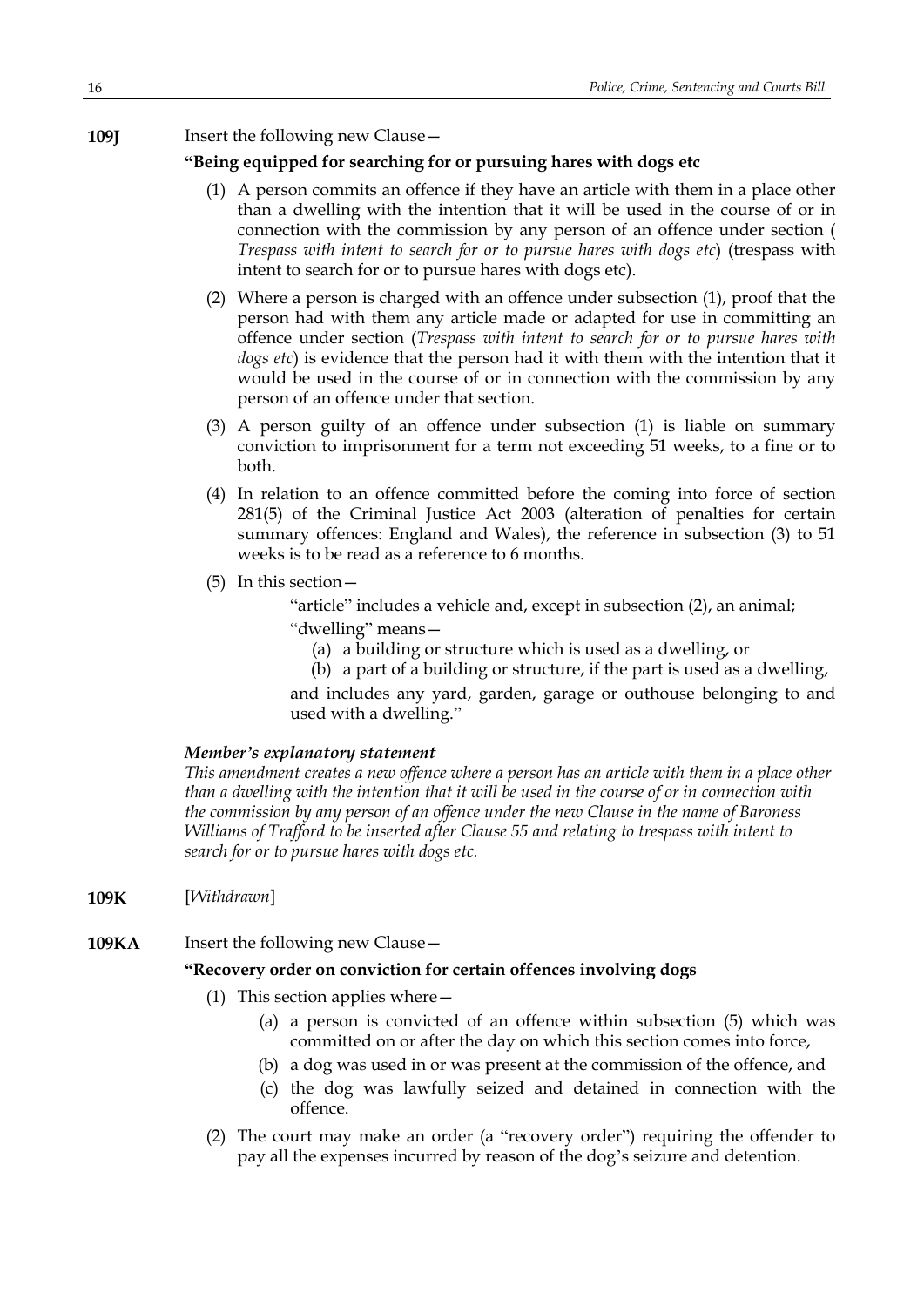- (3) Any sum required to be paid under subsection (2) is to be treated for the purposes of enforcement as if it were a fine imposed on conviction.
- (4) Where a recovery order is available for an offence, the court may make such an order whether or not it deals with the offender in any other way for the offence.
- (5) The following offences are within this subsection—
	- (a) an offence under section 1 of the Night Poaching Act 1828 (taking or destroying game or rabbits by night or entering land for that purpose);
	- (b) an offence under section 30 of the Game Act 1831 (trespass in daytime in search of game etc);
	- (c) an offence under section (*Trespass with intent to search for or to pursue hares with dogs etc*) (trespass with intent to search for or to pursue hares with dogs etc);
	- (d) an offence under section (*Being equipped for searching for or pursuing hares with dogs etc*) (being equipped for searching for or pursuing hares with dogs etc)."

#### *Member's explanatory statement*

*This amendment provides for a court to order an offender to pay for the costs of seizing and detaining a dog where the dog has been lawfully seized and detained in connection with certain offences involving dogs.*

### **109L** Insert the following new Clause -

### **"Disqualification order on conviction for certain offences involving dogs**

- (1) This section applies where—
	- (a) a person is convicted of an offence within subsection (9) which was committed on or after the day on which this section comes into force, and
	- (b) a dog was used in or was present at the commission of the offence.
- (2) The court may make an order (a "disqualification order") disqualifying the offender, for such period as the court thinks fit, from—
	- (a) owning dogs,
	- (b) keeping dogs, or
	- (c) both.
- (3) The disqualification order may specify a period during which the offender may not make an application under section (*Termination of disqualification order*) to terminate the order.
- (4) The court may, where it appears to the court that the offender owns or keeps a dog, suspend the operation of the disqualification order for such period as it thinks necessary for enabling alternative arrangements to be made in respect of the dog.
- (5) Where a court makes a disqualification order, it must—
	- (a) give its reasons for making the order in open court, and
	- (b) cause them to be entered in the register of its proceedings.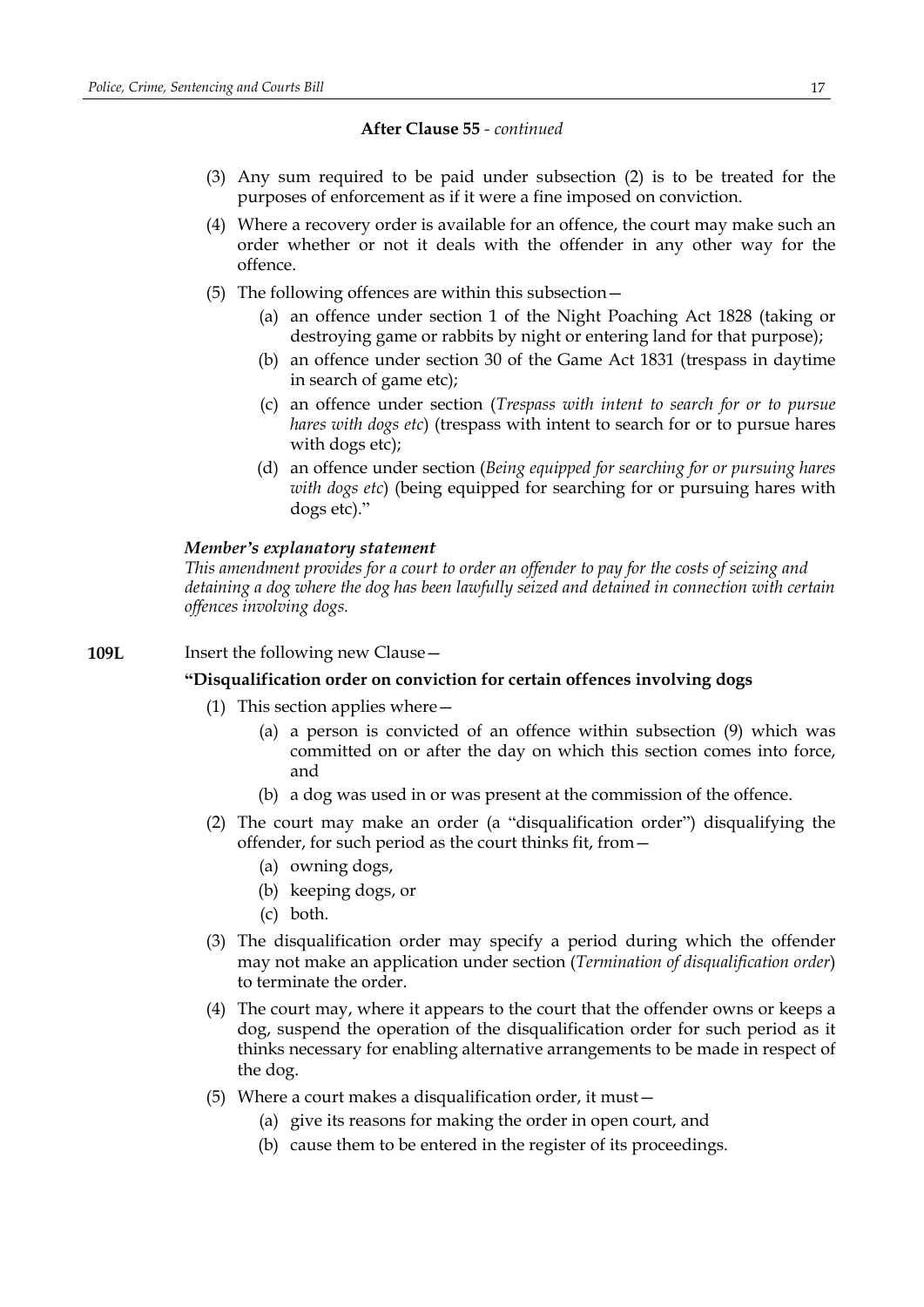- (6) A person who breaches a disqualification order commits an offence.
- (7) A person guilty of an offence under subsection (6) is liable on summary conviction to a fine not exceeding level 3 on the standard scale.
- (8) Where a disqualification order is available for an offence, the court may make such an order whether or not it deals with the offender in any other way for the offence.
- (9) The following offences are within this subsection—
	- (a) an offence under section 1 of the Night Poaching Act 1828 (taking or destroying game or rabbits by night or entering land for that purpose);
	- (b) an offence under section 30 of the Game Act 1831 (trespass in daytime in search of game etc);
	- (c) an offence under section (*Trespass with intent to search for or to pursue hares with dogs etc*) (trespass with intent to search for or to pursue hares with dogs etc);
	- (d) an offence under section (*Being equipped for searching for or pursuing hares with dogs etc*) (being equipped for searching for or pursuing hares with dogs etc).
- (10) In section 171 of the Sentencing Code (offences relating to animals), after subsection (2) insert—
	- "(3) See section (*Disqualification order on conviction for certain offences involving dogs*) of the Police, Crime, Sentencing and Courts Act 2022 (disqualification order on conviction for certain offences involving dogs) for orders relating to disqualification in the case of offences involving dogs under that Act, the Night Poaching Act 1828 and the Game Act 1831.""

#### *Member's explanatory statement*

*This amendment provides for a court to make a disqualification order preventing an offender from owning or keeping a dog where the offender is convicted of certain offences involving dogs.*

**109M** Insert the following new Clause –

#### **"Seizure and disposal of dogs in connection with disqualification order**

- (1) Where, on a court making a disqualification order, it appears to the court that the person to whom the order applies owns or keeps a dog contrary to the order, the court may order that the dog be taken into possession.
- (2) Where a person is convicted of an offence under section (*Disqualification order on conviction for certain offences involving dogs*) (6) by reason of owning or keeping a dog in breach of a disqualification order, the court by which the person is convicted may order that all dogs owned or kept in breach of the order be taken into possession.
- (3) An order under subsection (1) or (2), so far as relating to any dog owned by the person to whom the disqualification order applies, must make provision for disposal of the dog.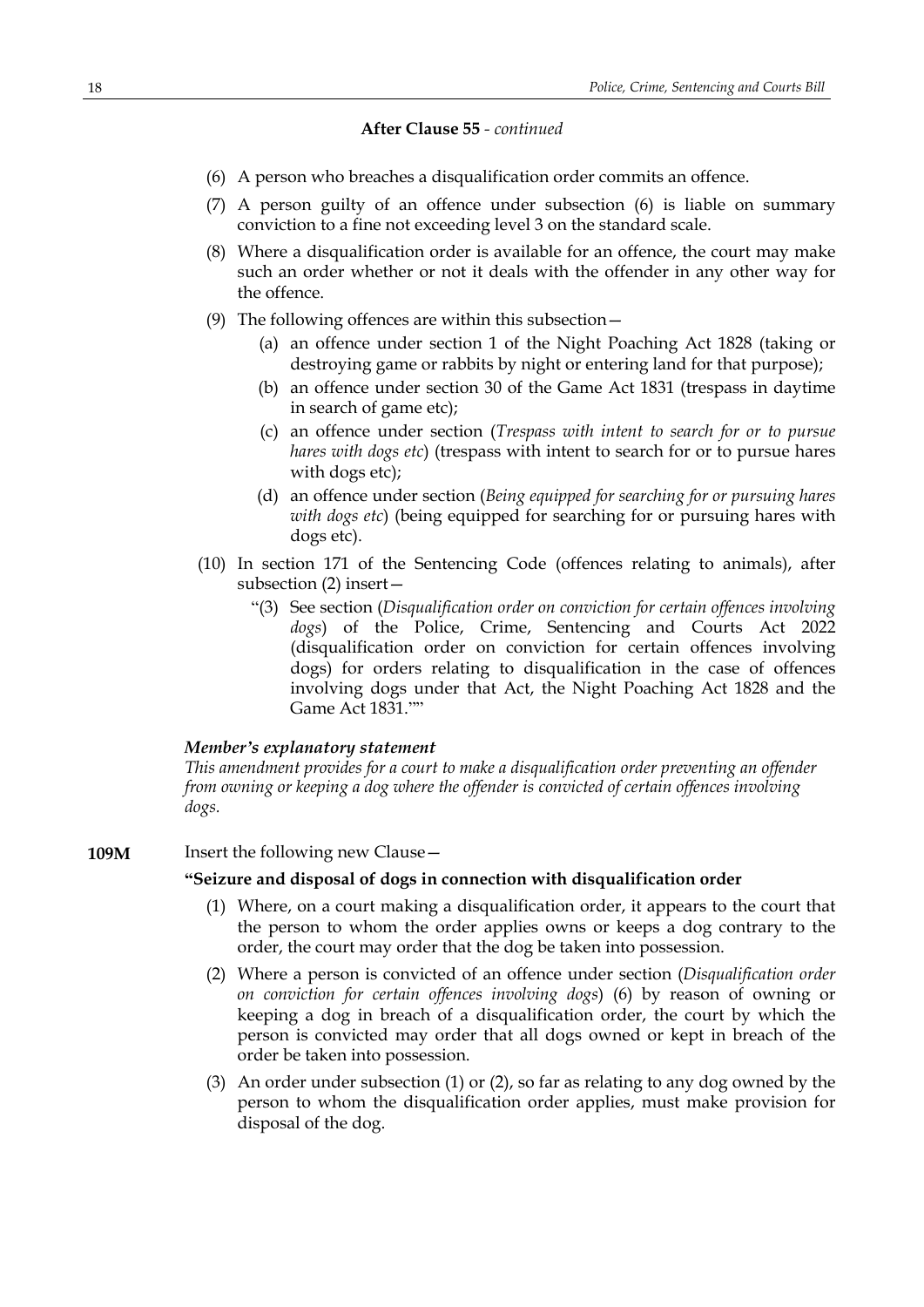- (4) Any dog taken into possession in pursuance of an order under subsection (1) or (2) that is not owned by the person subject to the disqualification order is to be dealt with in such manner as an appropriate court may order.
- (5) But an order under subsection (4) may not provide for the dog to be  $-$ 
	- (a) destroyed, or
	- (b) disposed of for the purposes of vivisection.
- (6) A court may not make an order for disposal of the dog under subsection (4) unless—
	- (a) it has given the owner of the dog an opportunity to be heard, or
	- (b) it is satisfied that it is not reasonably practicable to communicate with the owner.
- (7) Where a court makes an order under subsection (4) for the disposal of the dog, the owner of the dog may appeal against the order to the Crown Court.
- (8) In this section—

"appropriate court" means—

- (a) the magistrates' court which made the order under subsection (1) or (2), or
- (b) another magistrates' court acting for the same local justice area as that court;

"disqualification order" has the same meaning as in section ( *Disqualification order on conviction for certain offences involving dogs*).

- (9) In this section references to disposing of a dog do not include—
	- (a) destroying it, or
	- (b) disposing of it for the purposes of vivisection."

#### *Member's explanatory statement*

*This amendment provides for a court to make an order for a dog to be taken into possession where a person owns or keeps the dog in contravention of a disqualification order made under the new Clause in the name of Baroness Williams of Trafford to be inserted after Clause 55 and relating to disqualification orders on conviction for certain offences involving dogs.*

#### **109N** Insert the following new Clause –

#### **"Termination of disqualification order**

- (1) A person who is subject to a disqualification order may apply to an appropriate court for the order to be terminated.
- (2) No application under subsection (1) may be made—
	- (a) before the end of the period of one year beginning with the date on which the disqualification order was made,
	- (b) where a previous application under that subsection has been made in relation to the same order, before the end of the period of one year beginning with the date on which the previous application was determined, or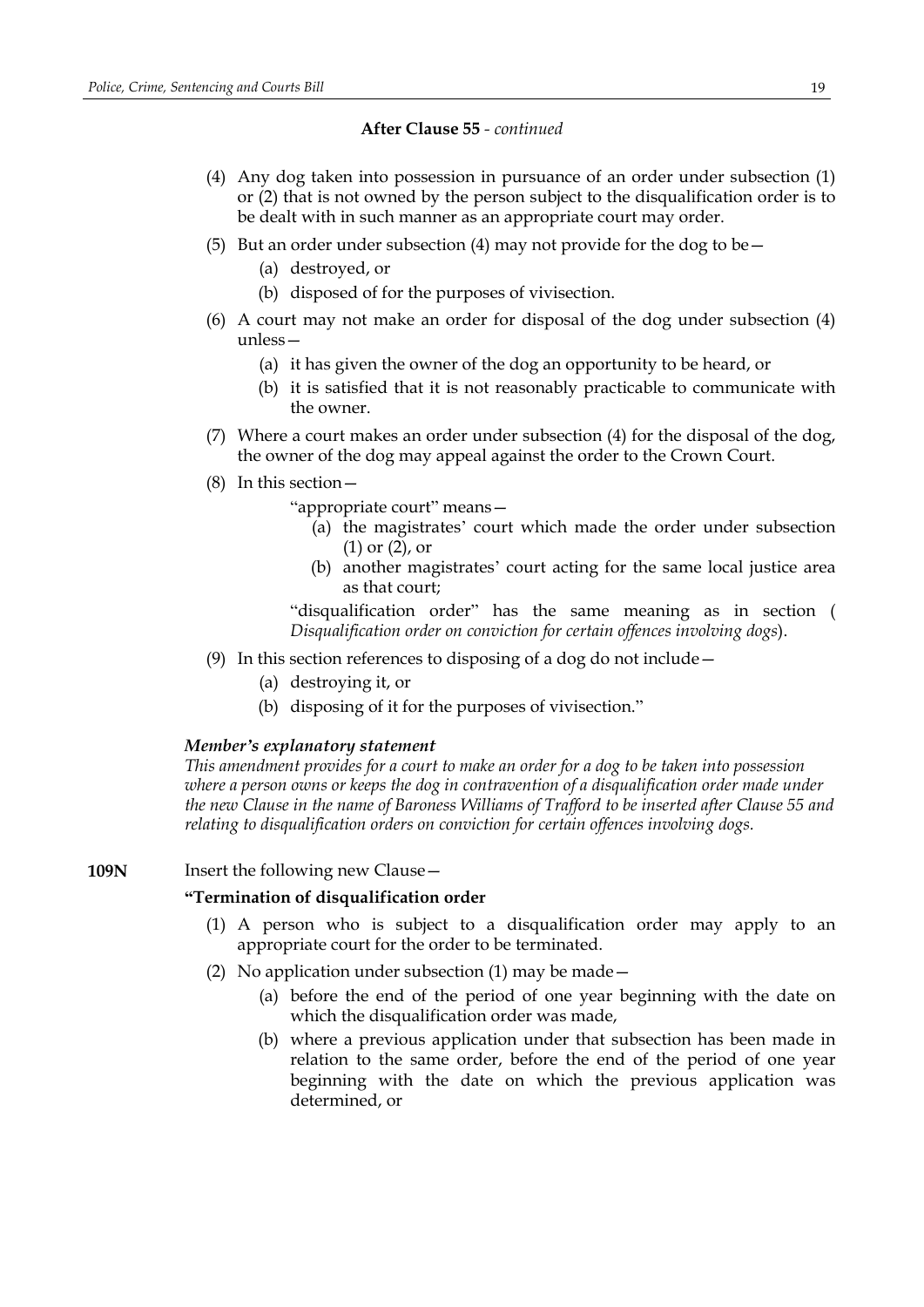- (c) before the end of any period specified under section (*Disqualification order on conviction for certain offences involving dogs*) (3), or subsection (5), in relation to the order.
- (3) On an application under subsection (1), the court may  $-$ 
	- (a) terminate the disqualification order.
	- (b) vary the order so as to make it less onerous, or
	- (c) refuse the application.
- (4) When determining an application under subsection (1), the court is to have regard to—
	- (a) the character of the applicant,
	- (b) the applicant's conduct since the disqualification order was made, and
	- (c) any other relevant circumstances.
- (5) Where the court refuses an application under subsection (1) or varies a disqualification order on such an application, it may specify a period during which the applicant may not make a further application under that subsection in relation to the order concerned.
- (6) The court may order an applicant to pay all or part of the costs of an application.
- (7) In this section—

"appropriate court" means—

- (a) the magistrates' court which made the disqualification order, or
- (b) another magistrates' court acting for the same local justice area as that court;

"disqualification order" has the same meaning as in section ( *Disqualification order on conviction for certain offences involving dogs*)."

#### *Member's explanatory statement*

*This amendment makes provision in relation to the termination or variation of a disqualification order made under the new Clause in the name of Baroness Williams of Trafford to be inserted after Clause 55 and relating to disqualification orders on conviction for certain offences involving dogs.*

- **109P** [*Withdrawn*]
- **109PA** Insert the following new Clause -

### **"Section (***Seizure and disposal of dogs in connection with disqualification order***): supplementary**

- (1) The court by which an order under section (*Seizure and disposal of dogs in connection with disqualification order*) is made may—
	- (a) appoint a person to carry out, or arrange for the carrying out of, the order;
	- (b) require any person who has possession of a dog to which the order applies to deliver it up to enable the order to be carried out;
	- (c) give directions with respect to the carrying out of the order;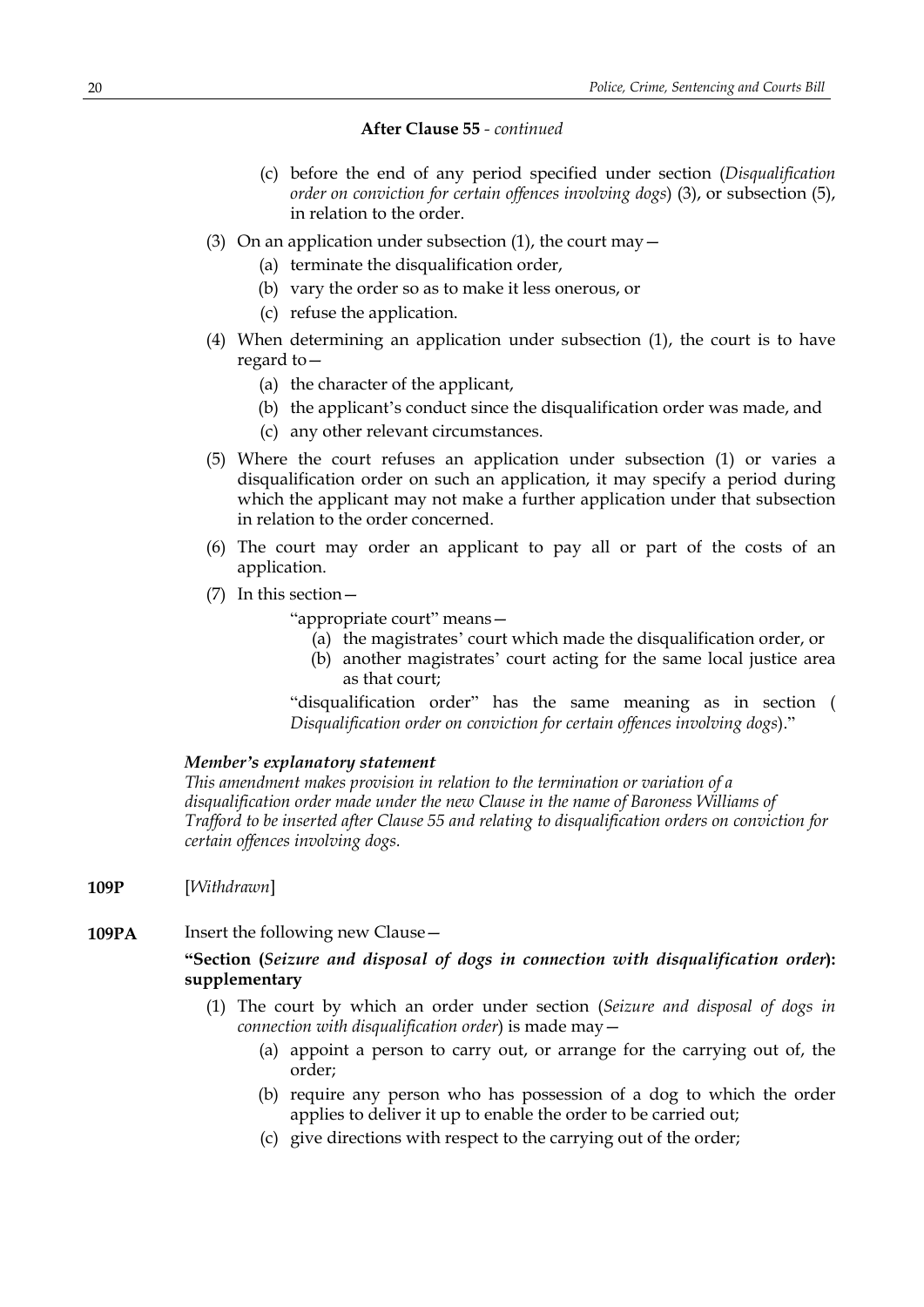- (d) confer additional powers (including power to enter premises where a dog to which the order applies is being kept) for the purpose of, or in connection with, the carrying out of the order;
- (e) order the person who committed the offence in relation to which the order was made, or another person, to reimburse the expenses of carrying out the order.
- (2) A person who fails to comply with a requirement imposed under subsection (1)(b) commits an offence.
- (3) A person guilty of an offence under subsection (2) is liable on summary conviction to a fine not exceeding level 3 on the standard scale.
- (4) Directions under subsection  $(1)(c)$  may  $-$ 
	- (a) specify the manner in which a dog is to be disposed of, or
	- (b) delegate the decision about the manner in which a dog is to be disposed of to a person appointed under subsection (1)(a).
- (5) In determining how to exercise its powers under section (*Seizure and disposal of dogs in connection with disqualification order*) and this section the court is to have regard (amongst other things) to—
	- (a) the desirability of protecting the value of any dog to which the order under section (*Seizure and disposal of dogs in connection with disqualification order*) applies, and
	- (b) the desirability of avoiding increasing any expenses which a person may be ordered to reimburse.
- (6) In determining how to exercise a power delegated under subsection (4)(b), a person is to have regard, amongst other things, to the things mentioned in subsection  $(5)(a)$  and  $(b)$ .
- (7) If the owner of a dog ordered to be disposed of under section (*Seizure and disposal of dogs in connection with disqualification order*) is subject to a liability by virtue of subsection  $(1)(e)$ , any amount to which the owner is entitled as a result of sale of the dog may be reduced by an amount equal to that liability.
- (8) Any sum ordered to be paid under subsection (1)(e) is to be treated for the purposes of enforcement as if it were a fine imposed on conviction.
- (9) In this section references to disposing of a dog do not include—
	- (a) destroying it, or
	- (b) disposing of it for the purposes of vivisection."

#### *Member's explanatory statement*

*This amendment contains supplementary provisions in relation to a court making an order under the new clause in the name of Baroness Williams of Trafford to be inserted after Clause 55 and relating to seizure and disposal of dogs in connection with disqualification orders.*

**109Q** [*Withdrawn*]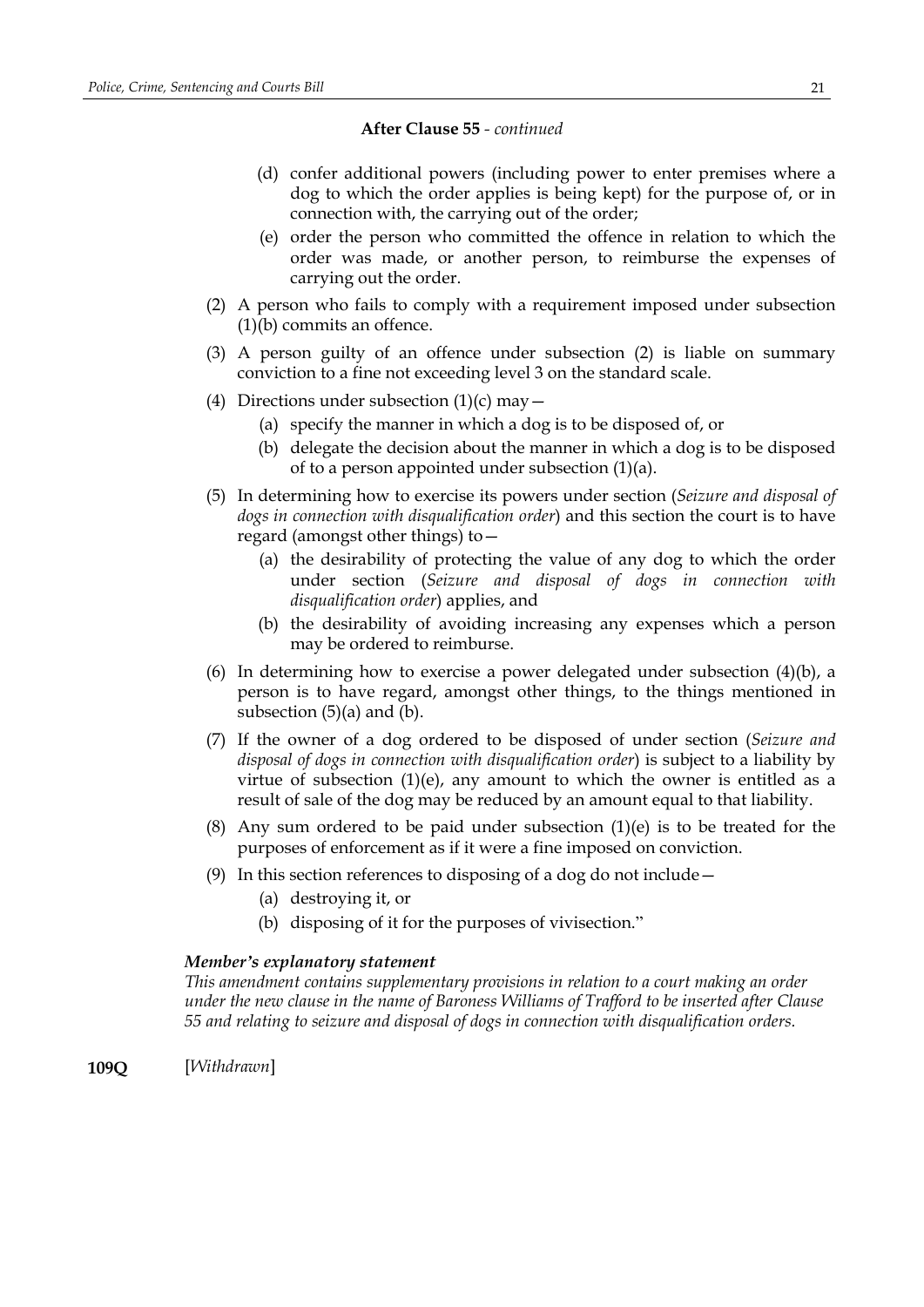**109R** Insert the following new Clause -

### **"Disqualification orders: appeals**

- (1) Nothing may be done under an order under section (*Disqualification order on conviction for certain offences involving dogs*) or (*Seizure and disposal of dogs in connection with disqualification order*) with respect to a dog unless—
	- (a) the period for giving notice of appeal against the order has expired,
	- (b) the period for giving notice of appeal against the conviction on which the order was made has expired, and
	- (c) if the order or conviction is the subject of an appeal, the appeal has been determined or withdrawn.
- (2) Where the effect of an order is suspended under subsection  $(1)$  -
	- (a) no requirement imposed or directions given in connection with the order have effect, but
	- (b) the court may give directions about how any dog to which the order applies is to be dealt with during the suspension.
- (3) Directions under subsection  $(2)(b)$  may, in particular  $-$ 
	- (a) authorise the dog to be taken into possession;
	- (b) authorise the dog to be cared for either on the premises where it was being kept when it was taken into possession or at some other place;
	- (c) appoint a person to carry out, or arrange for the carrying out of, the directions;
	- (d) require any person who has possession of the dog to deliver it up for the purposes of the directions;
	- (e) confer additional powers (including power to enter premises where the dog is being kept) for the purpose of, or in connection with, the carrying out of the directions;
	- (f) provide for the recovery of any expenses in relation to the removal or care of the dog which are incurred in carrying out the directions.
- (4) A person who fails to comply with a requirement imposed under subsection (3)(d) commits an offence.
- (5) A person guilty an offence under subsection (4) is liable on summary conviction to a fine not exceeding level 3 on the standard scale.
- (6) Any sum directed to be paid under subsection  $(3)(f)$  is to be treated for the purposes of enforcement as if it were a fine imposed on conviction."

### *Member's explanatory statement*

*This amendment makes provision in connection with appeals in relation to orders made under the new clauses in the name of Baroness Williams of Trafford to be inserted after Clause 55 and relating to disqualification orders on conviction for certain offences involving dogs and seizure and disposal of dogs in connection with disqualification orders.*

**110** [*Withdrawn*]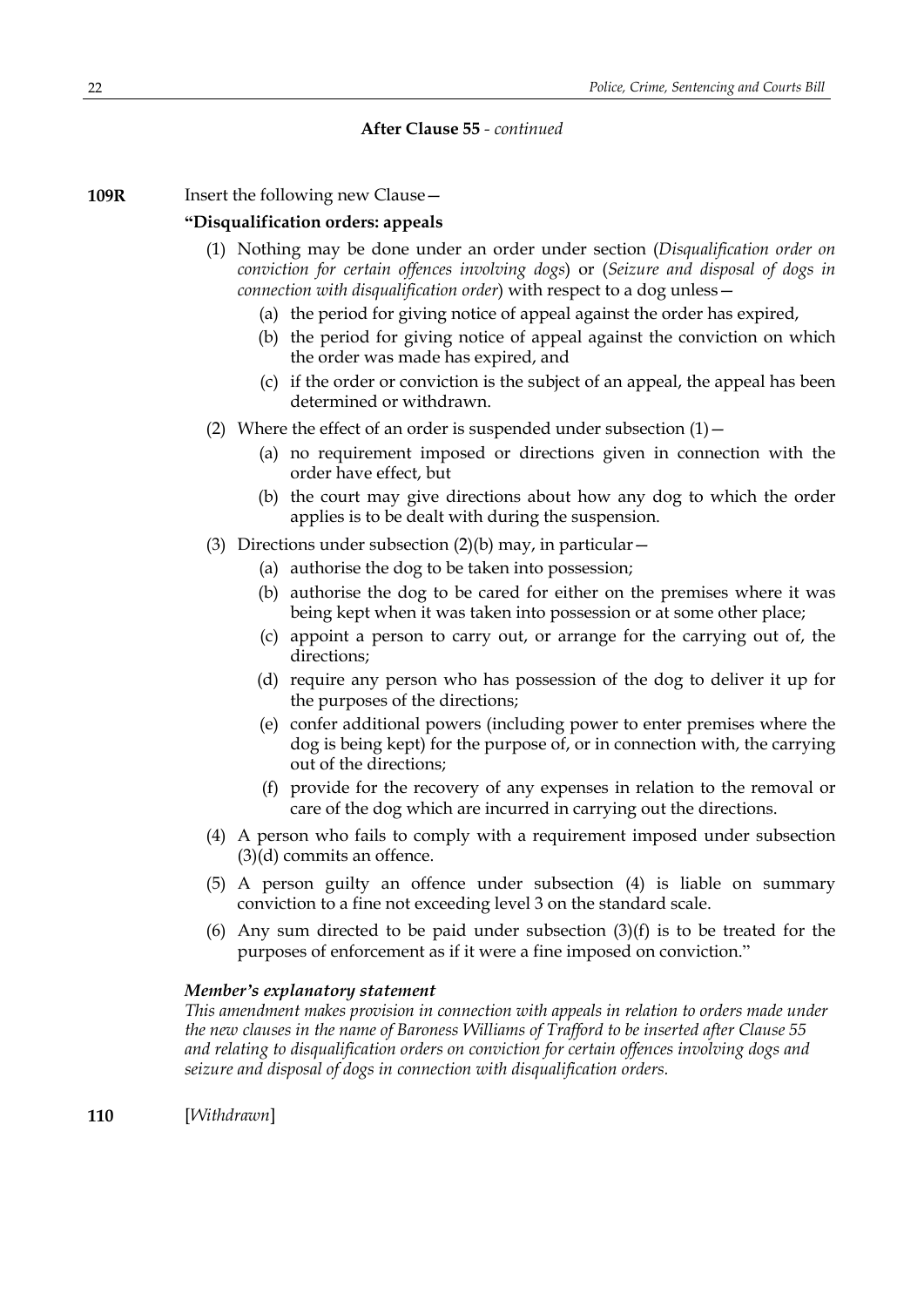**111** [*Withdrawn*]

### BARONESS HAYMAN BARONESS BRINTON LORD PANNICK BARONESS BENNETT OF MANOR CASTLE

#### **112** Insert the following new Clause -

### **"Voyeurism: breastfeeding**

- (1) Section 67A of the Sexual Offences Act 2003 (voyeurism: additional offences) is amended in accordance with subsections (2) and (3).
- (2) After subsection (2), insert—
	- "(2A) A person (A) commits an offence if  $-$ 
		- (a) A records an image of another person (B) while B is breastfeeding;
		- (b) A does so with the intention that A or another person (C) will look at the image for a purpose mentioned in subsection (3), and
		- (c) A does so—
			- (i) without B's consent, and
			- (ii) without reasonably believing that B consents."
- (3) In subsection (3), for "subsections (1) and (2)" substitute "subsections (1), (2) and (2A)"."

#### *Member's explanatory statement*

*This amendment would extend the definition of voyeurism in the Sexual Offences Act 2003 to make it an offence to take a photograph or video of a person breastfeeding without that person's consent.*

**113** [*Withdrawn*]

### LORD DHOLAKIA

### BARONESS HARRIS OF RICHMOND

**114** Insert the following new Clause –

### **"Low-value shoplifting**

- (1) The Anti-social Behaviour, Crime and Policing Act 2014 is amended as follows.
- (2) Omit section 176 (low-value shoplifting)."

#### *Member's explanatory statement*

*This new Clause repeals section 176 of the Anti-social Behaviour, Crime and Policing Act 2014, relating to low value shoplifting.*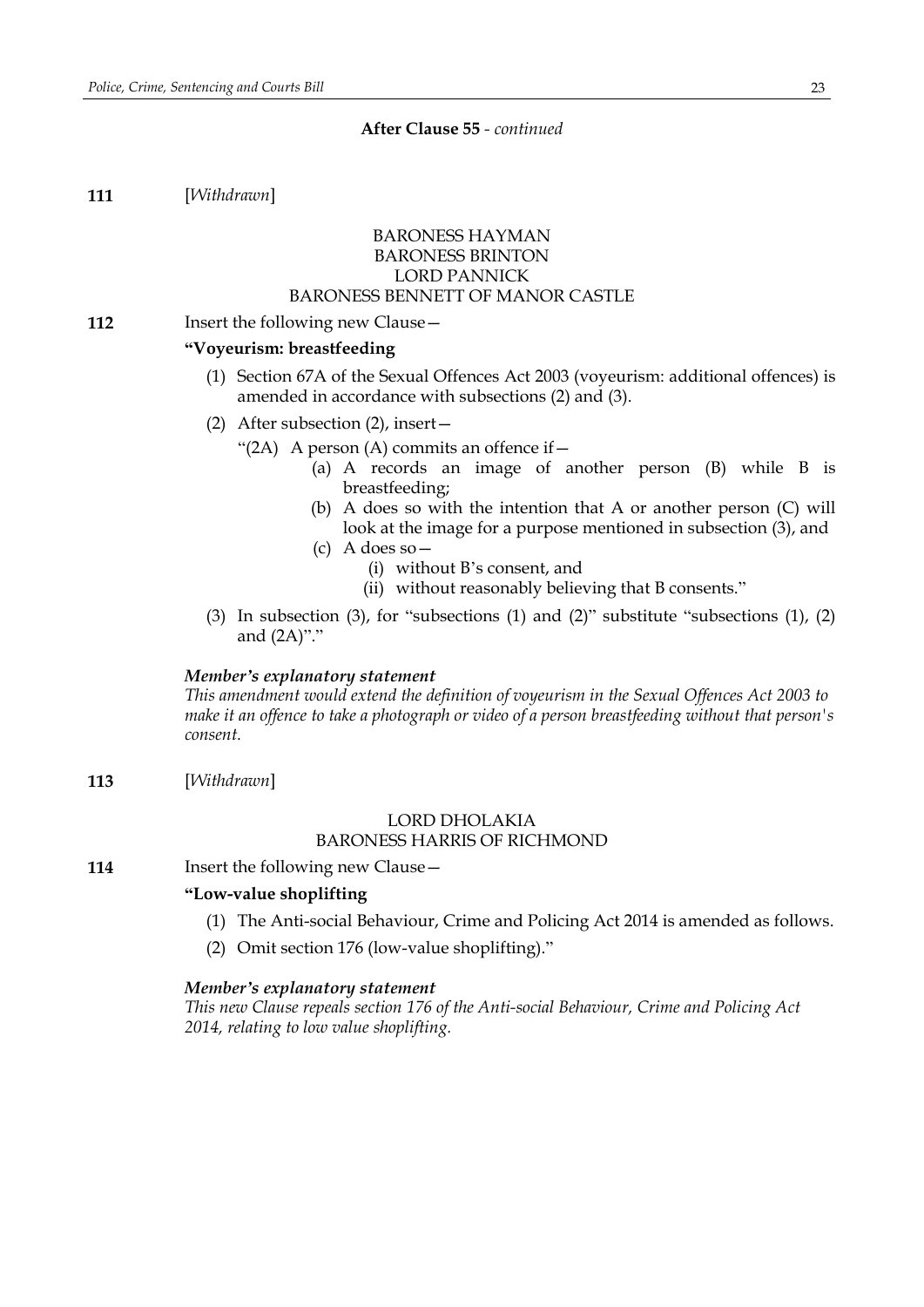### LORD PONSONBY OF SHULBREDE

**114A** Insert the following new Clause –

### **"Urgent review of offences under section 61 of the Sexual Offences Act 2003**

- (1) The Secretary of State must establish a review into the prevalence of, and the response of the criminal justice system to, the offence of administering a substance with intent under section 61 of the Sexual Offences Act 2003, within one month of the day on which this Act is passed.
- (2) A review under this section must consider—
	- (a) incidence rates and rates of reporting by victims;
	- (b) charging and prosecution rates for the offence;
	- (c) the adequacy of sentencing guidelines for the offence;
	- (d) the adequacy of police investigations into reports of the offence;
	- (e) reoffending rates, and rates of offenders who commit one or more other sexual offences following a charge or sentence for administering a substance with intent;
	- (f) the impact of the offence on victims.
- (3) A report on the findings of the review under this section, and any associated recommendations, must be published within six months of the day on which this Act is passed.
- (4) Where a report is published under subsection (3) a Minister of the Crown must make a statement to each House of Parliament on the contents of the report and associated recommendations.
- (5) Within three months of a report being published under subsection (3) a Minister of the Crown must make a statement to each House of Parliament on action that has been taken in response to recommendations made."
- **114B** Insert the following new Clause –

#### **"Review of offences under section 66 of the Sexual Offences Act 2003**

- (1) The Secretary of State must establish a review of the offence of exposure, under section 66 of the Sexual Offences Act 2003, within two months of the day on which this Act is passed.
- (2) A review under this section must consider—
	- (a) the adequacy of sentencing guidelines for exposure,
	- (b) incidence rates and rates of reporting by victims of exposure,
	- (c) charging rates and prosecution rates for exposure,
	- (d) the adequacy of police investigations into reports of exposure,
	- (e) the use and effectiveness of custodial and non-custodial sentences handed down for the offence,
	- (f) reoffending rates for the offence,
	- (g) rates of offenders who commit one or more other sexual offences following a charge or sentence for exposure, and the category of those offences, and
	- (h) the impact of the offence on victims.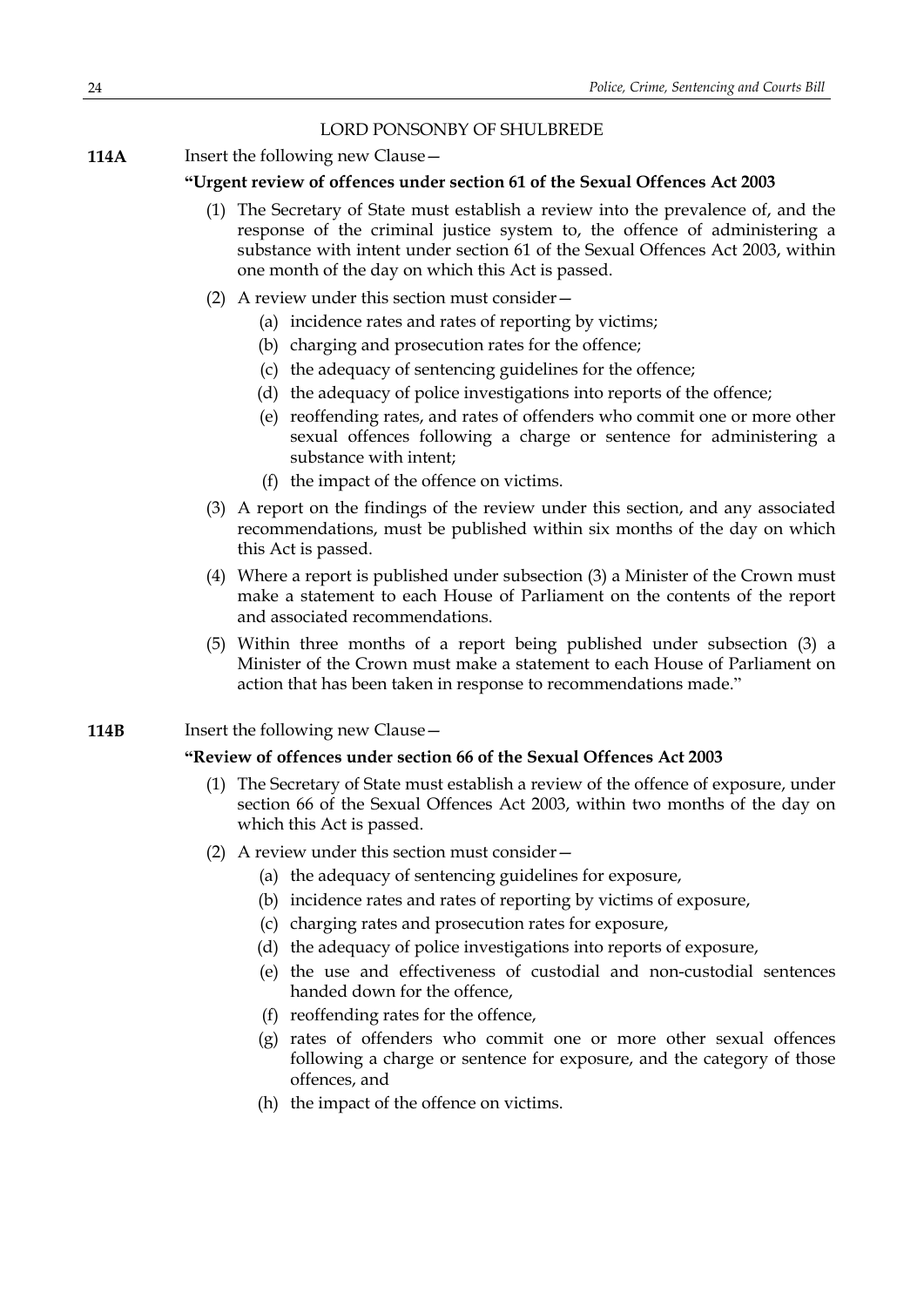- (3) A report on the findings of the review under this section, and any associated recommendations, must be published within one year of the day on which this Act is passed.
- (4) Where a report is published under subsection (3) a Minister of the Crown must make a statement to each House of Parliament on the contents of the report and associated recommendations.
- (5) Within six months of a report being published under subsection (3) a Minister of the Crown must make a statement to each House of Parliament on action that has been taken in response to any recommendations made."

### LORD ROSSER LORD PADDICK LORD THOMAS OF CWMGIEDD

**114C** Insert the following new Clause –

### **"Accountability of public authorities: duties on police workforce**

- (1) Members of the police workforce have a duty at all times to act within their powers—
	- (a) in the public interest, and
	- (b) with transparency, candour and frankness.
- (2) Members of the police workforce have a duty to assist court proceedings, official inquiries and investigations—
	- (a) relating to their own activities, or
	- (b) where their acts or omissions are or may be relevant.
- (3) In discharging the duty under subsection (2), members of the police workforce must—
	- (a) act with proper expedition,
	- (b) act with transparency, candour and frankness,
	- (c) act without favour to their own position,
	- (d) make full disclosure of relevant documents, material and facts,
	- (e) set out their position on the relevant matters at the outset of the proceedings, inquiry or investigation, and
	- (f) provide further information and clarification as ordered by a court or inquiry.
- (4) In discharging their duty under subsection (2), members of the police workforce must have regard to the pleadings, allegations, terms of reference and parameters of the relevant proceedings, inquiry or investigation, but are not limited by them, in particular where they hold information which might change the ambit of the proceedings, inquiry or investigation.
- (5) The duties in subsections (1) and (2) are subject to existing laws relating to privacy, data protection and national security.
- (6) The duties in subsections (1) and (2) are enforceable  $-$ 
	- (a) by application to the relevant court or inquiry chairperson by any person affected by the alleged breach, or
	- (b) by the court or inquiry of its own motion, or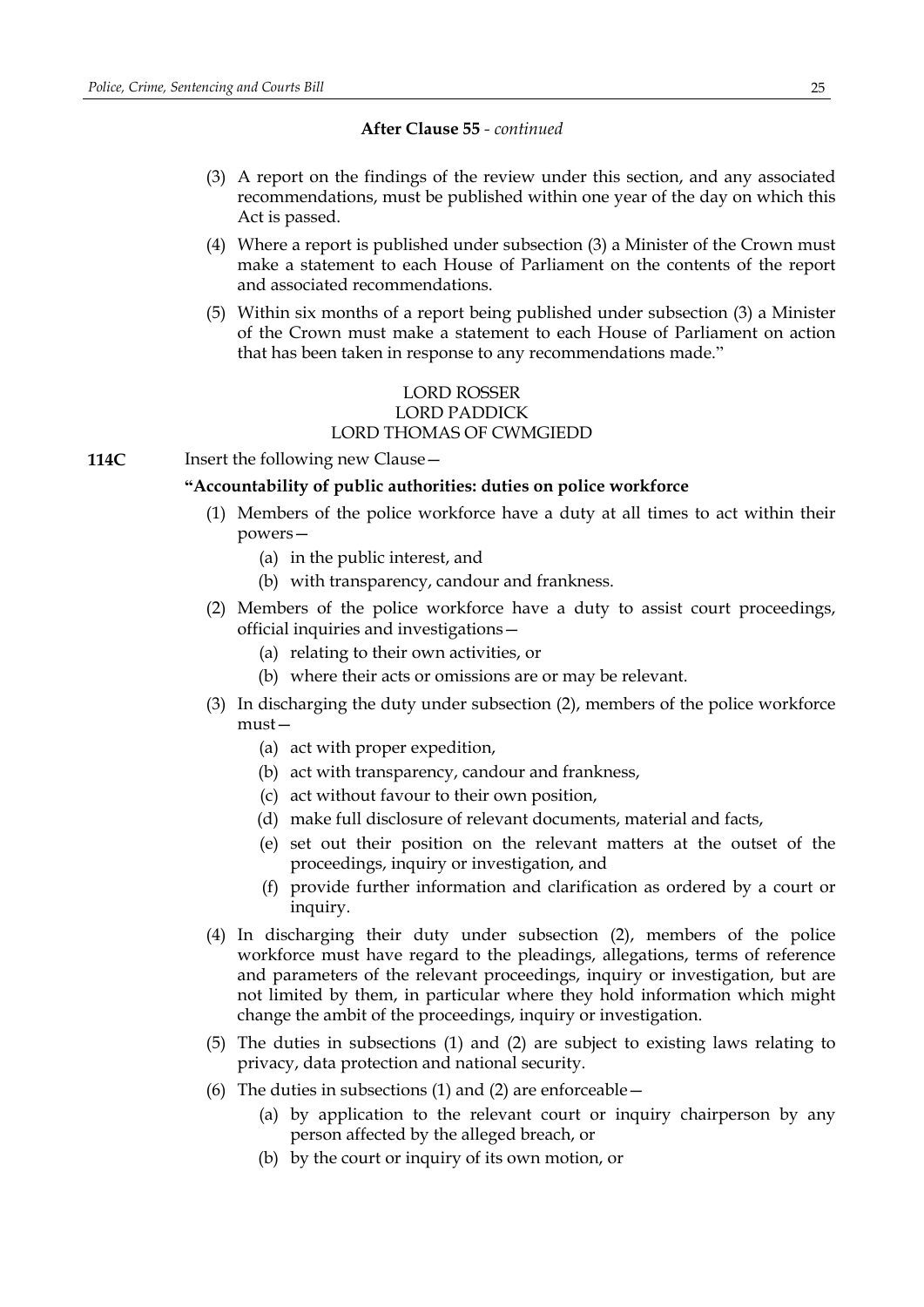(c) where there are no extant court or inquiry proceedings, by judicial review proceedings in the High Court."

#### *Member's explanatory statement*

*This would establish a duty of candour on members of the police workforce.*

LORD RUSSELL OF LIVERPOOL BARONESS ROYALL OF BLAISDON BARONESS BRINTON

**114D** Insert the following new Clause –

### **"Training on stalking**

The Secretary of State must seek to ensure that every professional in the criminal justice system, including staff of the Crown Prosecution Service, probation officers, police officers, and other relevant public officials involved in any investigation or legal proceedings involving stalking, has attended and completed relevant specialist training."

#### *Member's explanatory statement*

*This amendment aims to promote the early identification of stalking, and better investigation and prosecution of the crime, by requiring the Government to implement the adoption of specialised stalking training for relevant public officials which is currently not mandated.*

#### LORD MOYLAN LORD PANNICK

### LORD MACDONALD OF RIVER GLAVEN

**114E** Insert the following new Clause -

### **"Enhanced criminal record certificate: content**

In section 113B of the Police Act 1997, after subsection (3) insert—

- "(3A) An enhanced criminal record certificate must not give the details of a relevant matter to the extent that doing so would result in the disclosure of relevant data.
	- (3B) In this section, "relevant data" means personal data relating to a data subject which is based in whole or in part on the perception by another person that the conduct of the data subject was motivated wholly or partially by hostility or prejudice towards any group of people sharing a characteristic and where the conduct in question is unlikely to constitute a criminal offence."

### BARONESS NEWLOVE LORD RUSSELL OF LIVERPOOL LORD PONSONBY OF SHULBREDE

**114F** Insert the following new Clause -

### **"Offences motivated by hostility towards the sex or gender of the victim**

(1) In this section—

"relevant crime" means a reported crime in which—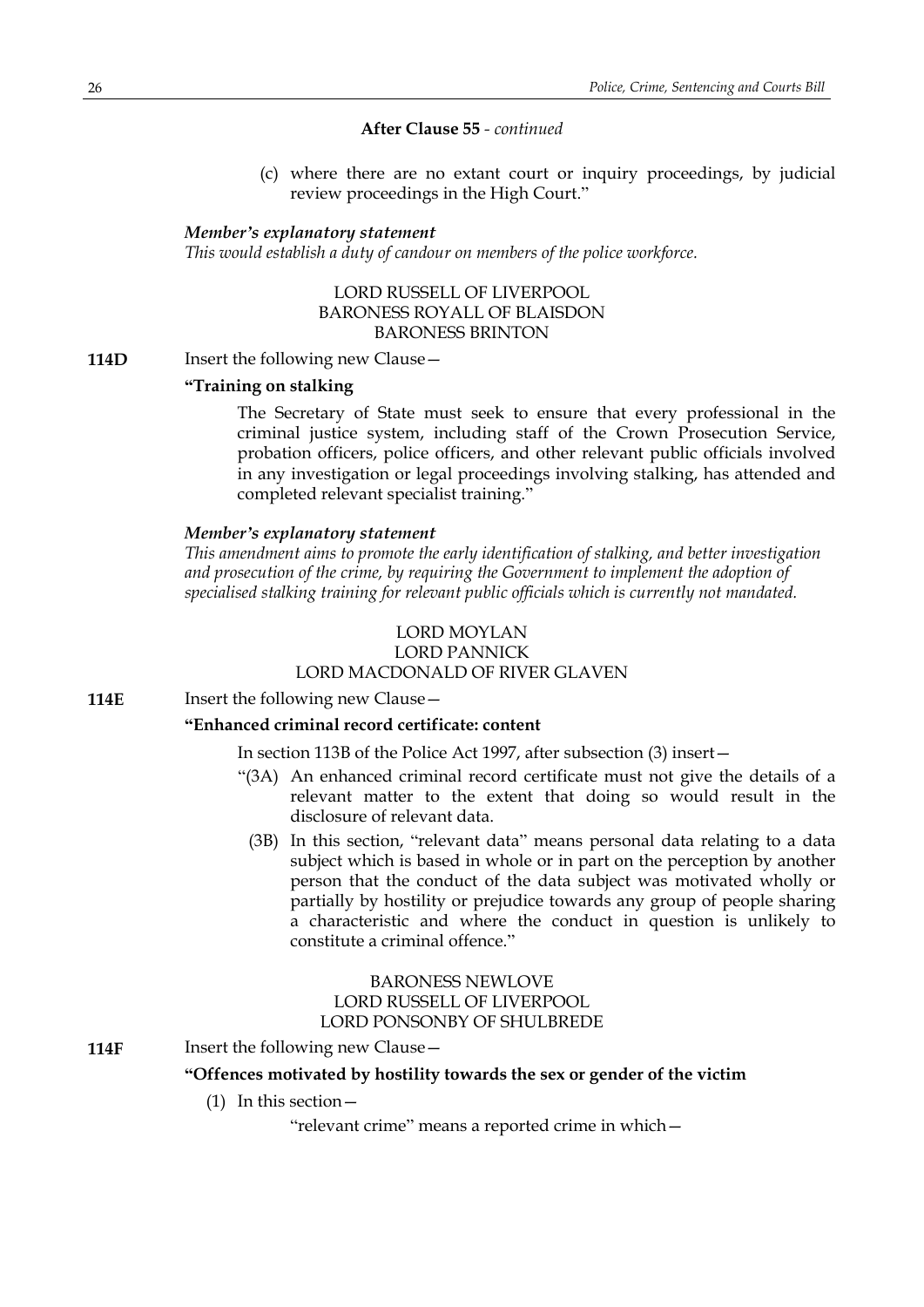- (a) the victim or any other person perceived the alleged offender, at the time of or immediately before or after the offence, to demonstrate hostility or prejudice based on sex, or
- (b) the victim or any other person perceived the crime to be motivated (wholly or partly) by hostility or prejudice towards persons who are of a particular sex;

"sex" has the same meaning as in section 11 of the Equality Act 2010 (sex).

- (2) The Secretary of State must make regulations requiring the chief officer of police of any police force to provide information relating to—
	- (a) the number of relevant crimes reported to the police force, and
	- (b) the number of those crimes which, in the opinion of the chief officer of police, would be subject to subsection (4).
- (3) A court considering the seriousness of an offence arising from a relevant crime not included in subsection (4) must treat the fact that the offence is aggravated by hostility or prejudice towards sex or gender as an aggravating factor when determining a sentence.
- (4) Subsection (3) does not apply to—
	- (a) an offence under the law of England and Wales which is for the time being specified in Schedule 3 to the Sexual Offences Act 2003, other than the offence specified in paragraph 14 of that Schedule (fraudulent evasion of excise duty),
	- (b) an offence under the law of England and Wales which is for the time being specified in Part 6 of the Domestic Abuse Act 2021, or
	- (c) an offence under the law of England and Wales which is defined in section 1 of the Domestic Abuse Act 2021 as "domestic abuse"."

### *Member's explanatory statement*

*This amendment would require police forces to record data on crimes motivated by hostility towards the victim's sex or gender, as well as requiring courts to take into account this hostility as an aggravating factor when deciding the seriousness of cases which are not sexual or domestic offences.*

#### **Clause 56**

### LORD ROSSER LORD DUBS VISCOUNT COLVILLE OF CULROSS

**115** Page 48, line 29, leave out subsections (2) and (3)

#### BARONESS WILLIAMS OF TRAFFORD

- **116** Page 49, line 3, at end insert—
	- " $(2ZA)$  For the purposes of subsection  $(1)(a)$ , the cases in which a public procession in England and Wales may result in serious disruption to the life of the community include, in particular, where—
		- (a) it may result in a significant delay to the delivery of a timesensitive product to consumers of that product, or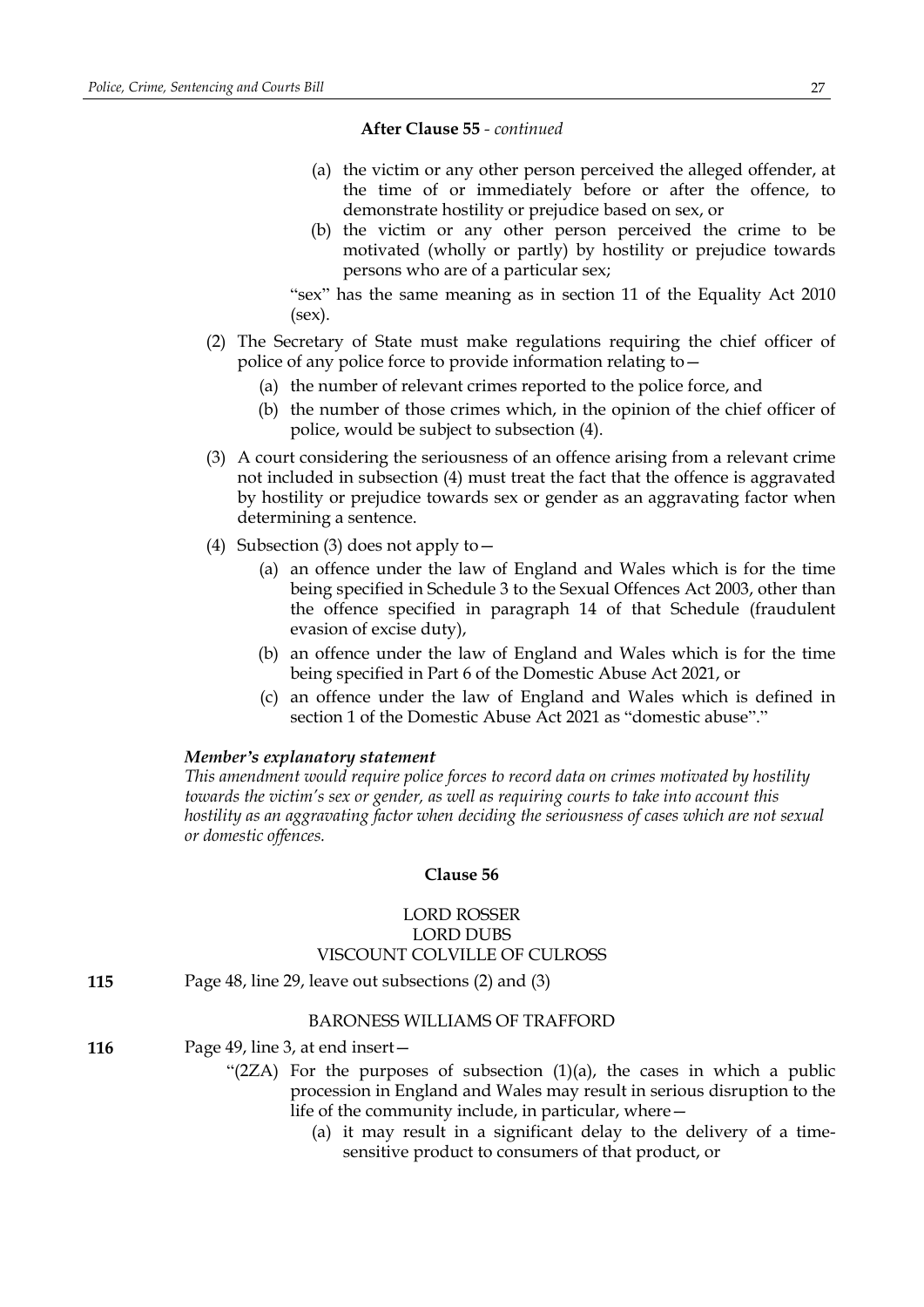#### **Clause 56** *- continued*

- (b) it may result in a prolonged disruption of access to any essential goods or any essential service, including, in particular, access  $to-$ 
	- (i) the supply of money, food, water, energy or fuel,
	- (ii) a system of communication,
	- (iii) a place of worship,
	- (iv) a transport facility,
	- (v) an educational institution, or
	- (vi) a service relating to health.
- (2ZB) In subsection (2ZA)(a) "time-sensitive product" means a product whose value or use to its consumers may be significantly reduced by a delay in the supply of the product to them.
- $(2ZC)$  For the purposes of subsection  $(1)(aa)$ , the cases in which the noise generated by persons taking part in a public procession may result in serious disruption to the activities of an organisation which are carried on in the vicinity of the procession include, in particular, where it may result in persons connected with the organisation not being reasonably able, for a prolonged period of time, to carry on in that vicinity the activities or any one of them."

#### *Member's explanatory statement*

*This amendment replaces the power for the Secretary of State to make regulations about the meaning of serious disruption for the purposes of section 12 of the Public Order Act 1986 with provisions on the face of the Bill, subject to a power to amend these provisions.*

**117** Page 49, line 22, leave out "make" and insert "amend any of subsections (2ZA) to (2ZC) for the purposes of making"

### *Member's explanatory statement*

*This amendment and the amendments in the name of Baroness Williams of Trafford at page* 49, line 27, page 49, line 28, page 49, line 30 and page 49, line 40 confer power on the *Secretary of State to amend new subsections (2ZA) to (2ZC) of section 12 of the Public Order Act 1986 in the amendment in the name of Baroness Williams of Trafford at page 49, line 3 and make consequential amendments to Part 2 of that Act.*

**118** Page 49, line 27, after "particular" insert ", amend any of those subsections for the purposes of"

#### *Member's explanatory statement*

*See the explanatory statement for the amendment in the name of Baroness Williams of Trafford at page 49, line 22.*

**119** Page 49, line 28, leave out "define" and insert "defining"

#### *Member's explanatory statement*

*See the explanatory statement for the amendment in the name of Baroness Williams of Trafford at page 49, line 22.*

**120** Page 49, line 30, leave out "give" and insert "giving"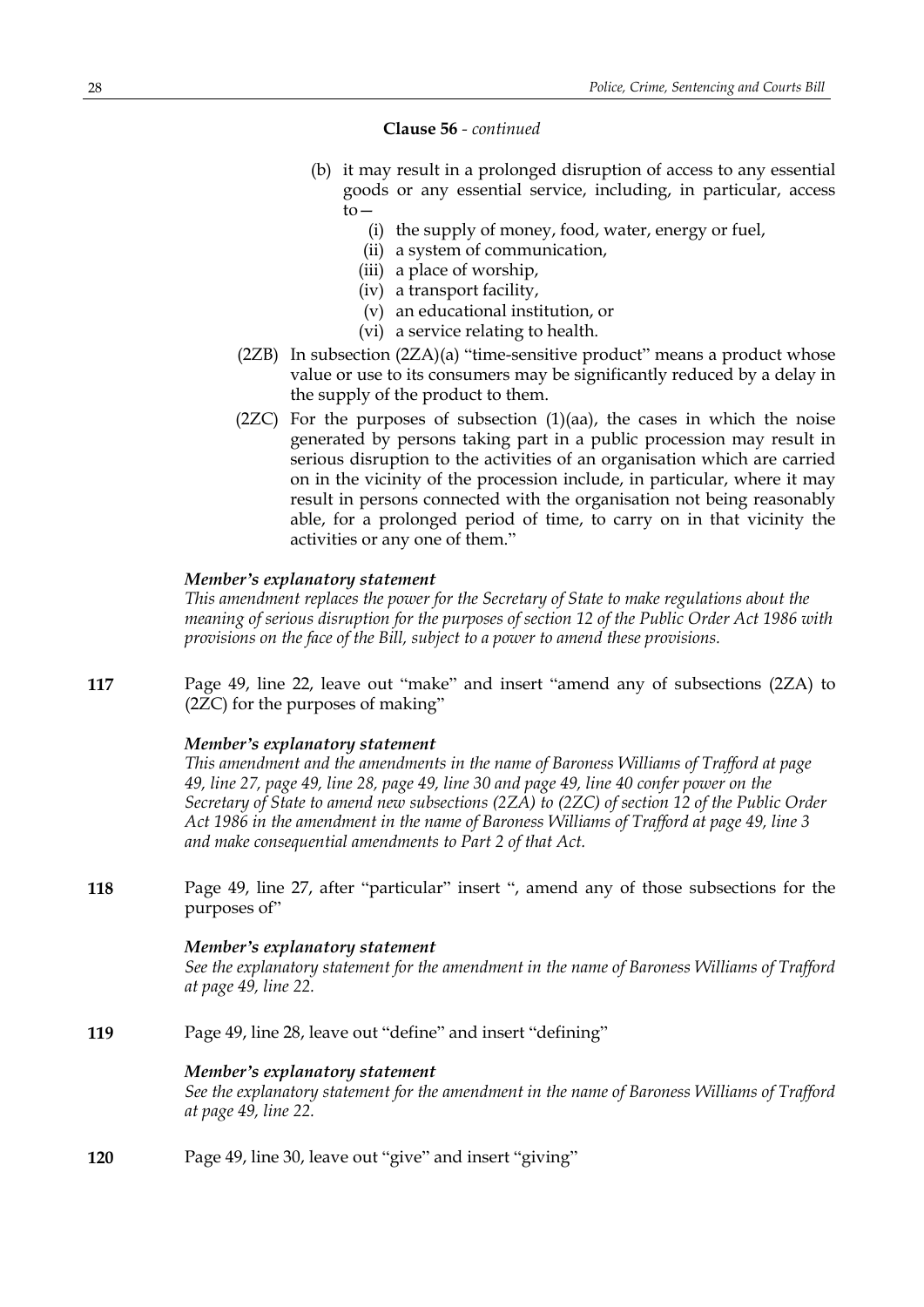#### *Member's explanatory statement*

*See the explanatory statement for the amendment in the name of Baroness Williams of Trafford at page 49, line 22.*

**121** Page 49, line 40, at end insert ", including provision which makes consequential amendments to this Part."

#### *Member's explanatory statement*

*See the explanatory statement for the amendment in the name of Baroness Williams of Trafford at page 49, line 22.*

### LORD PADDICK LORD HAIN LORD HENDY BARONESS JONES OF MOULSECOOMB

**122** Leave out Clause 56

#### **Clause 57**

### LORD ROSSER LORD DUBS VISCOUNT COLVILLE OF CULROSS

**123** Page 50, line 4, leave out subsection (2)

#### LORD ROSSER LORD DUBS

- **124** Page 50, line 23, leave out ", impact''
- **125** Page 50, line 32, leave out subsection (5)

#### BARONESS WILLIAMS OF TRAFFORD

- **126** Page 50, line 32, at end insert—
	- "(2ZA) For the purposes of subsection  $(1)(a)$ , the cases in which a public assembly in England and Wales may result in serious disruption to the life of the community include, in particular, where—
		- (a) it may result in a significant delay to the supply of a timesensitive product to consumers of that product, or
		- (b) it may result in a prolonged disruption of access to any essential goods or any essential service, including, in particular, access  $to-$ 
			- (i) the supply of money, food, water, energy or fuel,
			- (ii) a system of communication,
			- (iii) a place of worship,
			- (iv) a transport facility,
			- (v) an educational institution, or
			- (vi) a service relating to health.
		- (2ZB) In subsection (2ZA)(a) "time-sensitive product" means a product whose value or use to its consumers may be significantly reduced by a delay in the supply of the product to them.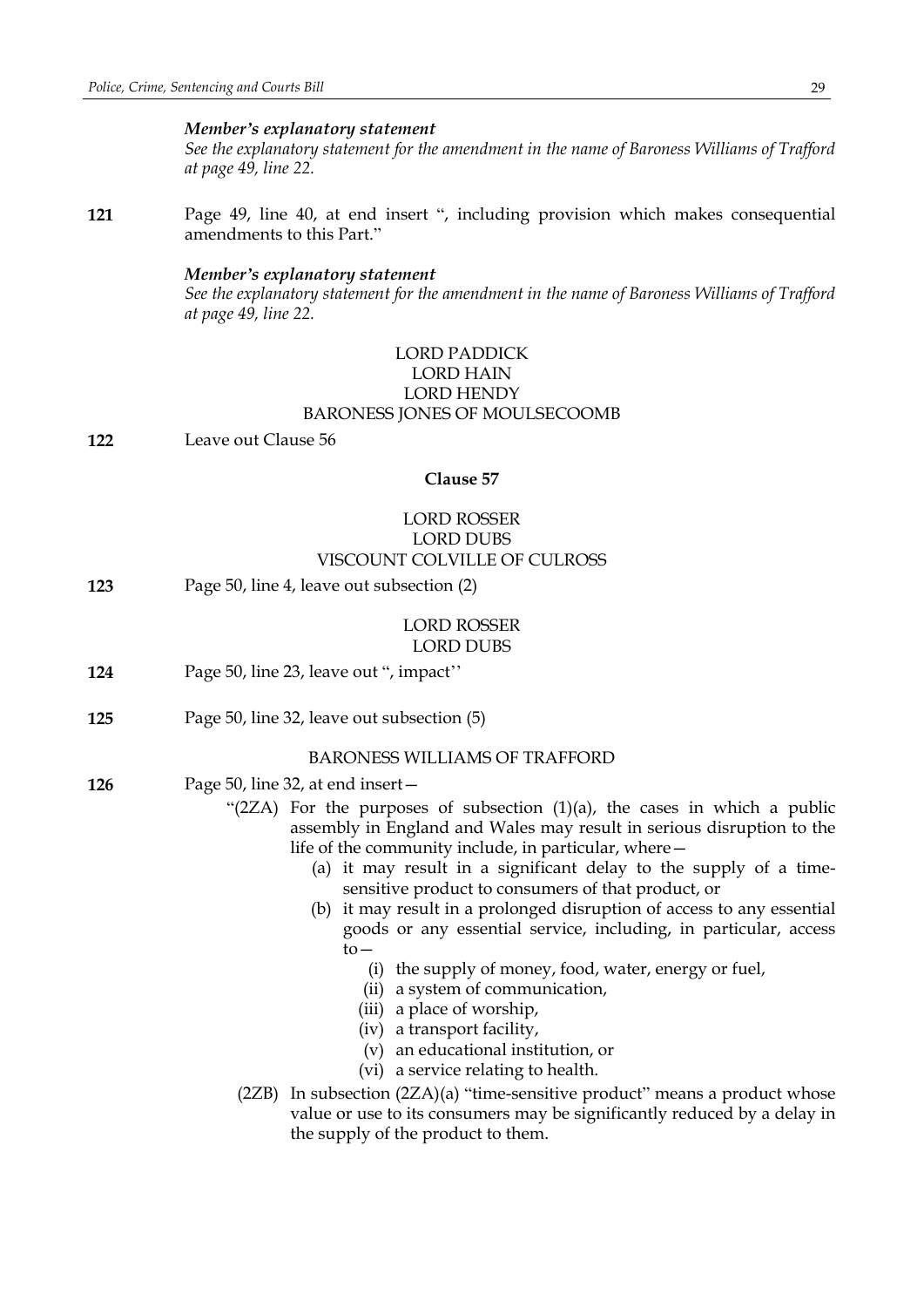#### **Clause 57** *- continued*

 $(2ZC)$  For the purposes of subsection  $(1)(aa)$ , the cases in which the noise generated by persons taking part in a public assembly may result in serious disruption to the activities of an organisation which are carried on in the vicinity of the assembly include, in particular, where it may result in persons connected with the organisation not being reasonably able, for a prolonged period of time, to carry on in that vicinity the activities or any one of them."

#### *Member's explanatory statement*

*This amendment replaces the power for the Secretary of State to make regulations about the meaning of serious disruption for the purposes of section 14 of the Public Order Act 1986 with provisions on the face of the Bill, subject to a power to amend these provisions.*

**127** Page 51, line 3, leave out "make" and insert "amend any of subsections (2ZA) to (2ZC) for the purposes of making"

#### *Member's explanatory statement*

*This amendment and the amendments in the name of Baroness Williams of Trafford at page* 51, line 8, page 51, line 9, page 51, line 11 and page 51, line 21 confer power on the Secretary *of State to amend new subsections (2ZA) to (2ZC) of section 14 of the Public Order Act 1986 in the amendment in the name of Baroness Williams of Trafford at page 50, line 32 and make consequential amendments to Part 2 of that Act.*

**128** Page 51, line 8, after "particular" insert ", amend any of those subsections for the purposes of"

#### *Member's explanatory statement*

*See the explanatory statement for the amendment in the name of Baroness Williams of Trafford at page 51, line 3.*

**129** Page 51, line 9, leave out "define" and insert "defining"

#### *Member's explanatory statement*

*See the explanatory statement for the amendment in the name of Baroness Williams of Trafford at page 51, line 3.*

**130** Page 51, line 11, leave out "give" and insert "giving"

#### *Member's explanatory statement*

*See the explanatory statement for the amendment in the name of Baroness Williams of Trafford at page 51, line 3.*

**131** Page 51, line 21, at end insert ", including provision which makes consequential amendments to this Part."

#### *Member's explanatory statement*

*See the explanatory statement for the amendment in the name of Baroness Williams of Trafford at page 51, line 3.*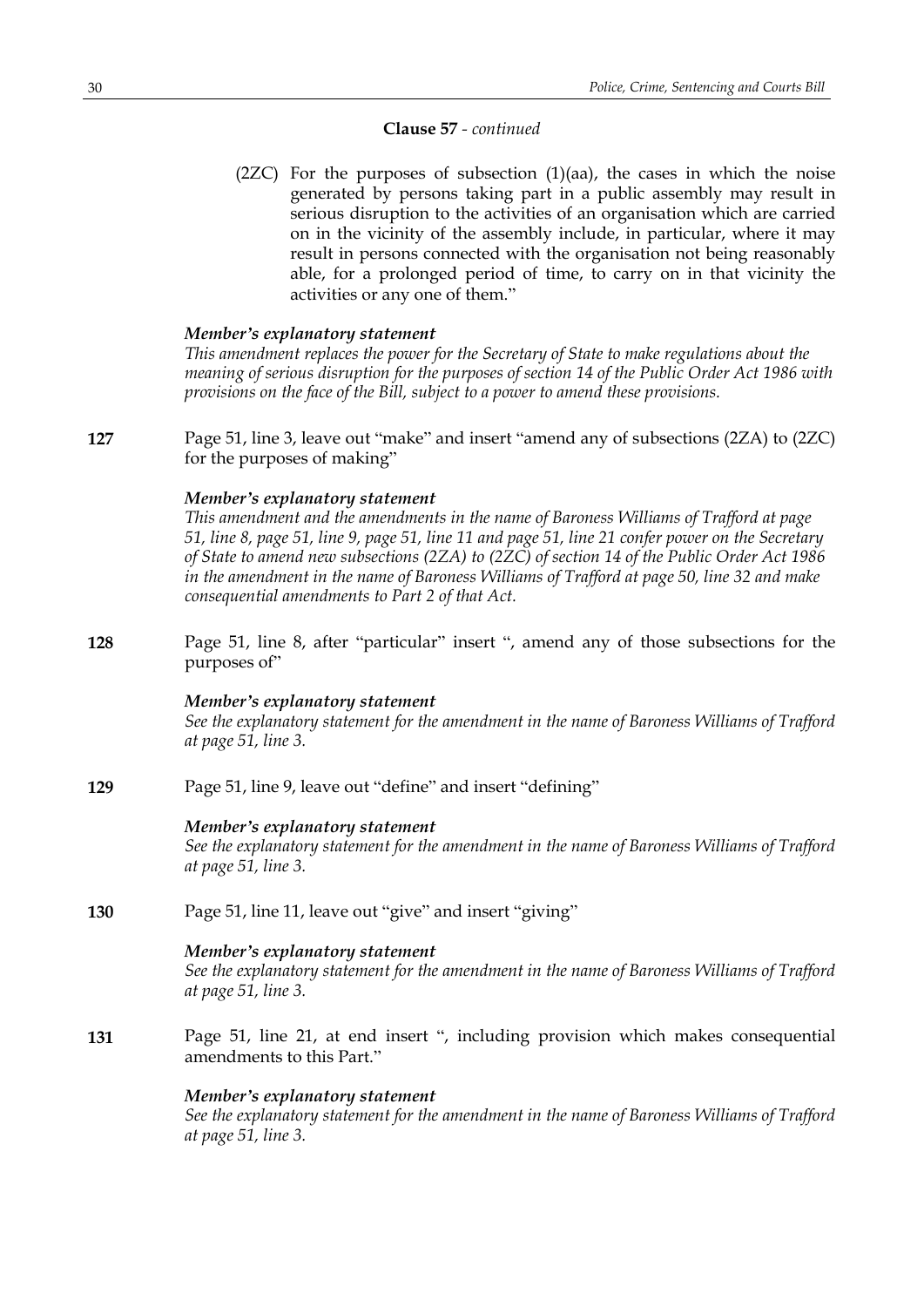### LORD PADDICK LORD HAIN LORD HENDY BARONESS JONES OF MOULSECOOMB

**132** Leave out Clause 57

### **Clause 58**

### LORD PADDICK LORD HAIN LORD HENDY BARONESS JONES OF MOULSECOOMB

**133** Leave out Clause 58

#### **Clause 59**

### VISCOUNT COLVILLE OF CULROSS LORD PADDICK

**133A** Page 54, line 12, at end insert "unless permission for such obstruction has been given by the relevant person"

**133B** Page 54, line 32, at end insert—

"(3A) After section 143 insert—

#### **"143A Authorisation**

- (1) The responsible person for any land in the Palace of Westminster controlled area may authorise a person to carry out in accordance with this section an activity that will obstruct the passage of a vehicle of any description into or from the Parliamentary Estate while on or adjoining the Palace of Westminster controlled area.
- (2) An application for the authorisation must be made by or on behalf of the person (or persons) seeking the authorisation.
- (3) The responsible person may—
	- (a) determine the form in which and the manner in which an application is to be made;
	- (b) specify the information to be provided in connection with an application;
	- (c) require a fee to be paid for determining the application.
- (4) If an application is made to a responsible person, the person must—
	- (a) determine the application, and
	- (b) give notice in writing to the applicant of the person's decision within the period of 21 days beginning with the day the person receives the application.
- (5) The notice must specify—
	- (a) the person or persons authorised (whether by name or description),
	- (b) the nature of the activity that is to be permitted,
	- (c) the period to which the authorisation applies, and
	- (d) any conditions to which the authorisation is subject.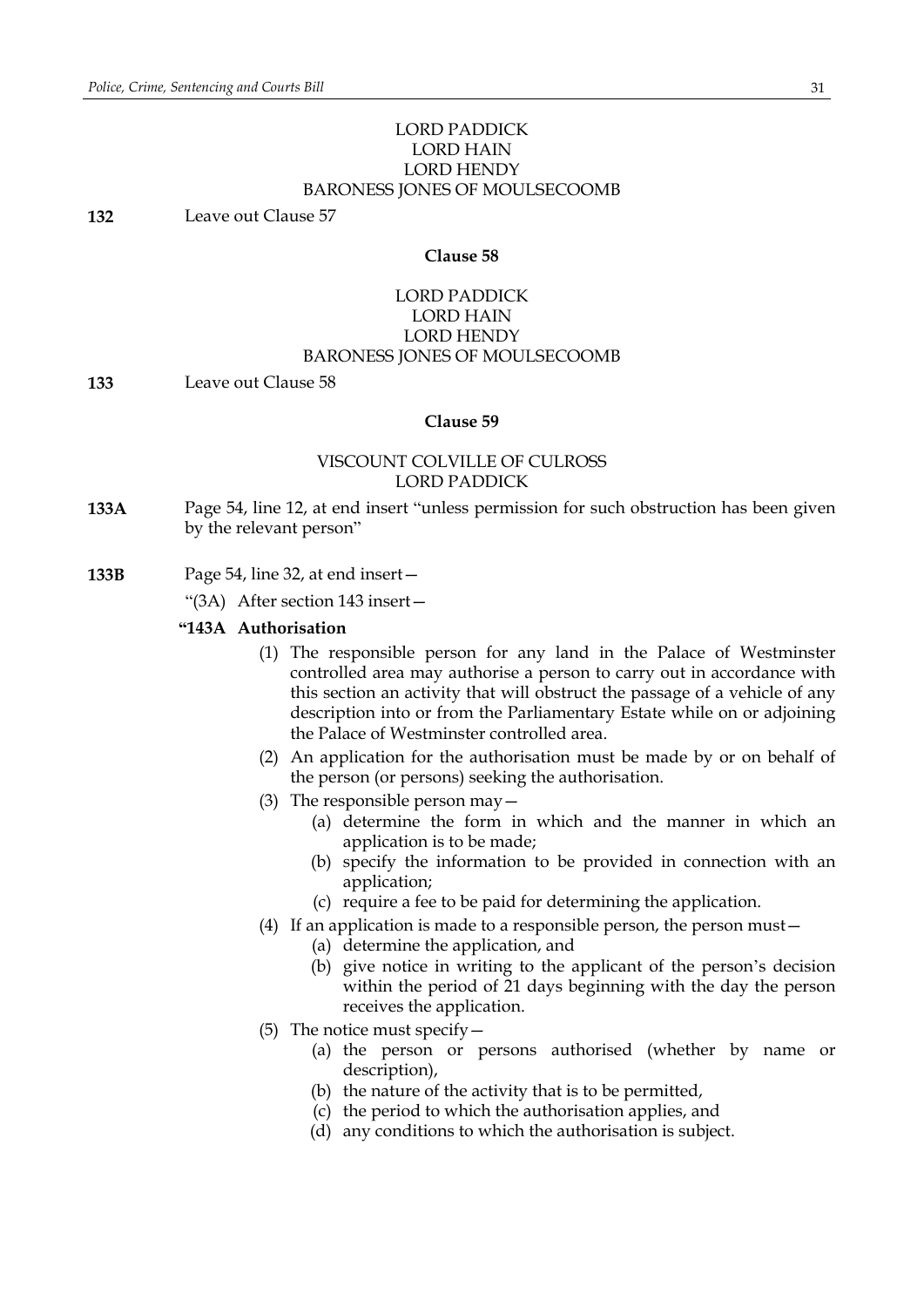#### **Clause 59** *- continued*

(6) The responsible person may at any time withdraw an authorisation if the conditions to which it is subject are not being observed by giving notice in writing to the applicant.""

### LORD PADDICK LORD HAIN LORD HENDY BARONESS JONES OF MOULSECOOMB

**134** Leave out Clause 59

#### **Clause 60**

### LORD PADDICK LORD HAIN LORD HENDY BARONESS JONES OF MOULSECOOMB

**135** Leave out Clause 60

#### **Clause 61**

### BARONESS WILLIAMS OF TRAFFORD

**136** Page 55, line 33, leave out "causes" and insert "creates a risk of, or causes,"

#### *Member's explanatory statement*

*This amendment and the amendment in the name of Baroness Williams of Trafford at page 53, line 40 make it clear that one element of the new offence of public nuisance requires a person's* act or omission to create a risk of, or to cause, serious harm as defined in clause 60(2) to the *public or a section of the public.*

**137** Page 55, line 40, leave out subsection (2) and insert—

- "(2) In subsection  $(1)(b)(i)$  "serious harm" means -
	- (a) death, personal injury or disease,
	- (b) loss of, or damage to, property, or
	- (c) serious distress, serious annoyance, serious inconvenience or serious loss of amenity."

#### *Member's explanatory statement*

*See the explanatory statement for the amendment in the name of Baroness Williams of Trafford at page 55, line 33.*

#### BARONESS JONES OF MOULSECOOMB BARONESS MORRISSEY

**137A** Page 55, line 42, leave out "personal injury or disease" and insert "or personal injury"

#### *Member's explanatory statement*

*This amendment would remove reference to "disease" from the newly proposed public nuisance offence.*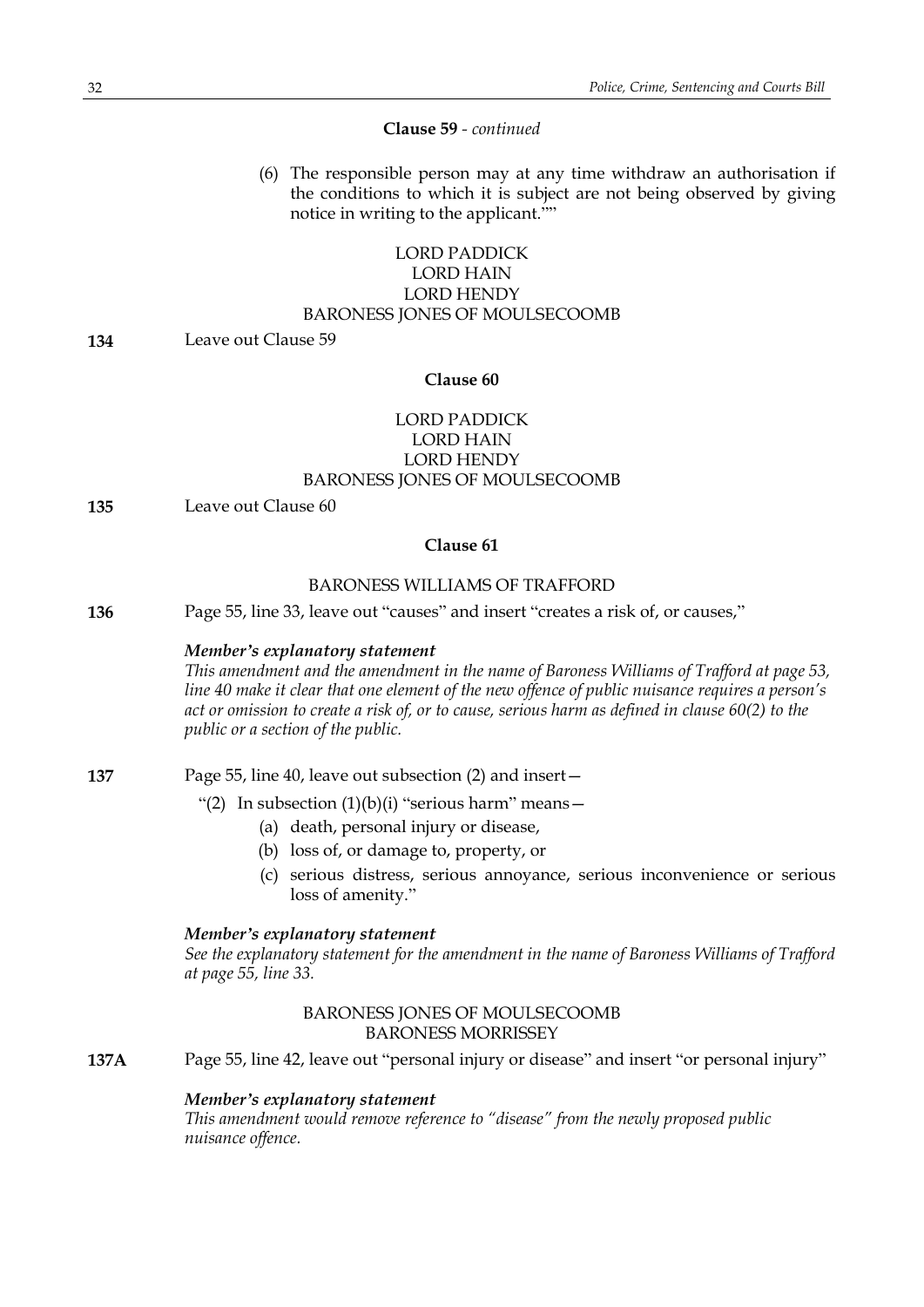#### BARONESS WILLIAMS OF TRAFFORD

**138** Page 56, line 23, leave out "any act or omission within subsection (1)" and insert "the tort of public nuisance"

#### *Member's explanatory statement*

*This amendment amends Clause 60 to clarify that the Clause does not affect the civil liability of any person for the tort of public nuisance. The tort currently tracks the common law offence and this amendment makes it clear that the replacement of the offence does not affect the tort.*

**139** Page 56, line 26, leave out "such act or omission" and insert "act or omission within subsection (1)"

### *Member's explanatory statement*

*This amendment is consequential on the amendment in the name of Baroness Williams of Trafford at page 56, line 23.*

### LORD PADDICK LORD HAIN LORD HENDY BARONESS JONES OF MOULSECOOMB

**140** Leave out Clause 61

### **Clause 62**

### BARONESS WILLIAMS OF TRAFFORD

**141** Page 57, line 22, at end insert—

"(5A) For the purposes of subsection  $(1)(a)$ , the cases in which the noise generated by a person taking part in a one-person protest may result in serious disruption to the activities of an organisation which are carried on in the vicinity of the protest include, in particular, where it may result in persons connected with the organisation not being reasonably able, for a prolonged period of time, to carry on in that vicinity the activities or any one of them."

#### *Member's explanatory statement*

*This amendment replaces the power for the Secretary of State to make regulations about the meaning of serious disruption for the purposes of section 14ZA of the Public Order Act 1986 with provisions on the face of the Bill, subject to a power to amend these provisions.*

**142** Page 58, line 15, leave out "make" and insert "amend subsection (5A) for the purposes of making"

#### *Member's explanatory statement*

*This amendment and the amendments in the name of Baroness Williams of Trafford at page* 58, line 19, page 58, line 20, page 58, line 22 and page 58, line 29 confer power on the *Secretary of State to amend subsection (5A) of new section 14ZA of the Public Order Act 1986 in the amendment in the name of Baroness Williams of Trafford at page 57, line 22 and make consequential amendments to Part 2 of that Act.*

**143** Page 58, line 19, after "particular" insert ", amend that subsection for the purposes of"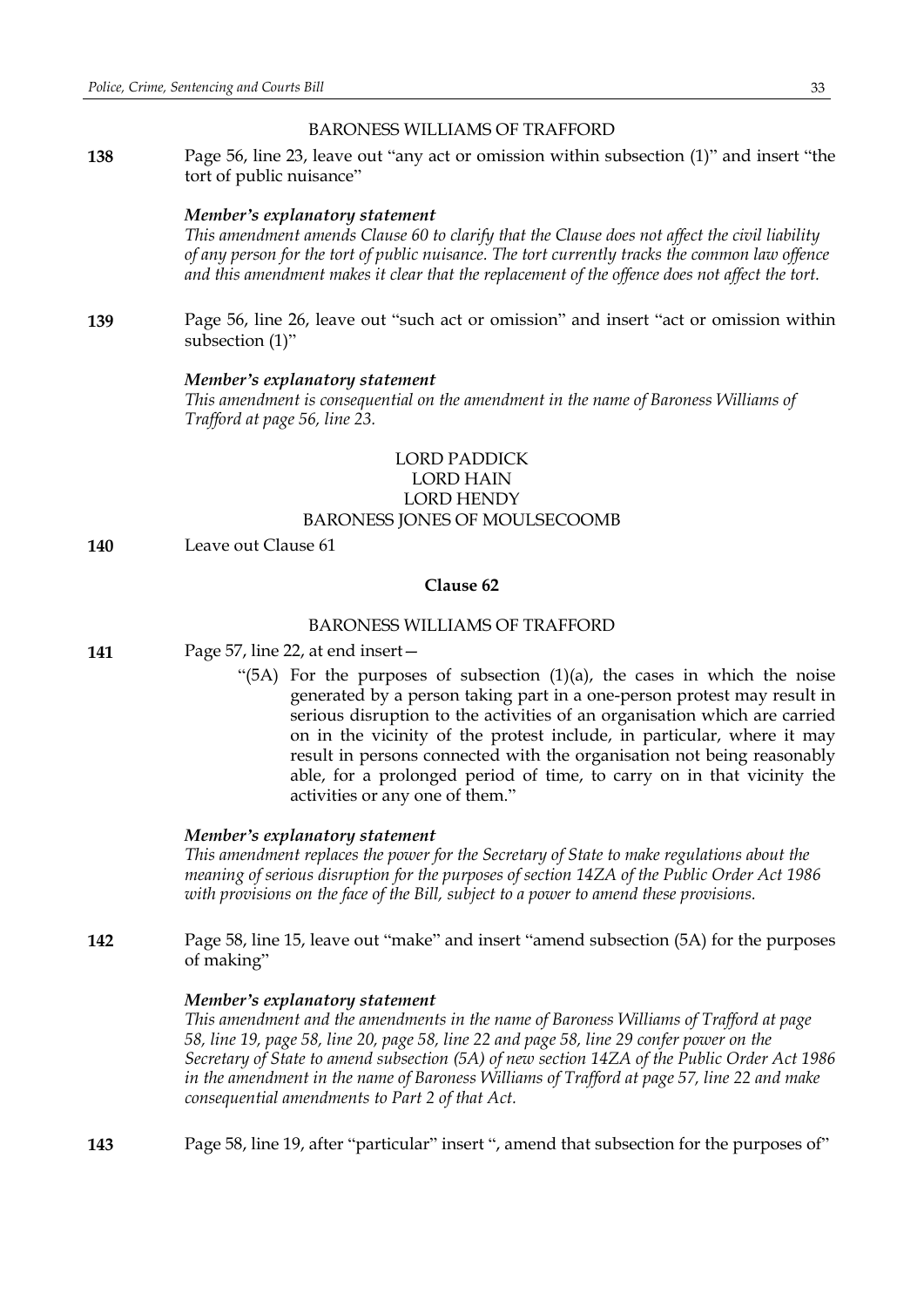### *Member's explanatory statement*

*See the explanatory statement for the amendment in the name of Baroness Williams of Trafford at page 58, line 15.*

**144** Page 58, line 20, leave out "define" and insert "defining"

#### *Member's explanatory statement*

*See the explanatory statement for the amendment in the name of Baroness Williams of Trafford at page 58, line 15.*

**145** Page 58, line 22, leave out "give" and insert "giving"

#### *Member's explanatory statement*

*See the explanatory statement for the amendment in the name of Baroness Williams of Trafford at page 58, line 15.*

**146** Page 58, line 29, at end insert ", including provision which makes consequential amendments to this Part."

#### *Member's explanatory statement*

*See the explanatory statement for the amendment in the name of Baroness Williams of Trafford at page 58, line 15.*

## LORD PADDICK

#### LORD HAIN LORD HENDY

### BARONESS JONES OF MOULSECOOMB

**147** Leave out Clause 62

### **After Clause 62**

### BARONESS WILLIAMS OF TRAFFORD

**148** Insert the following new Clause -

### **"Offence of locking on**

- (1) A person commits an offence if  $-$ 
	- (a) they intentionally  $-$ 
		- (i) attach themselves to another person, to an object or to land,
		- (ii) attach a person to another person, to an object or to land, or
		- (iii) attach an object to another object or to land,
	- (b) that act causes, or is capable of causing, serious disruption to  $-$ 
		- (i) two or more individuals, or
		- (ii) an organisation,

in a place other than in a dwelling, and

- (c) they intend that act to have a consequence mentioned in paragraph (b) or are reckless as to whether it will have such a consequence.
- (2) It is a defence for a person charged with an offence under subsection (1) to prove that they had a reasonable excuse for the act mentioned in paragraph (a) of that subsection.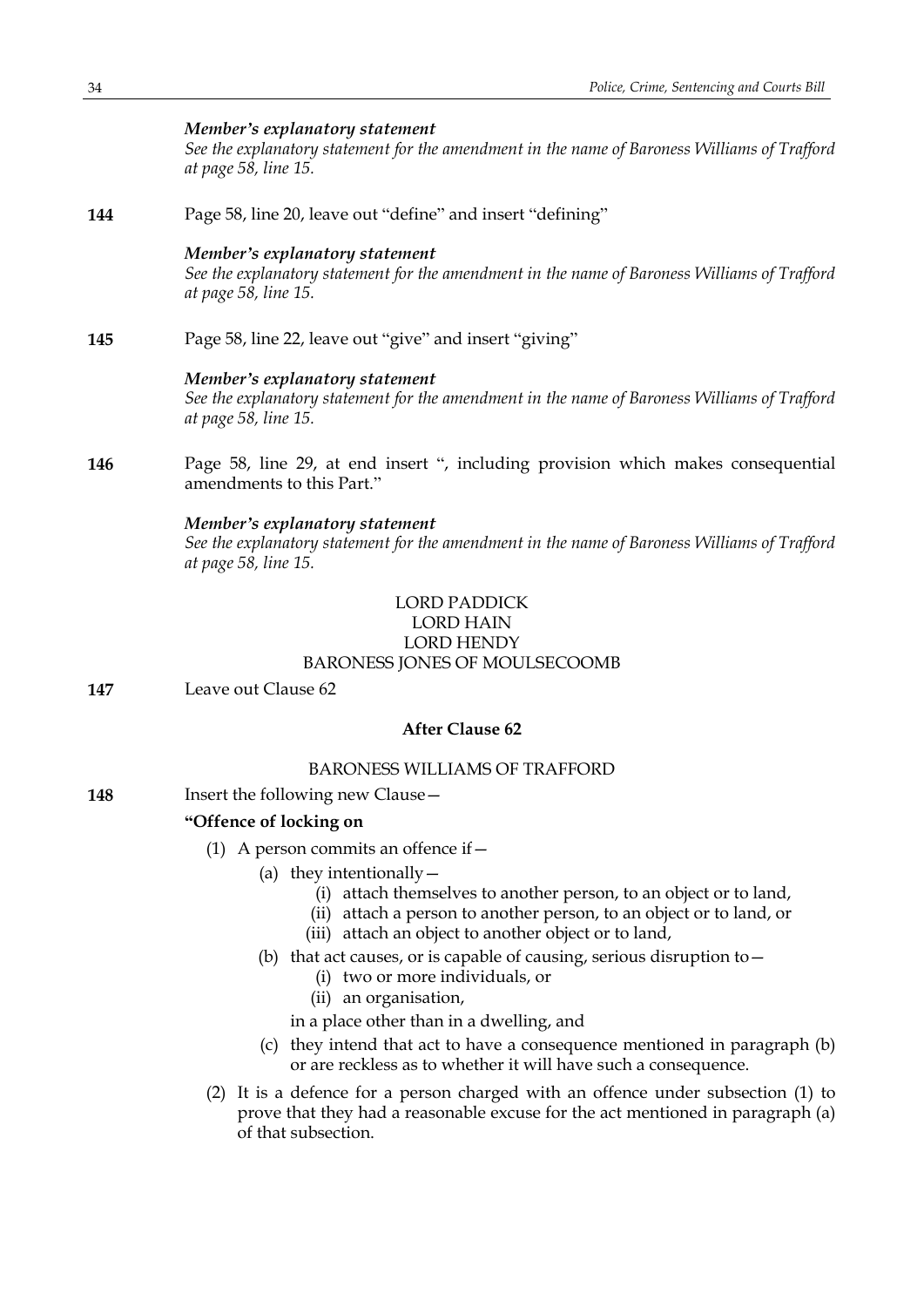- (3) A person guilty of an offence under subsection (1) is liable on summary conviction to imprisonment for a term not exceeding 51 weeks, to a fine or to both.
- (4) In relation to an offence committed before the coming into force of section 281(5) of the Criminal Justice Act 2003 (alteration of penalties for certain summary offences: England and Wales), the reference in subsection (3) to 51 weeks is to be read as a reference to 6 months.
- (5) In this section "dwelling" means—
	- (a) a building or structure which is used as a dwelling, or
	- (b) a part of a building or structure, if the part is used as a dwelling,

and includes any yard, garden, grounds, garage or outhouse belonging to and used with a dwelling."

#### *Member's explanatory statement*

*This amendment creates a new offence of "locking on", involving the attachment of an individual to another individual, to an object or to land, or an object to another object or to land. It is a requirement of the offence that the act causes or is capable of causing serious disruption to two or more individuals or an organisation and that the accused intends that to occur or is reckless as to whether it will occur.*

### **149** Insert the following new Clause -

### **"Offence of being equipped for locking on**

- (1) A person commits an offence if they have an object with them in a place other than a dwelling with the intention that it will be used in the course of or in connection with the commission by any person of an offence under section ( *Offence of locking on*) (1) (offence of locking on).
- (2) A person guilty of an offence under subsection (1) is liable on summary conviction to a fine.
- (3) In this section "dwelling" has the same meaning as in section (*Offence of locking on*)."

#### *Member's explanatory statement*

*This amendment creates a new offence where a person has an object with them in a place other* than a dwelling with the intention that it will be used in the course of or in connection with *the commission by any person of an offence under the new clause in the name of Baroness Williams of Trafford to be inserted after Clause 62 and relating to "locking on".*

### **150** Insert the following new Clause—

### **"Wilful obstruction of highway**

- (1) Section 137 of the Highways Act 1980 (penalty for wilful obstruction) is amended as follows.
- (2) In subsection  $(1)$ 
	- (a) after "liable to" insert "imprisonment for a term not exceeding 51 weeks or";
	- (b) for "not exceeding level 3 on the standard scale" substitute "or both".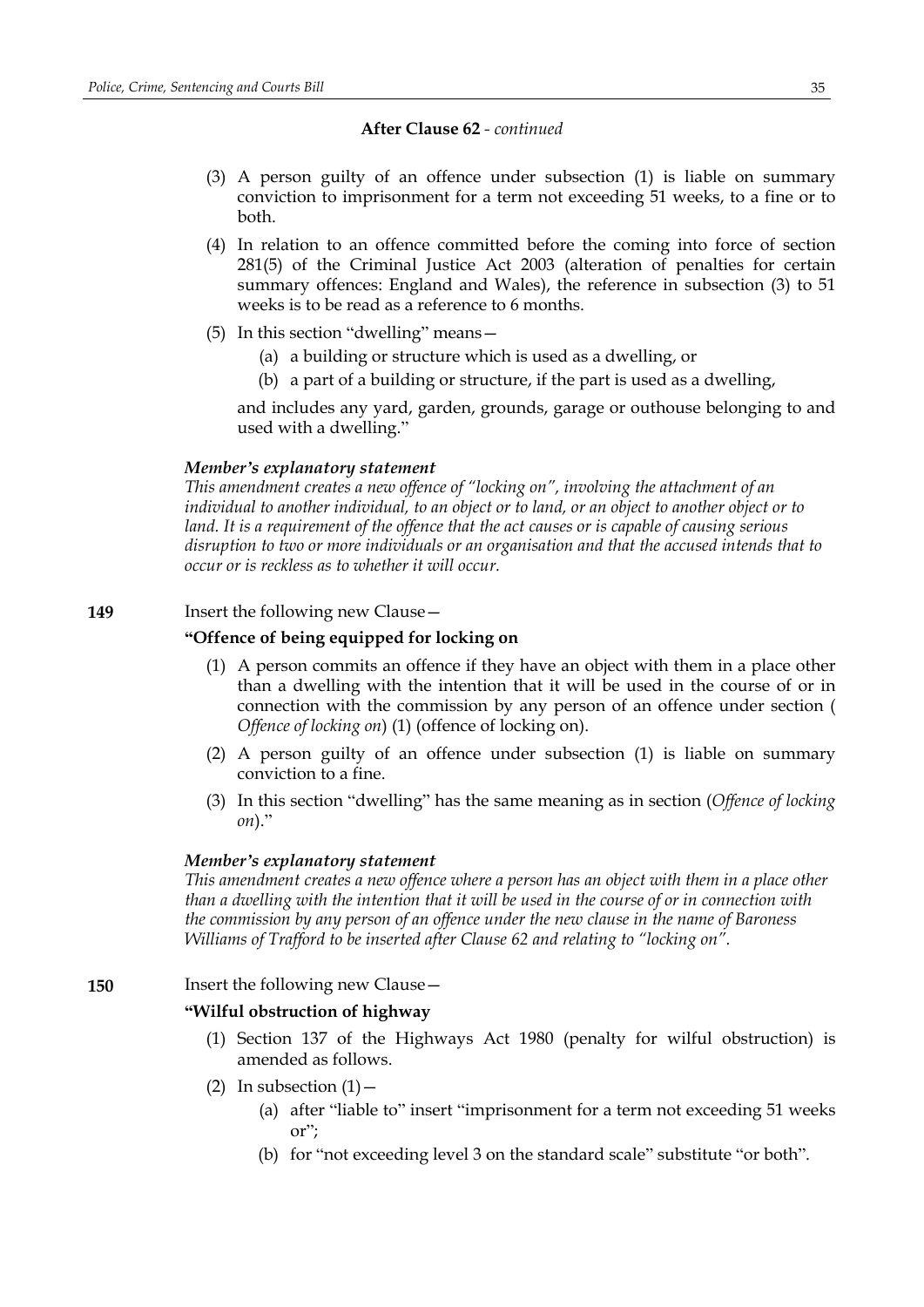- (3) After subsection (1) insert—
	- "(1A) In relation to an offence committed before the coming into force of section 281(5) of the Criminal Justice Act 2003 (alteration of penalties for certain summary offences: England and Wales), the reference in subsection (1) to 51 weeks is to be read as a reference to 6 months.
		- (1B) For the purposes of this section it does not matter whether free passage along the highway in question has already been temporarily restricted or temporarily prohibited (whether by a constable, a traffic authority or otherwise).
		- (1C) In subsection (1B), "traffic authority" has the same meaning as in the Road Traffic Regulation Act 1984 (see section 121A of that Act).""

#### *Member's explanatory statement*

*This amendment increases the penalty for the offence of wilfully obstructing a highway. It also clarifies that for the purposes of the offence it does not matter whether free passage along the highway in question has already been temporarily restricted or prohibited.*

**151** Insert the following new Clause -

#### **"Obstruction etc of major transport works**

- (1) A person commits an offence if the person—
	- (a) obstructs the undertaker or a person acting under the authority of the undertaker—
		- (i) in setting out the lines of any major transport works,
		- (ii) in constructing or maintaining any major transport works, or
		- (iii) in taking any steps that are reasonably necessary for the purposes of facilitating, or in connection with, the construction or maintenance of any major transport works, or
	- (b) interferes with, moves or removes any apparatus which—
		- (i) relates to the construction or maintenance of any major transport works, and
		- (ii) belongs to the undertaker, to a person acting under the authority of the undertaker, to a statutory undertaker or to a person acting under the authority of a statutory undertaker.
- (2) It is a defence for a person charged with an offence under subsection (1) to prove that—
	- (a) they had a reasonable excuse for the act mentioned in paragraph (a) or (b) of that subsection, or
	- (b) the act mentioned in paragraph (a) or (b) of that subsection was done wholly or mainly in contemplation or furtherance of a trade dispute.
- (3) A person guilty of an offence under subsection (1) is liable on summary conviction to imprisonment for a term not exceeding 51 weeks, to a fine or to both.
- (4) In relation to an offence committed before the coming into force of section 281(5) of the Criminal Justice Act 2003 (alteration of penalties for certain summary offences: England and Wales), the reference in subsection (3) to 51 weeks is to be read as a reference to 6 months.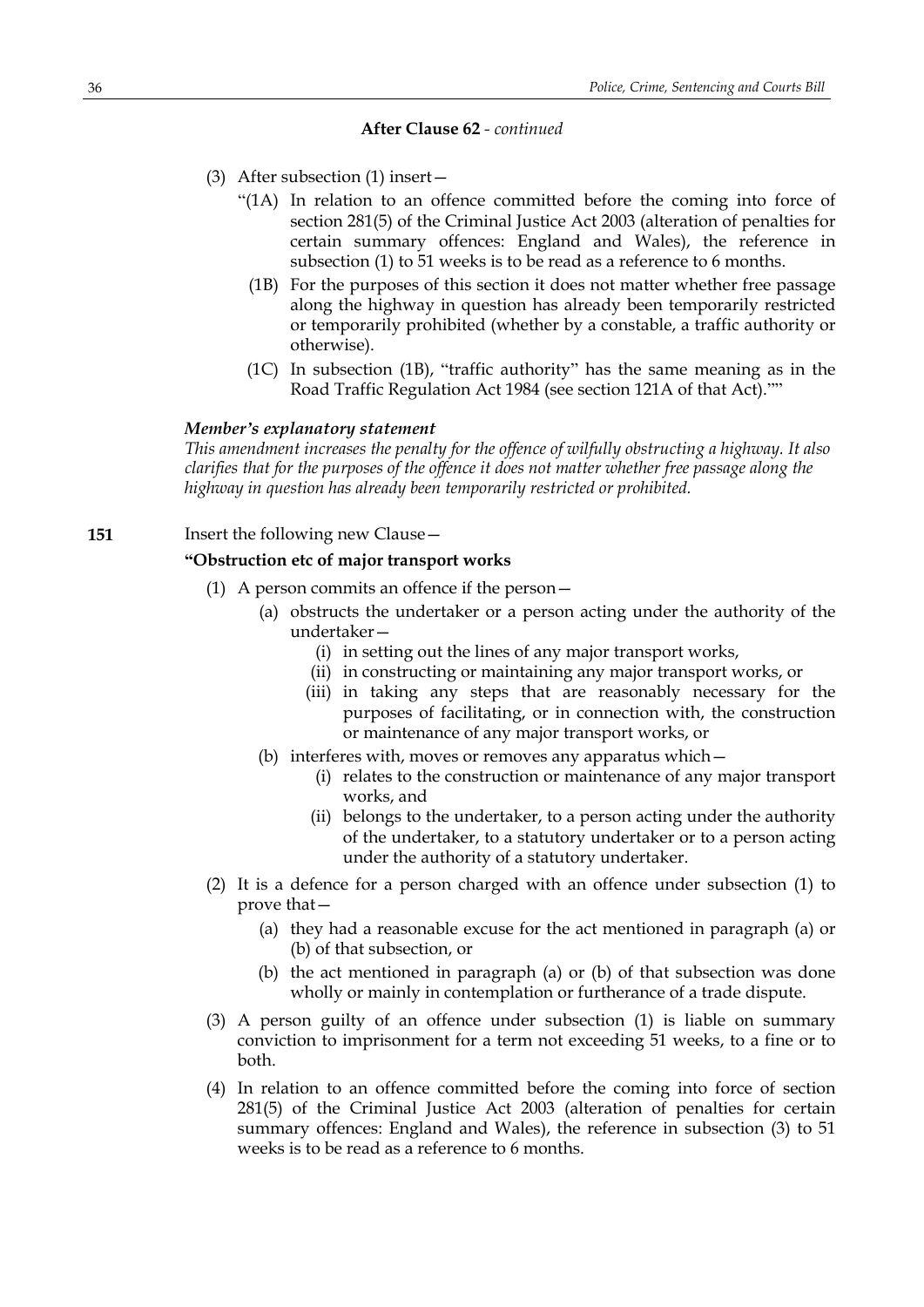- (5) In this section "major transport works" means—
	- (a) works in England and Wales—
		- (i) relating to transport infrastructure, and
		- (ii) the construction of which is authorised directly by an Act of Parliament, or
	- (b) works the construction of which comprises development within subsection (6) that has been granted development consent by an order under section 114 of the Planning Act 2008.
- (6) Development is within this subsection if  $-$ 
	- (a) it is or forms part of a nationally significant infrastructure project within any of paragraphs (h) to (l) of section 14(1) of the Planning Act 2008,
	- (b) it is or forms part of a project (or proposed project) in the field of transport in relation to which a direction has been given under section 35(1) of that Act (directions in relation to projects of national significance) by the Secretary of State, or
	- (c) it is associated development in relation to development within paragraph (a) or (b).
- (7) In this section "undertaker"—
	- (a) in relation to major transport works within subsection  $(5)(a)$ , means a person who is authorised by or under the Act (whether as a result of being appointed the nominated undertaker for the purposes of the Act or otherwise) to construct or maintain any of the works;
	- (b) in relation to major transport works within subsection (5)(b), means a person who is constructing or maintaining any of the works (whether as a result of being the undertaker for the purposes of the order granting development consent or otherwise).
- (8) In this section—

"associated development" has the same meaning as in the Planning Act 2008 (see section 115 of that Act);

"development" has the same meaning as in the Planning Act 2008 (see section 32 of that Act);

"development consent" has the same meaning as in the Planning Act 2008 (see section 31 of that Act);

"England" includes the English inshore region within the meaning of the Marine and Coastal Access Act 2009 (see section 322 of that Act);

"maintain" includes inspect, repair, adjust, alter, remove, reconstruct and replace, and "maintenance" is to be construed accordingly;

"nationally significant infrastructure project" has the same meaning as in the Planning Act 2008 (see section 14(1) of that Act);

"statutory undertaker" means a person who is, or who is deemed to be, a statutory undertaker for the purposes of any provision of Part 11 of the Town and Country Planning Act 1990;

"trade dispute" has the same meaning as in Part 4 of the Trade Union and Labour Relations (Consolidation) Act 1992, except that section 218 of that Act is to be read as if—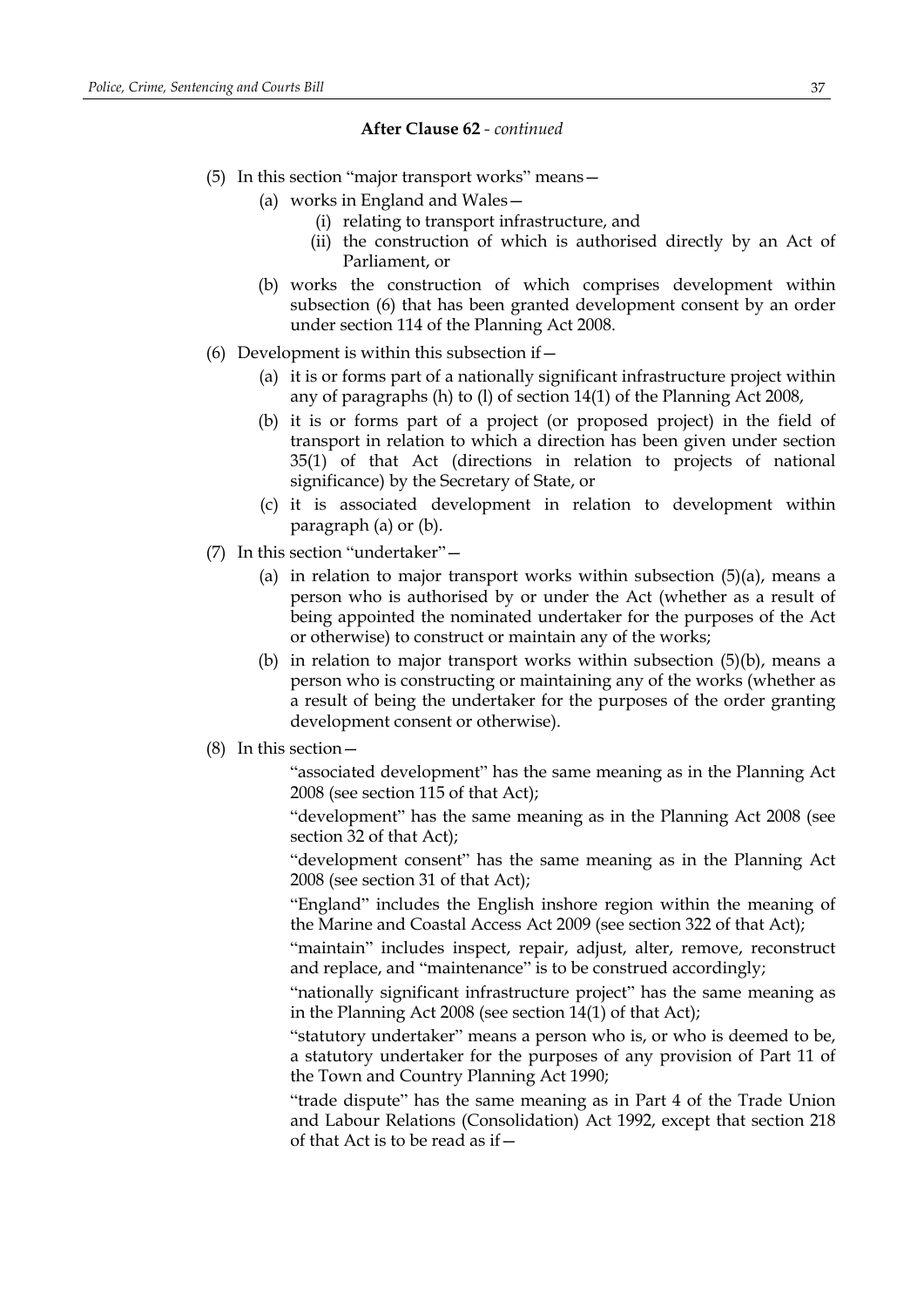- (a) it made provision corresponding to section 244(4) of that Act, and
- (b) in subsection (5), the definition of worker included any person falling within paragraph (b) of the definition of worker in section  $244(5)$  of that Act;

"Wales" includes the Welsh inshore region within the meaning of the Marine and Coastal Access Act 2009 (see section 322 of that Act).

- (9) In section 14 of the Planning Act 2008 (nationally significant infrastructure projects), after subsection (3) insert—
	- "(3A) An order under subsection (3)(a) may also amend section (*Obstruction etc of major transport works*) (6)(a) of the Police, Crime, Sentencing and Courts Act 2021 (obstruction etc of major transport works).""

#### *Member's explanatory statement*

*This amendment contains a new offence of obstructing the construction or maintenance of major transport works. These are transport works that are authorised directly by an Act of Parliament or by certain development consent orders under the Planning Act 2008.*

### **152** Insert the following new Clause -

### **"Interference with use or operation of key national infrastructure**

- (1) A person commits an offence if—
	- (a) they do an act which interferes with the use or operation of any key national infrastructure in England and Wales, and
	- (b) they intend that act to interfere with the use or operation of such infrastructure or are reckless as to whether it will do so.
- (2) It is a defence for a person charged with an offence under subsection (1) to prove that—
	- (a) they had a reasonable excuse for the act mentioned in paragraph (a) of that subsection, or
	- (b) the act mentioned in paragraph (a) of that subsection was done wholly or mainly in contemplation or furtherance of a trade dispute.
- (3) A person guilty of an offence under subsection (1) is liable—
	- (a) on summary conviction, to imprisonment for a term not exceeding 12 months, to a fine or to both;
	- (b) on conviction on indictment, to imprisonment for a term not exceeding 12 months, to a fine, or to both.
- (4) In relation to an offence committed before the coming into force of paragraph 24(2) of Schedule 22 to the Sentencing Act 2020, the reference in subsection (3)(a) to 12 months is to be read as a reference to 6 months.
- (5) For the purposes of subsection (1) a person's act interferes with the use or operation of key national infrastructure if it prevents the infrastructure from being used or operated to any extent for any of its intended purposes.
- (6) The cases in which infrastructure is prevented from being used or operated for any of its intended purposes include where its use or operation for any of those purposes is significantly delayed.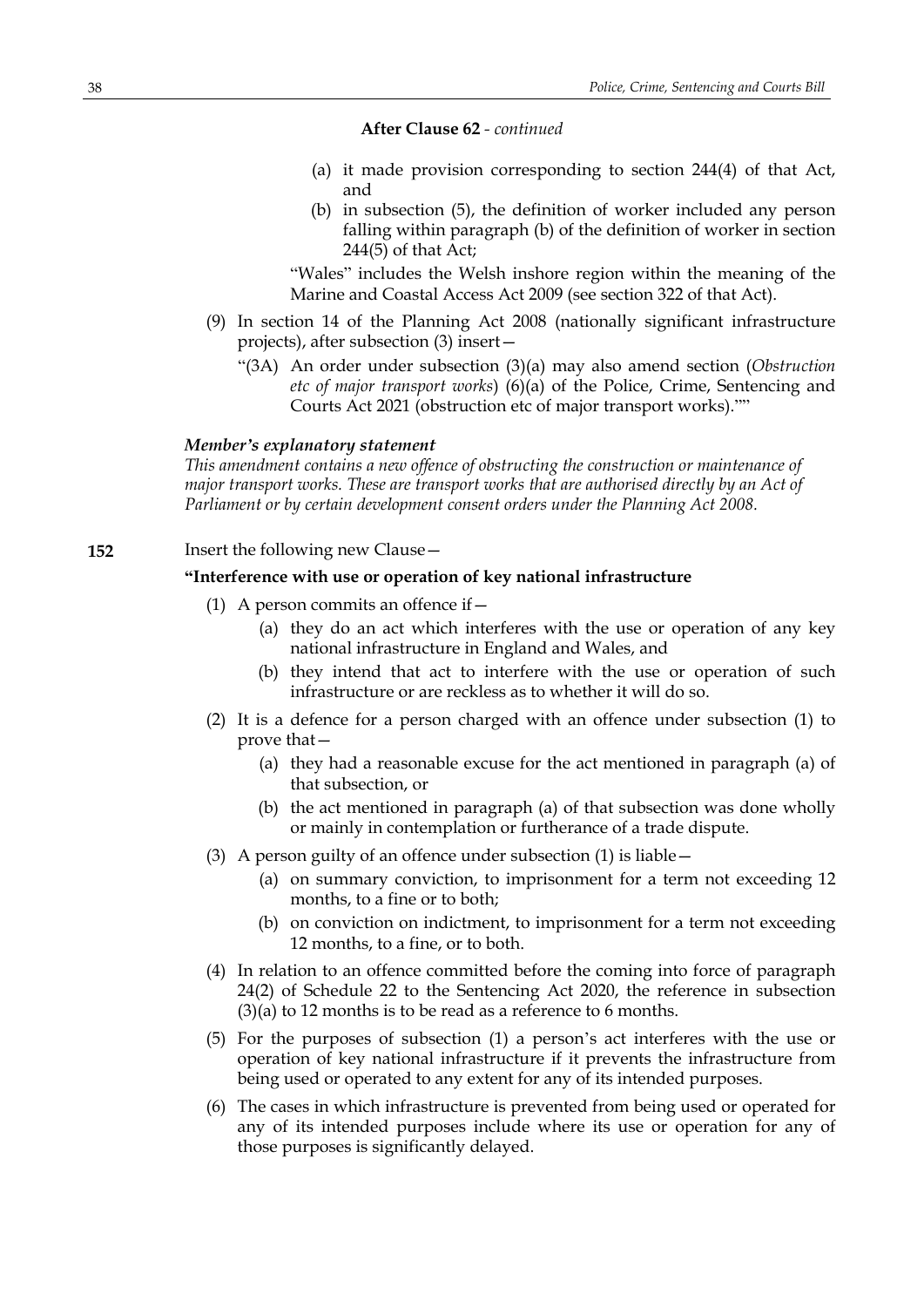- (7) In this section "key national infrastructure" means—
	- (a) road transport infrastructure,
	- (b) rail infrastructure,
	- (c) air transport infrastructure,
	- (d) harbour infrastructure,
	- (e) downstream oil infrastructure, or
	- (f) newspaper printing infrastructure.

Section (*Key national infrastructure*) makes further provision about these kinds of infrastructure.

- (8) The Secretary of State may by regulations made by statutory instrument—
	- (a) amend subsection (7) to add a new kind of infrastructure or to vary or remove an existing kind of infrastructure;
	- (b) amend section (*Key national infrastructure*) to add, amend or remove provision about a kind of infrastructure which is in, or is to be added to, subsection (7) or is to be removed from that subsection.
- (9) Regulations under subsection  $(8)$ 
	- (a) may make different provision for different purposes;
	- (b) may make consequential, supplementary, incidental, transitional, transitory or saving provision.
- (10) A statutory instrument containing regulations under subsection (8) may not be made unless a draft of the instrument has been laid before and approved by a resolution of each House of Parliament.
- (11) In this section—

"England" includes the English inshore region within the meaning of the Marine and Coastal Access Act 2009 (see section 322 of that Act);

"trade dispute" has the same meaning as in Part 4 of the Trade Union and Labour Relations (Consolidation) Act 1992, except that section 218 of that Act is to be read as if—

- (a) it made provision corresponding to section 244(4) of that Act, and
- (b) in subsection (5), the definition of worker included any person falling within paragraph (b) of the definition of worker in section 244(5) of that Act;

"Wales" includes the Welsh inshore region within the meaning of the Marine and Coastal Access Act 2009 (see section 322 of that Act)."

#### *Member's explanatory statement*

This amendment makes it an offence for a person to do an act which interferes with the use or *operation of key national infrastructure where the person intends the act to have that effect or* is reckless as to whether it will do so. This is subject to a defence of reasonable excuse and a *defence applying to industrial action.*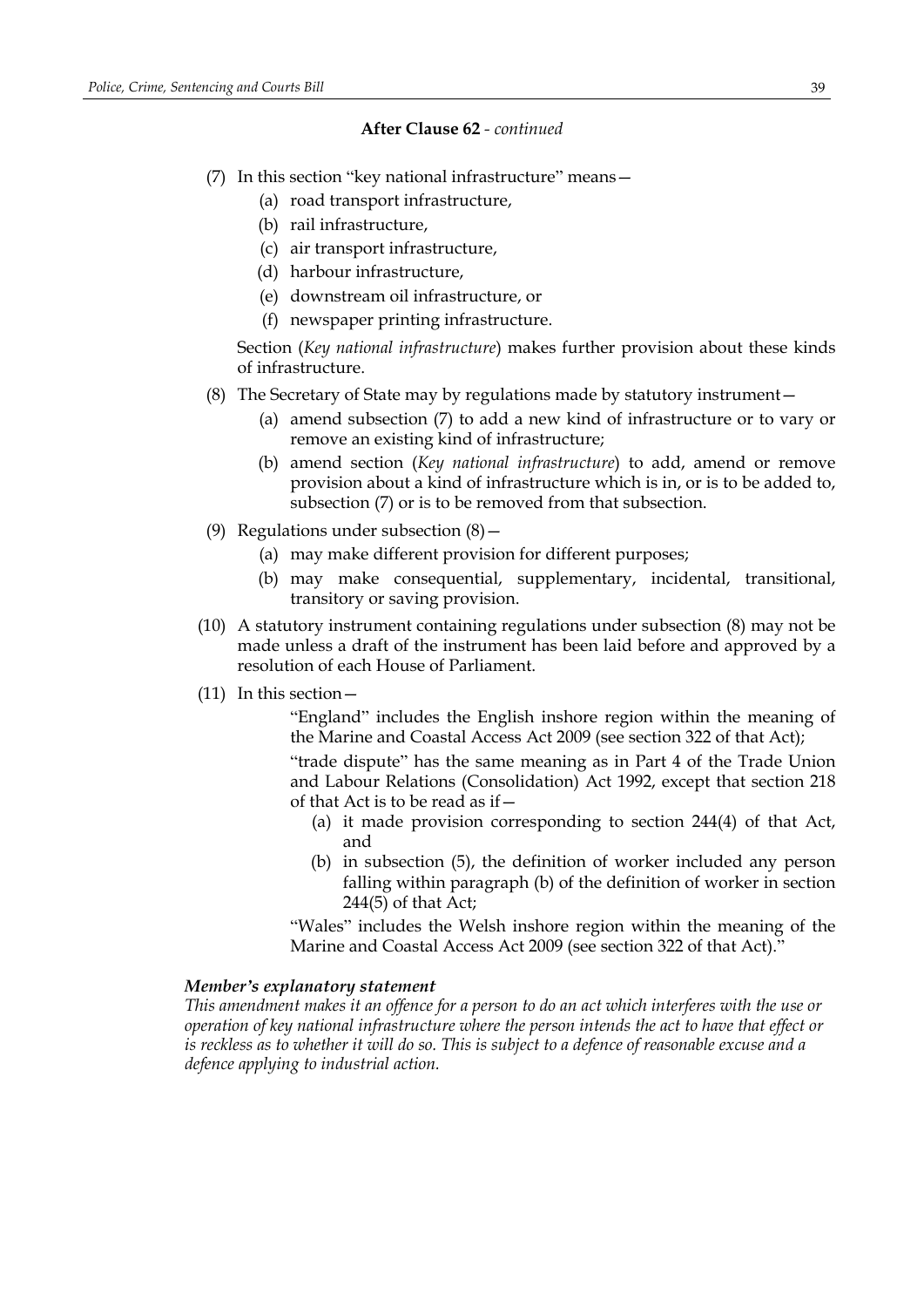### **153** Insert the following new Clause—

#### **"Key national infrastructure**

- (1) This section has effect for the purposes of section (*Interference with use or operation of key national infrastructure*).
- (2) "Road transport infrastructure" means—
	- (a) a special road within the meaning of the Highways Act 1980 (see section 329(1) of that Act), or
	- (b) a road which, under the system for assigning identification numbers to roads administered by the Secretary of State or the Welsh Ministers, has for the time being been assigned a number prefixed by A or B.
- (3) "Rail infrastructure" means infrastructure used for the purposes of railway services within the meaning of Part 1 of the Railways Act 1993 (see section 82 of that Act).
- (4) In the application of section 82 of the Railways Act 1993 for the purposes of subsection (3) "railway" has the wider meaning given in section  $\frac{81}{2}$  of that Act.
- (5) "Air transport infrastructure" means—
	- (a) an airport within the meaning of the Airports Act 1986 (see section 82(1) of that Act), or
	- (b) any infrastructure which—
		- (i) does not form part of an airport within the meaning of that Act, and
		- (ii) is used for the provision of air traffic services within the meaning of Part 1 of the Transport Act 2000 (see section 98 of that Act).
- (6) "Harbour infrastructure" means a harbour within the meaning of the Harbours Act 1964 (see section 57(1) of that Act) which provides facilities for or in connection with—
	- (a) the embarking or disembarking of passengers who are carried in the course of a business, or
	- (b) the loading or unloading of cargo which is carried in the course of a business.
- (7) "Downstream oil infrastructure" means infrastructure used for or in connection with any of the following activities—
	- (a) the refinement or other processing of crude oil or oil feedstocks;
	- (b) the storage of crude oil or crude oil-based fuel for onward distribution, other than storage by a person who supplies crude oil-based fuel to the public where the storage is for the purposes of such supply;
	- (c) the loading or unloading of crude oil or crude oil-based fuel for onward distribution, other than unloading to a person who supplies crude oilbased fuel to the public where the unloading is for the purposes of such supply;
	- (d) the carriage, by road, rail, sea or inland waterway, of crude oil or crude oil-based fuel for the purposes of onward distribution;
	- (e) the conveyance of crude oil or crude oil-based fuel by means of a pipeline within the meaning of the Pipe-lines Act 1962 (see section 65 of that Act).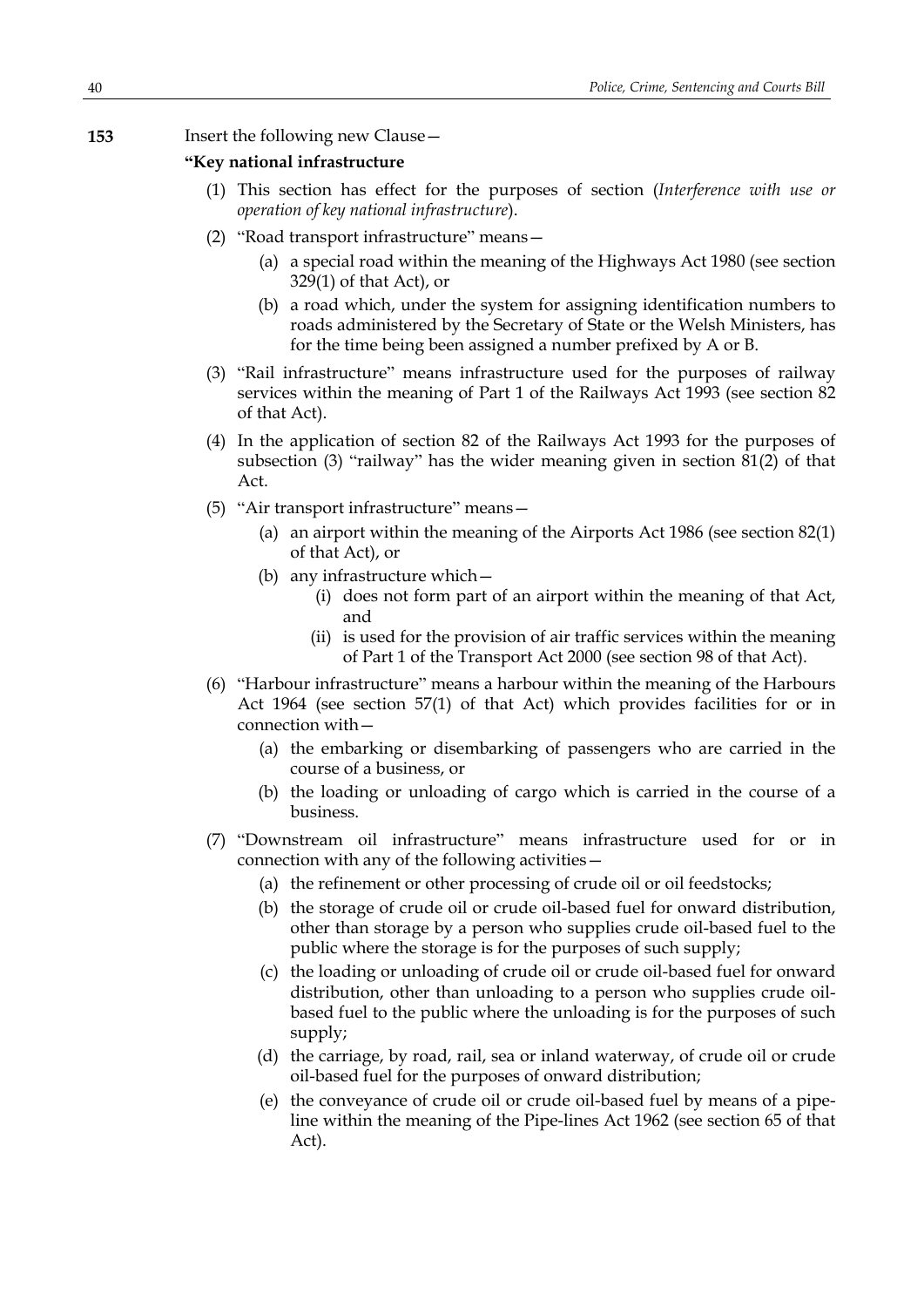- (8) "Newspaper printing infrastructure" means infrastructure the primary purpose of which is the printing of one or more national or local newspapers.
- (9) In this section—

"local newspaper" means a newspaper which is published at least fortnightly and is in circulation in a part of England and Wales; "national newspaper" means a newspaper which is published at least fortnightly and is in circulation in England, in Wales or in both; "newspaper" includes a periodical or magazine."

#### *Member's explanatory statement*

*This amendment defines the different types of key national infrastructure for the purposes of the new Clause in the name of Baroness Williams of Trafford to be inserted after Clause 62 and creating the offence of interfering with the use or operation of such infrastructure.*

#### **154** Insert the following new Clause -

#### **"Powers to stop and search on suspicion**

In section 1(8) of the Police and Criminal Evidence Act 1984 (offences in relation to which stop and search power applies)—

- (a) omit the "and" at the end of paragraph (d), and
- (b) after paragraph (e) insert—
	- "(f) an offence under section 137 of the Highways Act 1980 (wilful obstruction) involving activity which causes or is capable of causing serious disruption to two or more individuals or to an organisation;
	- (g) an offence under section 61 of the Police, Crime, Sentencing and Courts Act 2021 (intentionally or recklessly causing public nuisance);
	- (h) an offence under section (*Offence of locking on*) of that Act (offence of locking on);
	- (i) an offence under section (*Obstruction etc of major transport works*) of that Act (obstruction etc of major transport works); and
	- (j) an offence under section (*Interference with use or operation of key national infrastructure*) of that Act (interference with use or operation of key national infrastructure)."."

### *Member's explanatory statement*

*This amendment amends section 1 of the Police and Criminal Evidence Act 1984 to allow a constable to stop and search a person or vehicle if they have reasonable grounds for suspecting that they will find an article made, adapted or intended for use in the course of or in connection with an offence listed in the amendment.*

**155** Insert the following new Clause—

### **"Powers to stop and search without suspicion**

(1) This section applies if a police officer of or above the rank of inspector reasonably believes—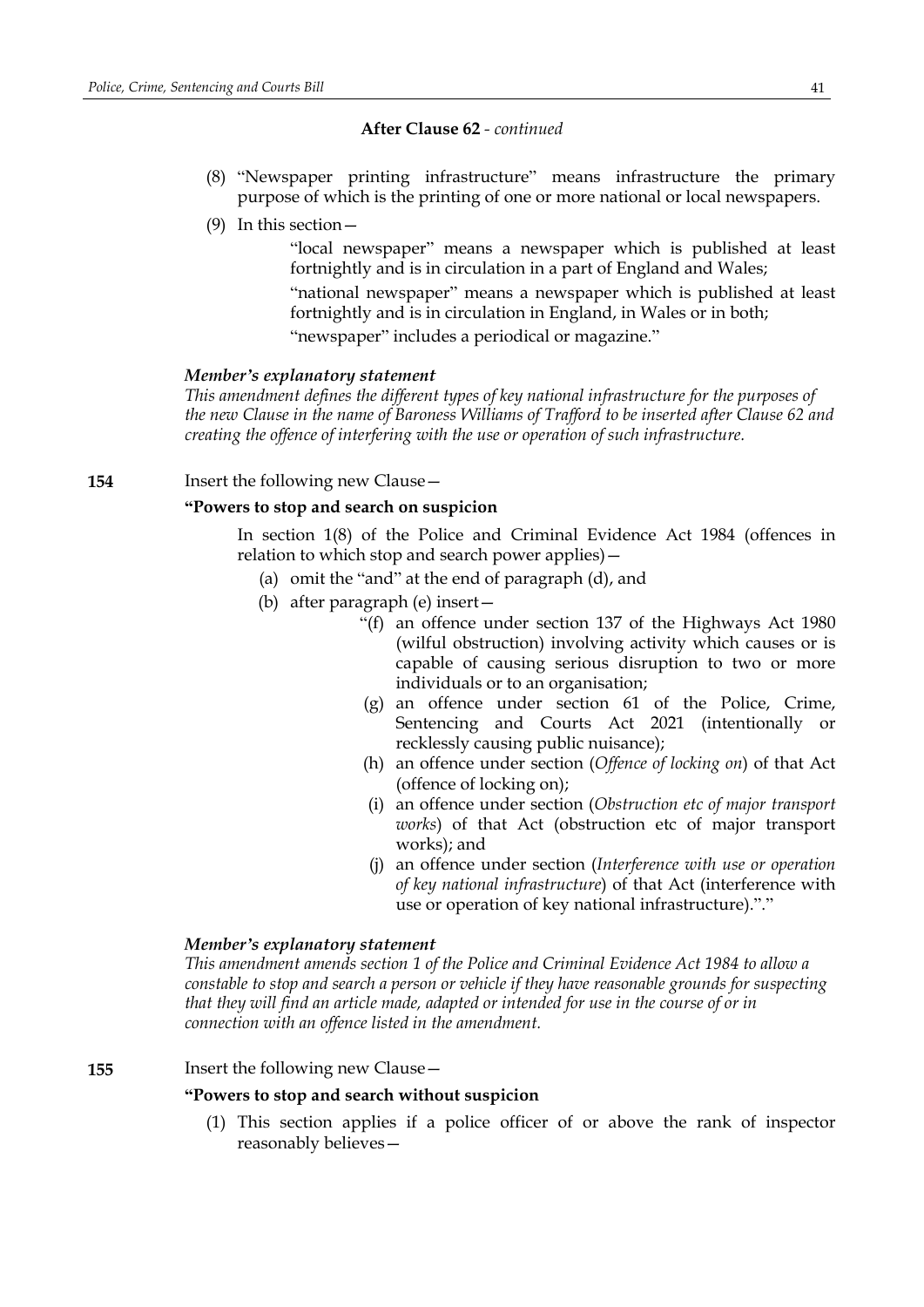- (a) that any of the following offences may be committed in any locality within the officer's police area—
	- (i) an offence under section 137 of the Highways Act 1980 (wilful obstruction) involving activity which causes or is capable of causing serious disruption to two or more individuals or to an organisation;
	- (ii) an offence under section 61 (intentionally or recklessly causing public nuisance);
	- (iii) an offence under section (*Offence of locking on*) (offence of locking on);
	- (iv) an offence under section (*Obstruction etc of major transport works*) (obstruction etc of major transport works);
	- (v) an offence under section (*Interference with use or operation of key national infrastructure*) (interference with use or operation of key national infrastructure), or
- (b) that persons are carrying prohibited objects in any locality within the officer's police area.
- (2) In this section "prohibited object" means an object which—
	- (a) is made or adapted for use in the course of or in connection with an offence within subsection (1)(a), or
	- (b) is intended by the person having it with them for such use by them or by some other person,

and for the purposes of this section a person carries a prohibited object if they have it in their possession.

- (3) If the further condition in subsection (4) is met, the police officer may give an authorisation that the powers conferred by this section are to be exercisable—
	- (a) anywhere within a specified locality within the officer's police area, and
	- (b) for a specified period not exceeding 24 hours.
- (4) The further condition is that the police officer reasonably believes that—
	- (a) the authorisation is necessary to prevent the commission of offences within subsection (1)(a) or the carrying of prohibited objects (as the case may be),
	- (b) the specified locality is no greater than is necessary to prevent such activity, and
	- (c) the specified period is no longer than is necessary to prevent such activity.
- (5) If it appears to a police officer of or above the rank of superintendent that it is necessary to do so to prevent the commission of offences within subsection (1)(a) or the carrying of prohibited objects, the officer may direct that the authorisation is to continue in force for a further period not exceeding 24 hours.
- (6) This section confers on any constable in uniform power—
	- (a) to stop any person and search them or anything carried by them for a prohibited object;
	- (b) to stop any vehicle and search the vehicle, its driver and any passenger for a prohibited object.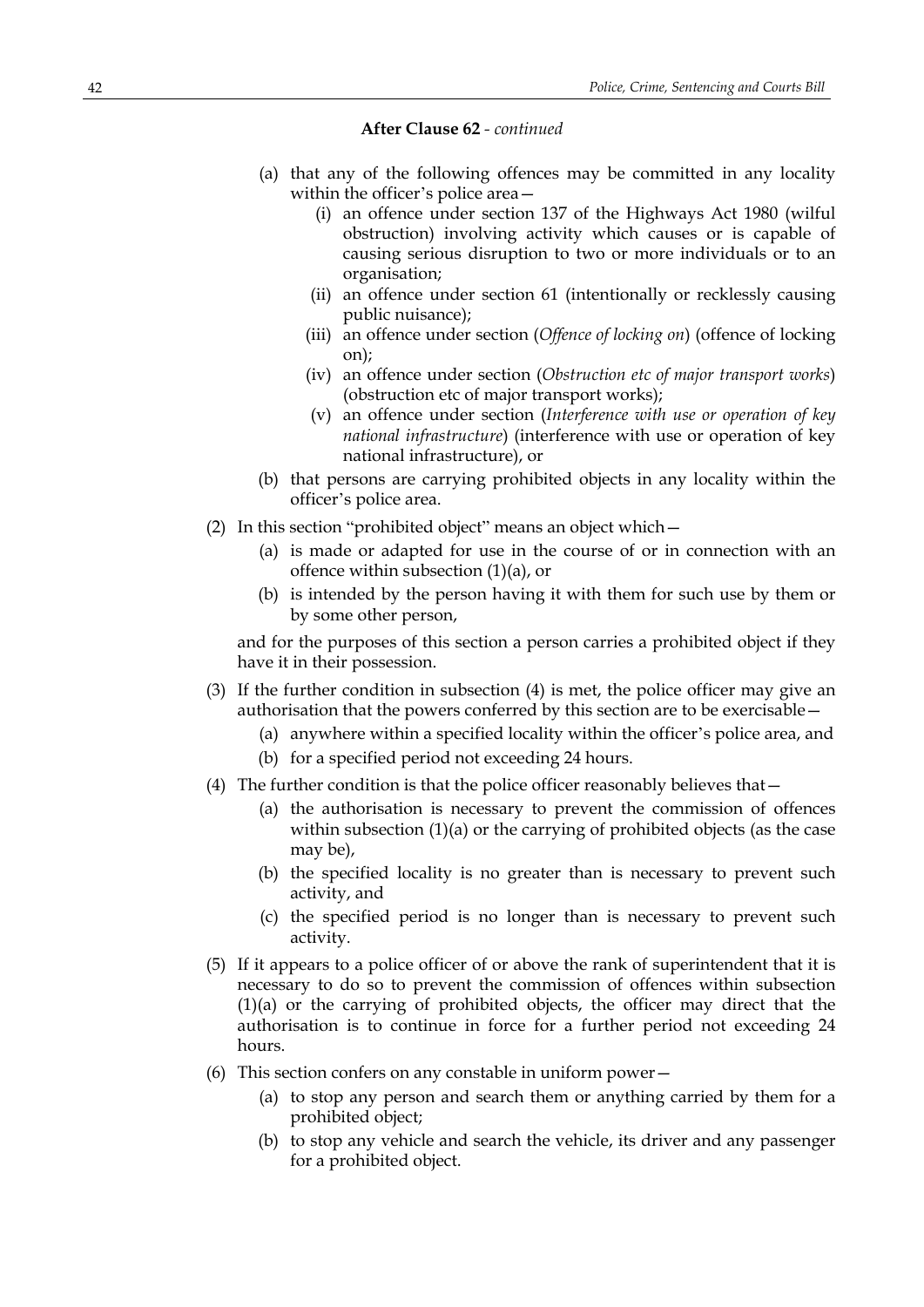- (7) A constable may, in the exercise of the powers conferred by subsection (6), stop any person or vehicle and make any search the constable thinks fit whether or not the constable has any grounds for suspecting that the person or vehicle is carrying a prohibited object.
- (8) If in the course of a search under this section a constable discovers an object which the constable has reasonable grounds for suspecting to be a prohibited object, the constable may seize it.
- (9) This section and sections (*Further provisions about authorisations and directions under section (Powers to stop and search without suspicion)*) (further provisions about authorisations and directions under this section), (*Further provisions about searches under section (Powers to stop and search without suspicion)*) (further provisions about searches under this section) and (*Offence relating to section (Powers to stop and search without suspicion)*) (offence relating to this section) apply (with the necessary modifications) to ships, aircraft and hovercraft as they apply to vehicles.
- (10) In this section and the sections mentioned in subsection  $(9)$  –

"specified" means specified in an authorisation under this section; "vehicle" includes a caravan as defined in section 29(1) of the Caravan Sites and Control of Development Act 1960.

(11) The powers conferred by this section and the sections mentioned in subsection (9) do not affect any power conferred otherwise than by this section or those sections."

#### *Member's explanatory statement*

*This amendment makes provision for a senior police officer to give an authorisation applying* to a specified locality for a specified period and allowing a constable to stop and search a person or vehicle for an object made, adapted or intended for use in the course of or in connection with *an offence listed in the amendment. While the authorisation is in force the constable may exercise the power whether or not they have any grounds for suspecting the person or vehicle is carrying such an object.*

#### **156** Insert the following new Clause -

### **"Further provisions about authorisations and directions under section (***Powers to stop and search without suspicion***)**

- (1) If an inspector gives an authorisation under section (*Powers to stop and search without suspicion*), the inspector must, as soon as it is practicable to do so, cause an officer of or above the rank of superintendent to be informed.
- (2) An authorisation under section (*Powers to stop and search without suspicion*) must—
	- (a) be given in writing signed by the officer giving it,
	- (b) specify the grounds on which it is given, and
	- (c) specify the locality in which and the period during which the powers conferred by that section are exercisable.
- (3) A direction under section (*Powers to stop and search without suspicion*) (5) must—
	- (a) be given in writing, or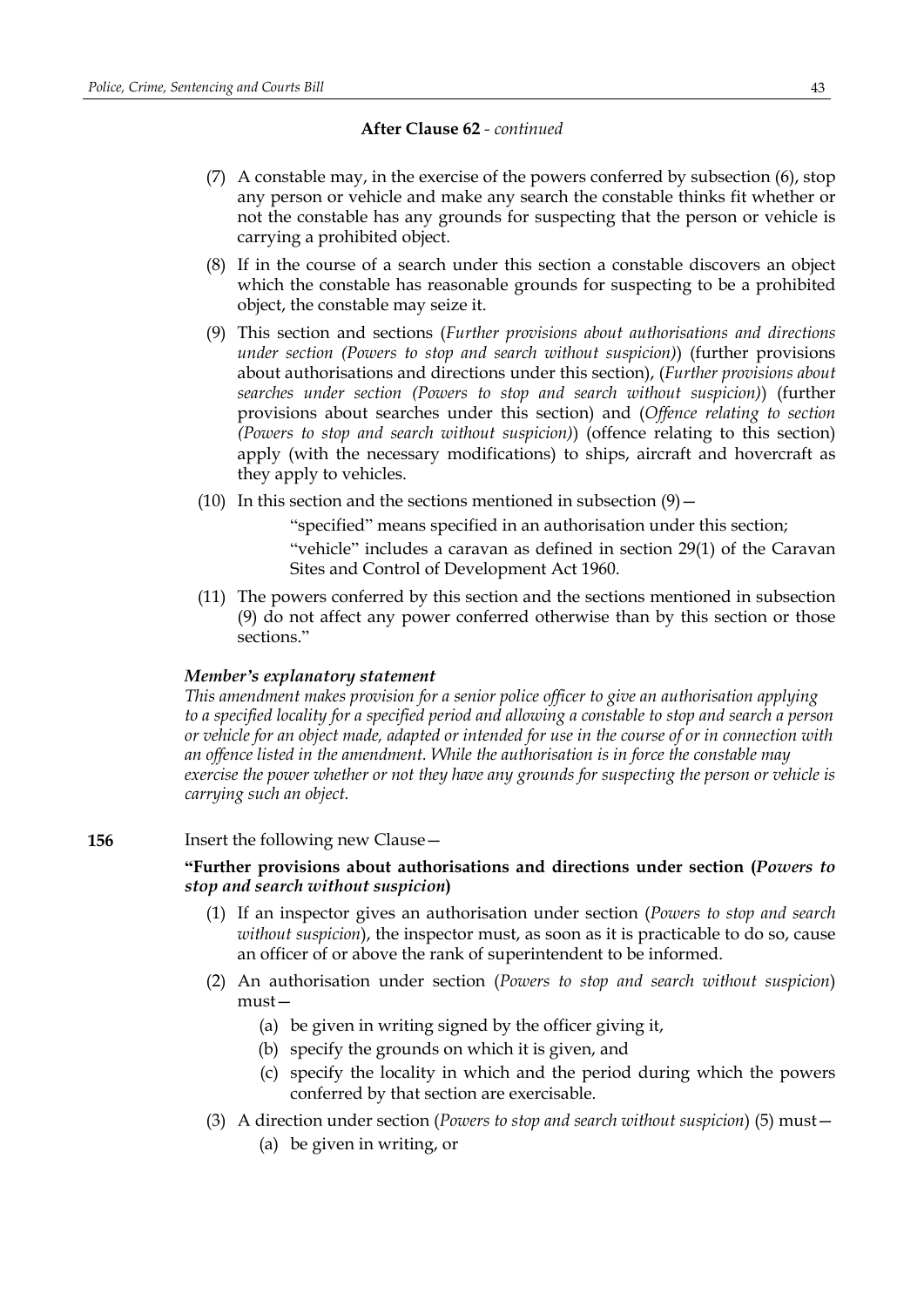- (b) where it is not practicable to comply with paragraph (a), be recorded in writing as soon as it is practicable to do so.
- (4) References (however expressed) in section (*Powers to stop and search without suspicion*) or this section to a police officer of or above a particular rank include references to a member of the British Transport Police Force of or above that rank.
- (5) In the application of section (*Powers to stop and search without suspicion*) to a member of the British Transport Police Force by virtue of subsection (4), references to a locality within the officer's police area are to be read as references to a place in England and Wales of a kind mentioned in section 31(1)(a) to (f) of the Railways and Transport Safety Act 2003."

#### *Member's explanatory statement*

*This amendment makes further provision in relation to the new clause in the name of Baroness Williams of Trafford to be inserted after Clause 62 and relating to powers to stop and search in the absence of suspicion.*

**157** Insert the following new Clause -

### **"Further provisions about searches under section (***Powers to stop and search without suspicion***)**

- (1) A person who is searched by a constable under section (*Powers to stop and search without suspicion*) is entitled to obtain a written statement that the person was searched under the powers conferred by that section.
- (2) Subsection (1) applies only if the person applies for the statement within the period of 12 months beginning with the day on which the person was searched.
- (3) Where a vehicle is stopped by a constable under section (*Powers to stop and search without suspicion*), the driver is entitled to obtain a written statement that the vehicle was stopped under the powers conferred by that section.
- (4) Subsection (3) applies only if the driver applies for the statement within the period of 12 months beginning with the day on which the vehicle was stopped.
- (5) Any object seized by a constable under section (*Powers to stop and search without suspicion*) may be retained in accordance with regulations made by the Secretary of State.
- (6) The Secretary of State may make regulations regulating the retention and safe keeping, and the disposal or destruction in circumstances prescribed in the regulations, of such an object.
- (7) Regulations under this section are to be made by statutory instrument.
- (8) Regulations under this section—
	- (a) may make different provision for different purposes;
	- (b) may make consequential, supplementary, incidental, transitional, transitory or saving provision.
- (9) A statutory instrument containing regulations under this section is subject to annulment in pursuance of a resolution of either House of Parliament."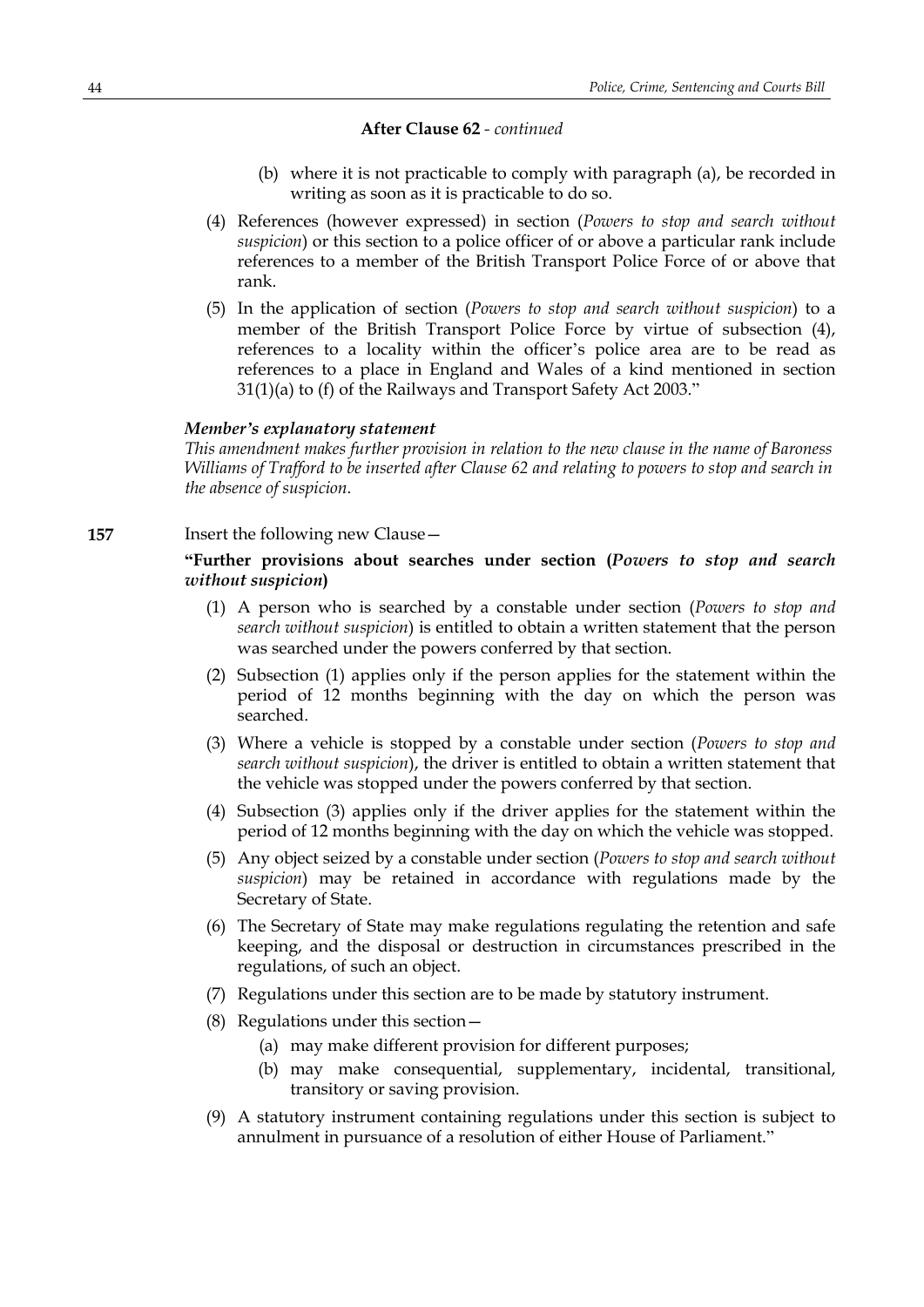#### *Member's explanatory statement*

*This amendment makes further provision in relation to the new Clause in the name of Baroness Williams of Trafford to be inserted after Clause 62 and relating to powers to stop and search in the absence of suspicion.*

### **158** Insert the following new Clause—

### **"Offence relating to section (***Powers to stop and search without suspicion***)**

- (1) A person commits an offence if the person intentionally obstructs a constable in the exercise of the constable's powers under section (*Powers to stop and search without suspicion*).
- (2) A person guilty of an offence under subsection (1) is liable on summary conviction to imprisonment for a term not exceeding 51 weeks, to a fine not exceeding level 3 on the standard scale or to both.
- (3) In relation to an offence committed before the coming into force of section 281(5) of the Criminal Justice Act 2003 (alteration of penalties for certain summary offences: England and Wales), the reference in subsection (2) to 51 weeks is to be read as a reference to 1 month."

#### *Member's explanatory statement*

*This amendment makes further provision in relation to the new Clause in the name of Baroness Williams of Trafford to be inserted after Clause 62 and relating to powers to stop and search in the absence of suspicion.*

#### **159** Insert the following new Clause -

### **"Serious disruption prevention orders**

(1) In Part 11 of the Sentencing Code (behaviour orders), after Chapter 1A (as inserted by section 141) insert—

#### **"CHAPTER 1B**

#### SERIOUS DISRUPTION PREVENTION ORDERS

#### *Serious disruption prevention orders made on conviction*

### **342L Serious disruption prevention order made on conviction**

- (1) This section applies where—
	- (a) a person aged 18 or over ("P") is convicted of an offence ("the current offence") which was committed on or after the day on which this section comes into force, and
	- (b) the prosecution applies for a serious disruption prevention order to be made in respect of P.
- (2) The court dealing with P in respect of the current offence may make a serious disruption prevention order in respect of P if—
	- (a) the court is satisfied on the balance of probabilities that the current offence is a protest-related offence,
	- (b) the earlier offence condition is met, and
	- (c) the court considers it necessary to make the order for a purpose mentioned in subsection (5).
- (3) The earlier offence condition is that—
	- (a) within the relevant period, P has been convicted of an offence ("the earlier offence"),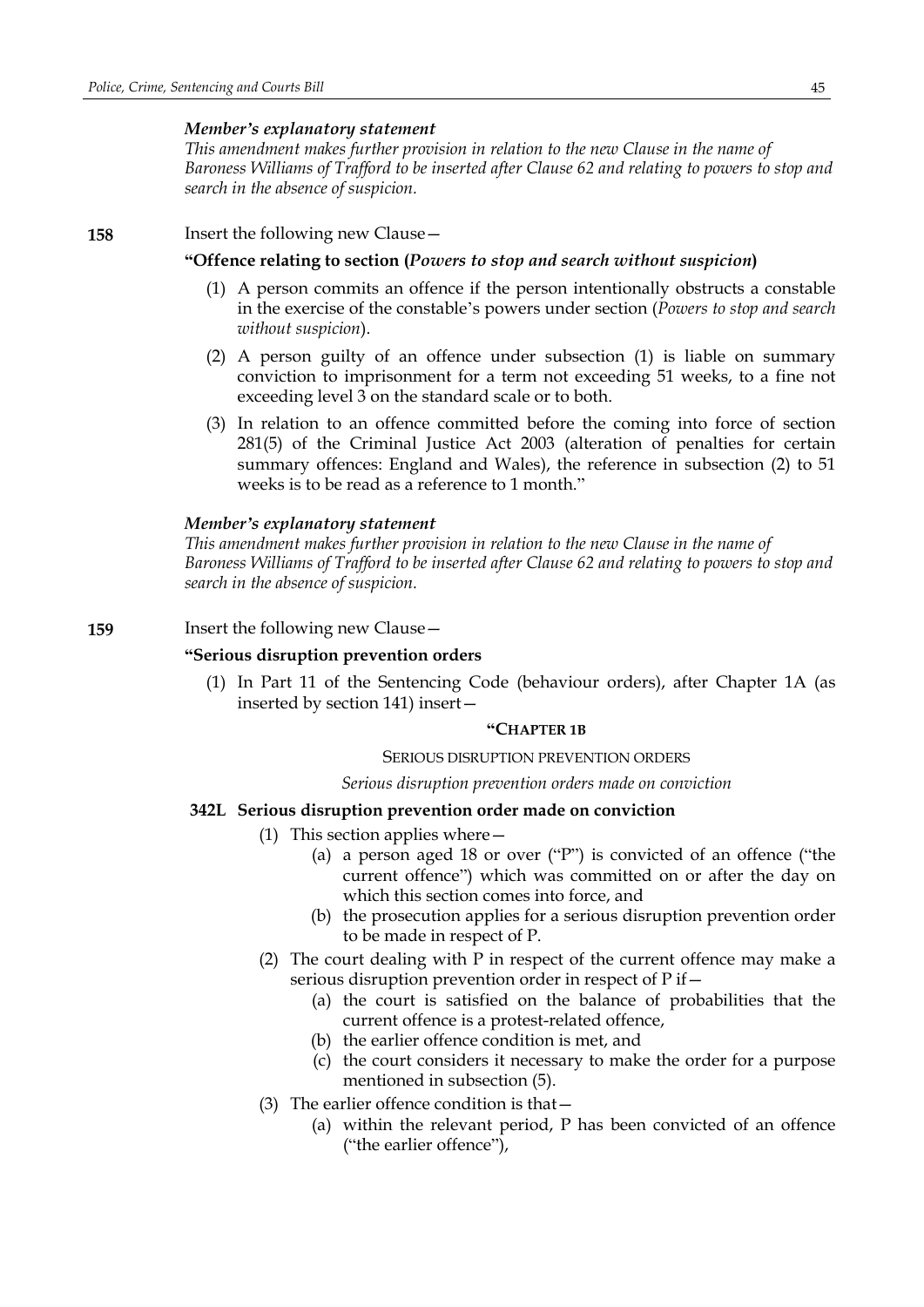- (b) the court is satisfied on the balance of probabilities that the earlier offence was a protest-related offence, and
- (c) the current offence and the earlier offence—
	- (i) relate to different protests, or
	- (ii) were committed on different days.
- (4) In subsection (3) "the relevant period" means the period of 5 years ending with the day on which P is convicted of the current offence; but an offence may be taken into account for the purposes of this section only if it was committed—
	- (a) on or after the day on which this section comes into force, and
	- (b) when P was aged 16 or over.
- (5) The purposes are—
	- (a) to prevent P from committing a protest-related offence or a protest-related breach of an injunction;
	- (b) to prevent P from carrying out activities related to a protest that result in, or are likely to result in, serious disruption to two or more individuals, or to an organisation, in England and Wales;
	- (c) to prevent P from causing or contributing to—
		- (i) the commission by any other person of a protest-related offence or a protest-related breach of an injunction, or
		- (ii) the carrying out by any other person of activities related to a protest that result in, or are likely to result in, serious disruption to two or more individuals, or to an organisation, in England and Wales;
	- (d) to protect two or more individuals, or an organisation, in England and Wales from the risk of serious disruption arising from—
		- (i) a protest-related offence,
		- (ii) a protest-related breach of an injunction, or
		- (iii) activities related to a protest.
- (6) A serious disruption prevention order under this section is an order which, for a purpose mentioned in subsection (5)—
	- (a) requires P to do anything described in the order;
	- (b) prohibits P from doing anything described in the order.
- (7) The court may make a serious disruption prevention order in respect of P only if it is made in addition to—
	- (a) a sentence imposed in respect of the current offence, or
	- (b) an order discharging P conditionally.
- (8) For the purpose of deciding whether to make a serious disruption prevention order the court may consider evidence led by the prosecution or P.
- (9) It does not matter whether the evidence would have been admissible in the proceedings for the current offence.
- (10) The court may adjourn any proceedings on an application for a serious disruption prevention order even after sentencing P.
- (11) If P does not appear for any adjourned proceedings the court may—
	- (a) further adjourn the proceedings,
	- (b) issue a warrant for P's arrest, or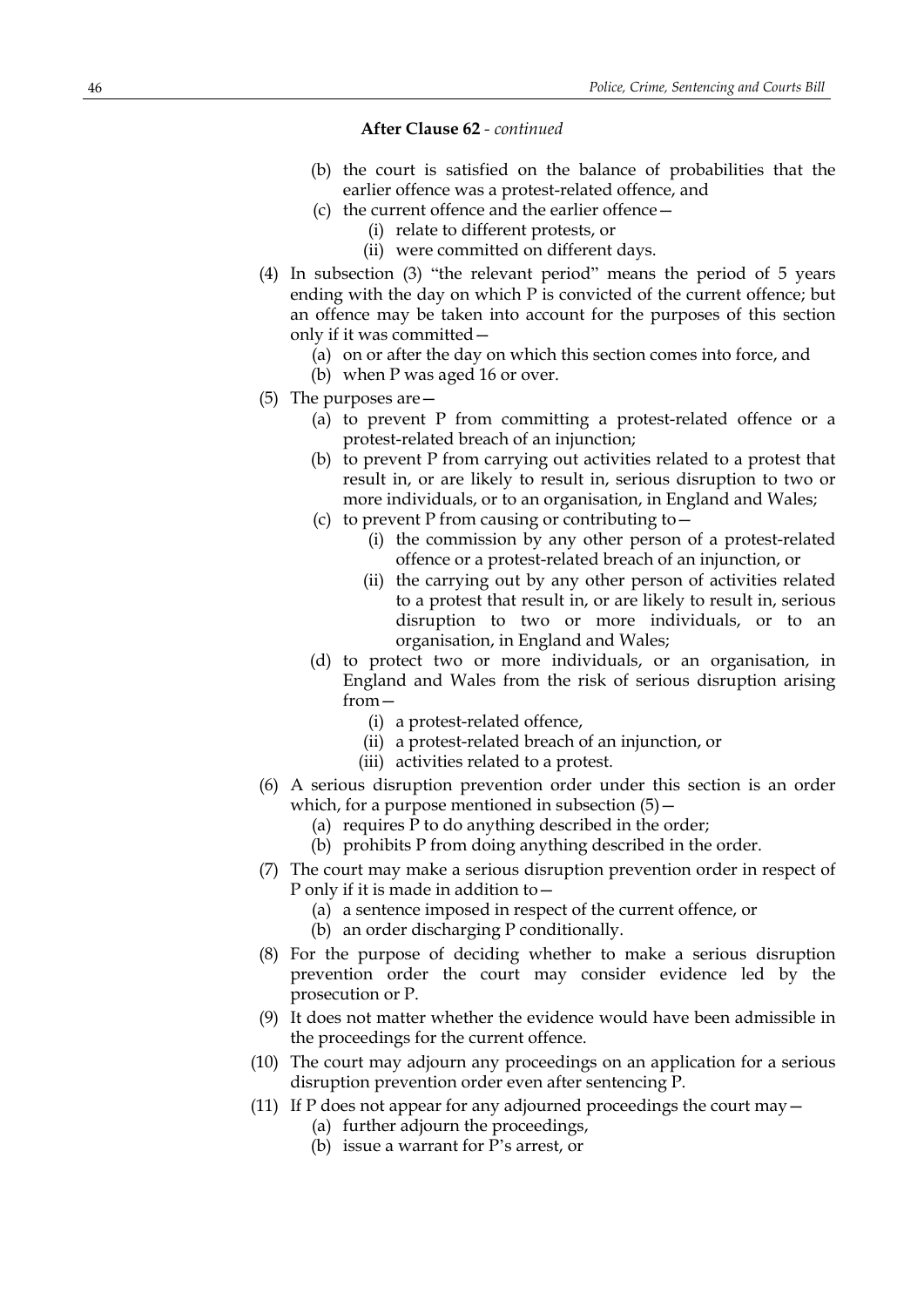- (c) hear the proceedings in P's absence.
- (12) The court may not act under subsection (11)(b) unless it is satisfied that P has had adequate notice of the time and place of the adjourned proceedings.
- (13) The court may not act under subsection  $(11)(c)$  unless it is satisfied that  $P -$ 
	- (a) has had adequate notice of the time and place of the adjourned proceedings, and
	- (b) has been informed that if P does not appear for those proceedings the court may hear the proceedings in P's absence.
- (14) On making a serious disruption prevention order the court must in ordinary language explain to P the effects of the order.
- (15) Where an offence is found to have been committed over a period of 2 or more days, or at some time during a period of 2 or more days, it must be taken for the purposes of this section to have been committed on the last of those days.

*Serious disruption prevention orders made otherwise than on conviction*

### **342M Serious disruption prevention order made otherwise than on conviction**

- (1) A magistrates' court may make a serious disruption prevention order in respect of a person ("P") where—
	- $\overline{a}$  (a) a person within subsection (7) applies by complaint to the court for a serious disruption prevention order to be made in respect of P,
	- (b) P is aged 18 or over when the application is made,
	- (c) the condition in subsection (2) is met, and
	- (d) the court considers it necessary to make the order for a purpose mentioned in subsection (4).
- (2) This condition in this subsection is that the court is satisfied on the balance of probabilities that—
	- (a) on at least two occasions in the relevant period,  $P$  has  $-$ 
		- (i) been convicted of a protest-related offence,
		- (ii) been found in contempt of court for a protest-related breach of an injunction,
		- (iii) carried out activities related to a protest that resulted in, or were likely to result in, serious disruption to two or more individuals, or to an organisation, in England and Wales,
		- (iv) caused or contributed to the commission by any other person of a protest-related offence or a protest-related breach of an injunction, or
		- (v) caused or contributed to the carrying out by any other person of activities related to a protest that resulted in, or were likely to result in, serious disruption to two or more individuals, or to an organisation, in England and Wales, and
	- (b) each event mentioned in paragraph  $(a)$  -
		- (i) relates to a different protest, or
		- (ii) took place on a different day.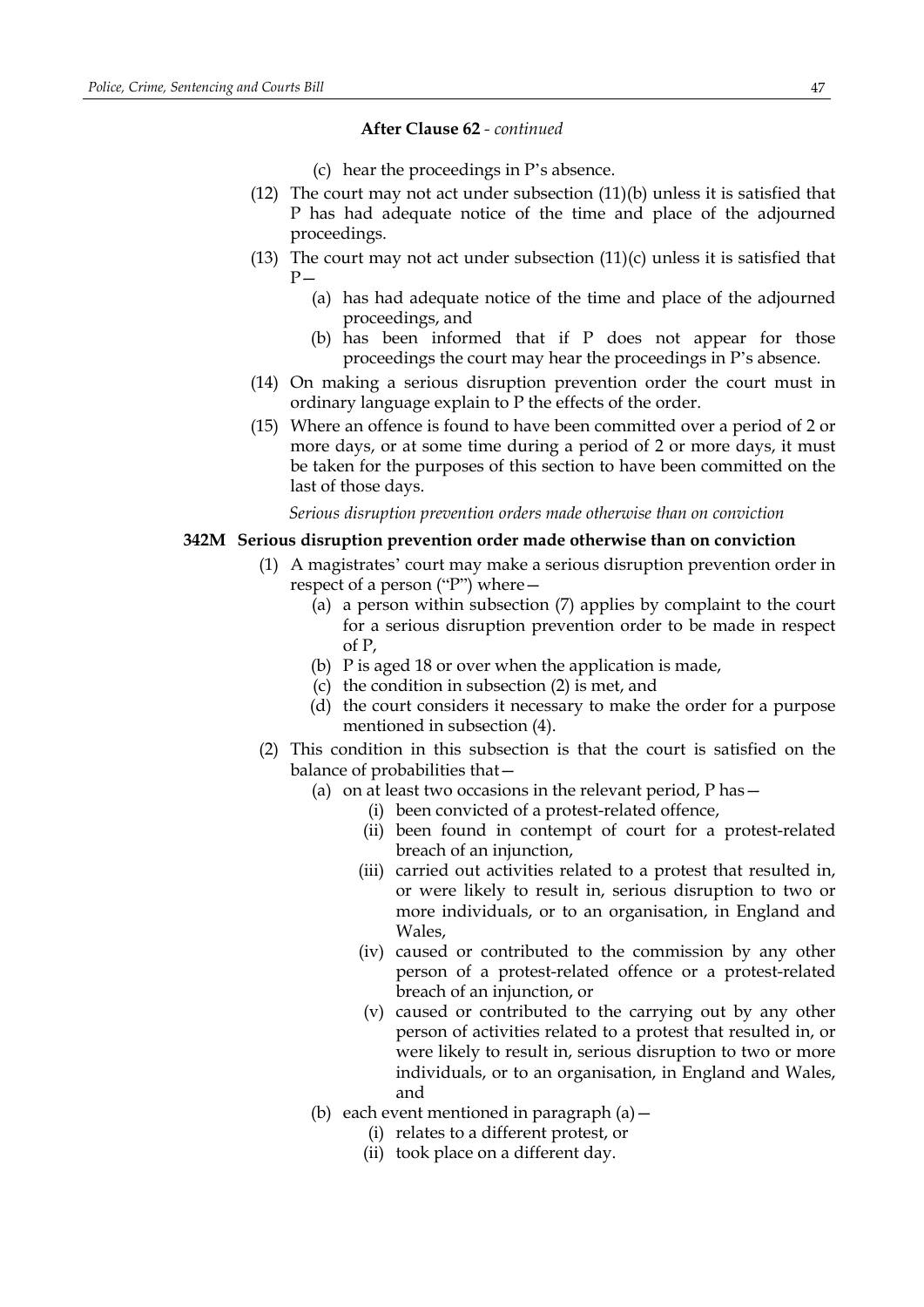- (3) In subsection (2) "the relevant period" means the period of 5 years ending with the day on which the order is made; but an event may be taken into account for the purposes of this section only if it occurred—
	- (a) on or after the day on which this section comes into force, and
	- (b) when P was aged 16 or over.
- (4) The purposes are—
	- (a) to prevent P from committing a protest-related offence or a protest-related breach of an injunction;
	- (b) to prevent P from carrying out activities related to a protest that result in, or are likely to result in, serious disruption to two or more individuals, or to an organisation, in England and Wales;
	- (c) to prevent P from causing or contributing to—
		- (i) the commission by any other person of a protest-related offence or a protest-related breach of an injunction, or
		- (ii) the carrying out by any other person of activities related to a protest that result in, or are likely to result in, serious disruption to two or more individuals, or to an organisation, in England and Wales;
	- (d) to protect two or more individuals, or an organisation, in England and Wales from the risk of serious disruption arising from—
		- (i) a protest-related offence,
		- (ii) a protest-related breach of an injunction, or
		- (iii) activities related to a protest.
- (5) A serious disruption prevention order under this section is an order which, for a purpose mentioned in subsection  $(4)$  –
	- (a) requires P to do anything described in the order;
	- (b) prohibits P from doing anything described in the order.
- (6) On making a serious disruption prevention order the court must in ordinary language explain to P the effects of the order.
- (7) The following persons are within this subsection—
	- (a) a relevant chief officer of police;
	- (b) the chief constable of the British Transport Police Force;
	- (c) the chief constable of the Civil Nuclear Constabulary;
	- (d) the chief constable of the Ministry of Defence Police.
- (8) For the purposes of subsection (7)(a) a chief officer of police is a relevant chief officer of police in relation to an application for a serious disruption prevention order in respect of  $P$  if  $-$ 
	- (a) P lives in the chief officer's police area, or
	- (b) the chief officer believes that P is in, or is intending to come to, the chief officer's police area.
- (9) An application for a serious disruption prevention order made by a chief officer of police for a police area may be made only to a court acting for a local justice area that includes any part of that police area.
- (10) Where an offence is found to have been committed over a period of 2 or more days, or at some time during a period of 2 or more days, it must be taken for the purposes of this section to have been committed on the last of those days.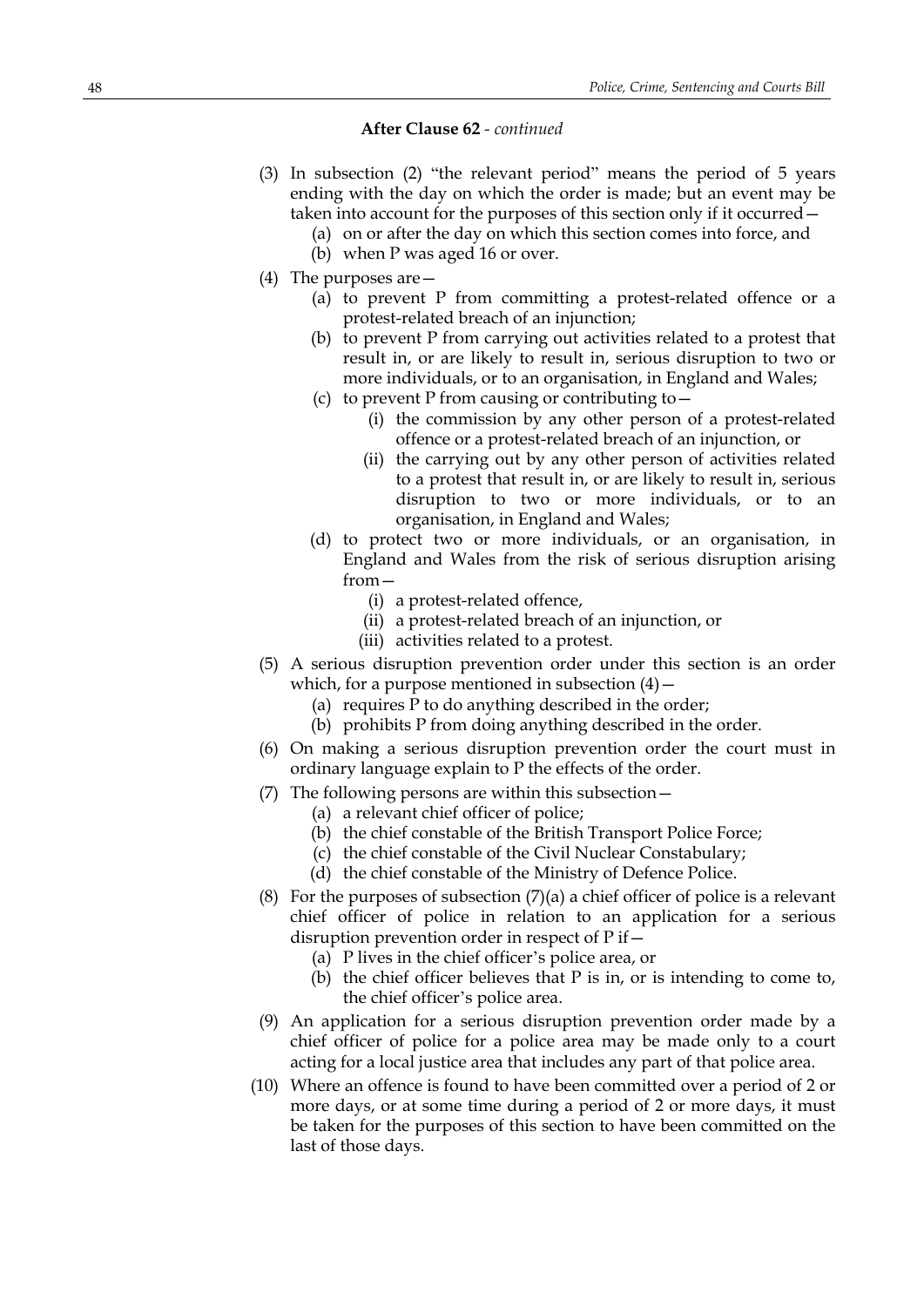(11) Section 127 of the Magistrates' Courts Act 1980 (time limits) does not apply to a complaint under this section.

*Provisions of serious disruption prevention orders*

#### **342N Provisions of serious disruption prevention order**

- (1) The requirements imposed on a person ("P") by a serious disruption prevention order may, in particular, have the effect of requiring P to present themselves to a particular person at a particular place at, or between, particular times on particular days.
- (2) Sections 342O and 342P make further provision about the inclusion of requirements (including notification requirements) in a serious disruption prevention order.
- (3) The prohibitions imposed on a person ("P") by a serious disruption prevention order may, in particular, have the effect of prohibiting P from—
	- (a) being at a particular place;
	- (b) being at a particular place between particular times on particular days;
	- (c) being at a particular place between particular times on any day;
	- (d) being with particular persons;
	- (e) participating in particular activities;
	- (f) having particular articles with them;
	- (g) using the internet to facilitate or encourage persons to  $-$ 
		- (i) commit a protest-related offence or a protest-related breach of an injunction, or
		- (ii) carry out activities related to a protest that result in, or are likely to result in, serious disruption to two or more individuals, or to an organisation, in England and Wales.
- (4) References in this section to a particular place or particular persons, activities or articles include a place, persons, activities or articles of a particular description.
- (5) A serious disruption prevention order which imposes prohibitions on a person may include exceptions from those prohibitions.
- (6) Nothing in this section affects the generality of sections 342L(6) and 342M(5).
- (7) The requirements or prohibitions which are imposed on a person by a serious disruption prevention order must, so far as practicable, be such as to avoid—
	- (a) any conflict with the person's religious beliefs, and
	- (b) any interference with the times, if any, at which the person normally works or attends any educational establishment.

#### **342O Requirements in serious disruption prevention order**

- (1) A serious disruption prevention order which imposes on a person ("P") a requirement, other than a notification requirement under section 342P, must specify a person who is to be responsible for supervising compliance with the requirement.
- (2) That person may be an individual or an organisation.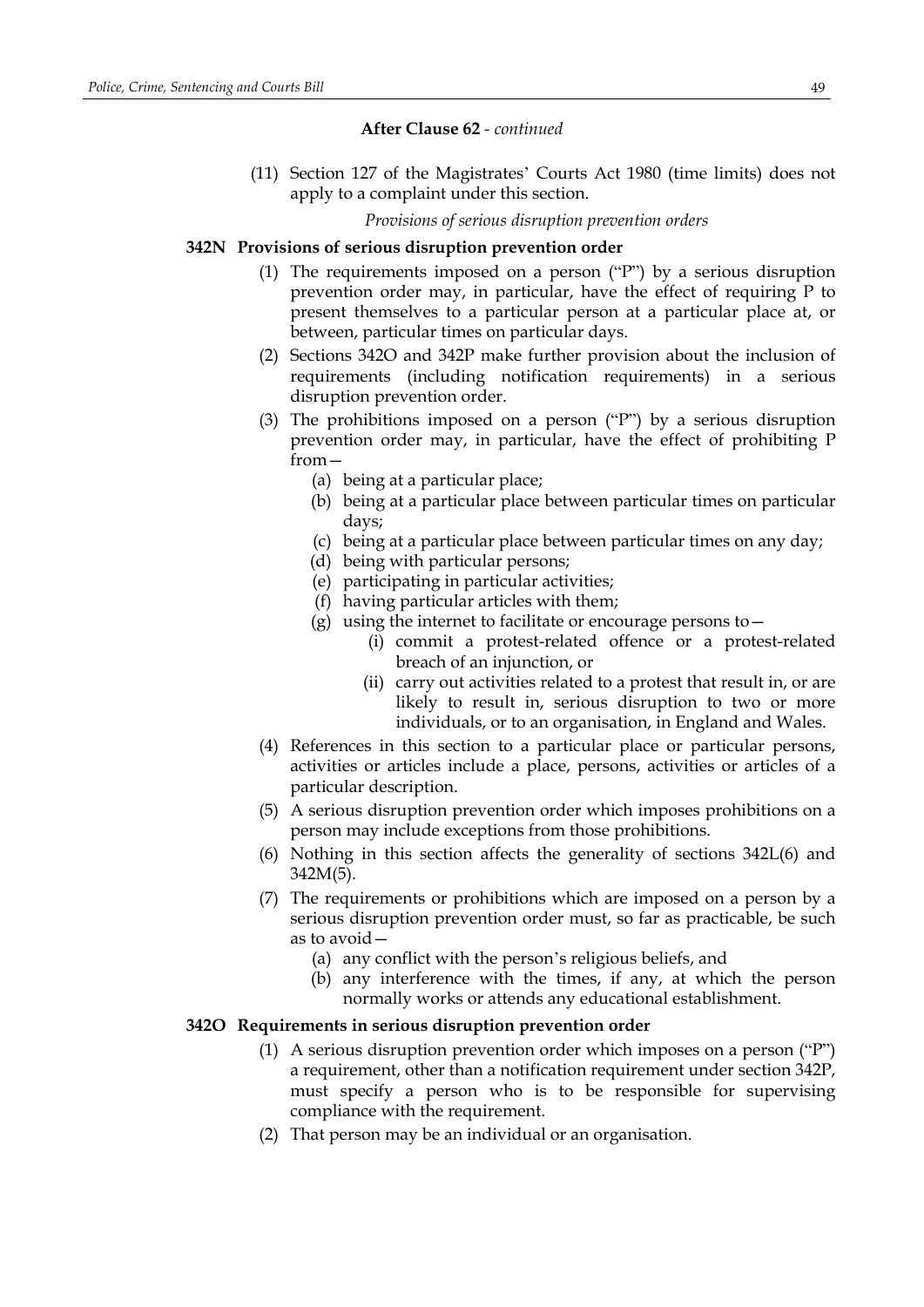- (3) Before including such a requirement, the court must receive evidence about its suitability and enforceability from—
	- (a) the individual to be specified under subsection (1), if an individual is to be specified;
	- (b) an individual representing the organisation to be specified under subsection (1), if an organisation is to be specified.
- (4) Before including two or more such requirements, the court must consider their compatibility with each other.
- (5) It is the duty of a person specified under subsection  $(1)$  -
	- (a) to make any necessary arrangements in connection with the requirements for which the person has responsibility (the "relevant requirements");
	- (b) to promote P's compliance with the relevant requirements;
	- (c) if the person considers that  $P-$ 
		- (i) has complied with all of the relevant requirements, or
		- (ii) has failed to comply with a relevant requirement,
		- to inform the appropriate chief officer of police.
- (6) In subsection  $(5)(c)$  "the appropriate chief officer of police" means  $-$ 
	- (a) the chief officer of police for the police area in which it appears to the person specified under subsection (1) that P lives, or
	- (b) if it appears to that person that P lives in more than one police area, whichever of the chief officers of police of those areas the person thinks it is most appropriate to inform.
- (7) Where P is subject to a requirement in a serious disruption prevention order, other than a notification requirement under section 342P, P must—
	- (a) keep in touch with the person specified under subsection (1) in relation to that requirement, in accordance with any instructions given by that person from time to time, and
	- (b) notify that person of any change of P's home address.
- (8) The obligations mentioned in subsection (7) have effect as if they were requirements imposed on P by the order.

### **342P Notification requirements in serious disruption prevention order**

- (1) A serious disruption prevention order made in respect of a person ("P") must impose on P the notification requirements in subsections (2) and (4).
- (2) P must be required to notify the information in subsection (3) to the police within the period of 3 days beginning with the day on which the order takes effect.
- (3) That information is  $-$ 
	- (a) P's name on the day that the notification is given and, where P uses one or more other names on that day, each of those names,
	- (b) P's home address on that day, and
	- (c) the address of any other premises at which, on that day, P regularly resides or stays.
- (4) P must be required to notify the information mentioned in subsection (5) to the police within the period of 3 days beginning with the day on which P—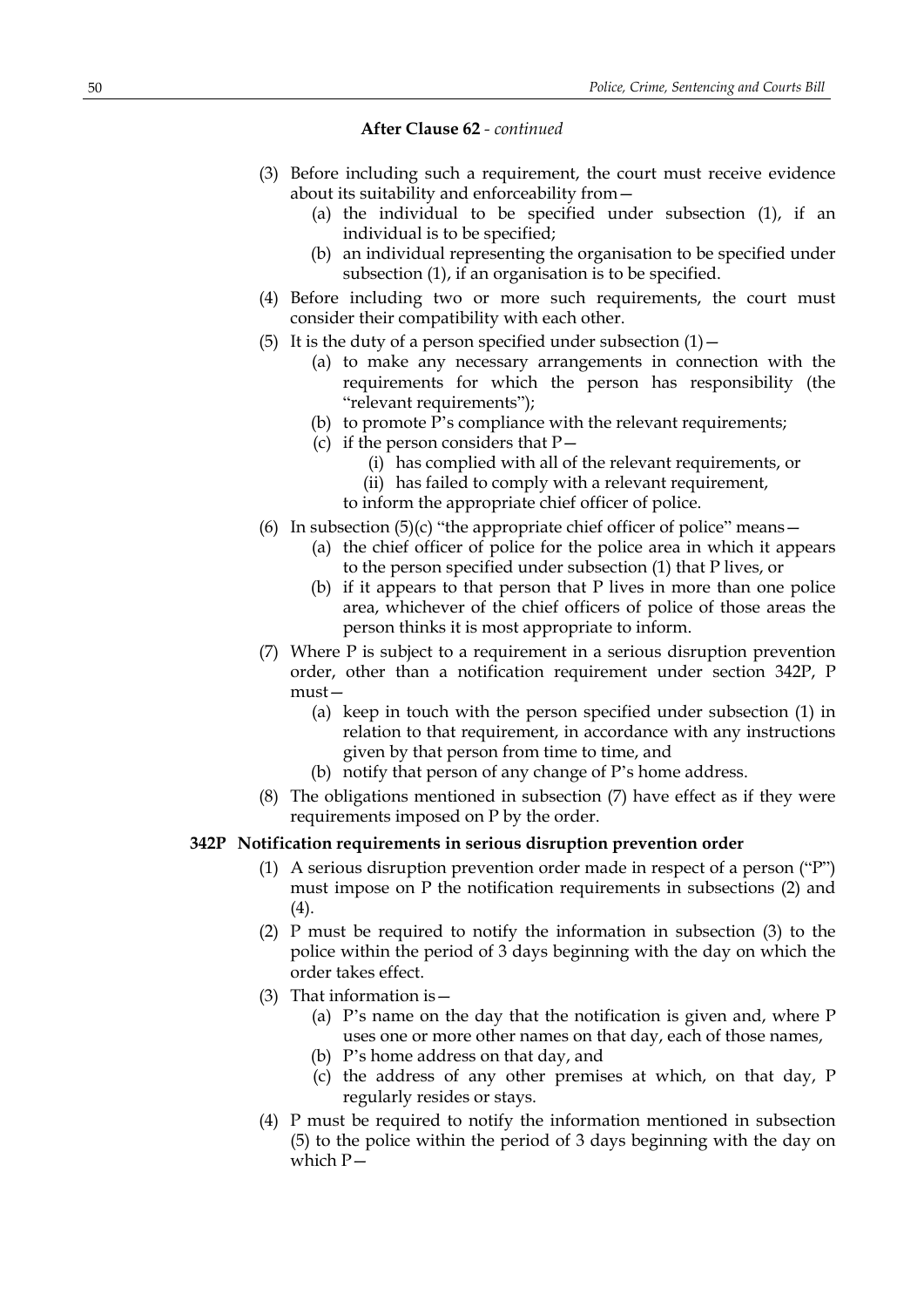- (a) uses a name which has not been previously notified to the police in accordance with the order,
- (b) changes their home address, or
- (c) decides to live for a period of one month or more at any premises the address of which has not been previously notified to the police in accordance with the order.
- (5) That information is—
	- (a) in a case within subsection  $(4)(a)$ , the name which has not previously been notified,
	- (b) in a case within subsection  $(4)(b)$ , the new home address, and
	- (c) in a case within subsection  $(4)(c)$ , the address of the premises at which P has decided to live.
- (6) A serious disruption prevention order must provide that P gives a notification of the kind mentioned in subsection (2) or (4) by  $-$ 
	- (a) attending at a police station in a police area in which P lives, and
	- (b) giving an oral notification to a police officer, or to any person
		- authorised for the purpose by the officer in charge of the station.

### **342Q Duration of serious disruption prevention order**

- (1) A serious disruption prevention order takes effect on the day it is made, subject to subsections (3) and (4).
- (2) A serious disruption prevention order must specify the period for which it has effect, which must be a fixed period of not less than 1 week and not more than 2 years.
- (3) Subsection (4) applies in relation to a serious disruption prevention order made in respect of a person ("P") if—
	- (a) P has been remanded in or committed to custody by an order of a court,
	- (b) a custodial sentence has been imposed on P or P is serving or otherwise subject to a such a sentence, or
	- (c) P is on licence for part of the term of a custodial sentence.
- (4) The order may provide that it does not take effect until—
	- (a) P is released from custody,
	- (b) P ceases to be subject to a custodial sentence, or
	- (c) P ceases to be on licence.
- (5) A serious disruption prevention order may specify periods for which particular requirements or prohibitions have effect.
- (6) Where a court makes a serious disruption prevention order in respect of a person and the person is already subject to such an order, the earlier order ceases to have effect.
- (7) In this section "custodial sentence" includes a pre-Code custodial sentence (see section 222(4)).

### **342R Other information to be included in serious disruption prevention order**

A serious disruption prevention order made in respect of a person must specify—

- (a) the reasons for making the order, and
- (b) the penalties which may be imposed on the person for breaching the order.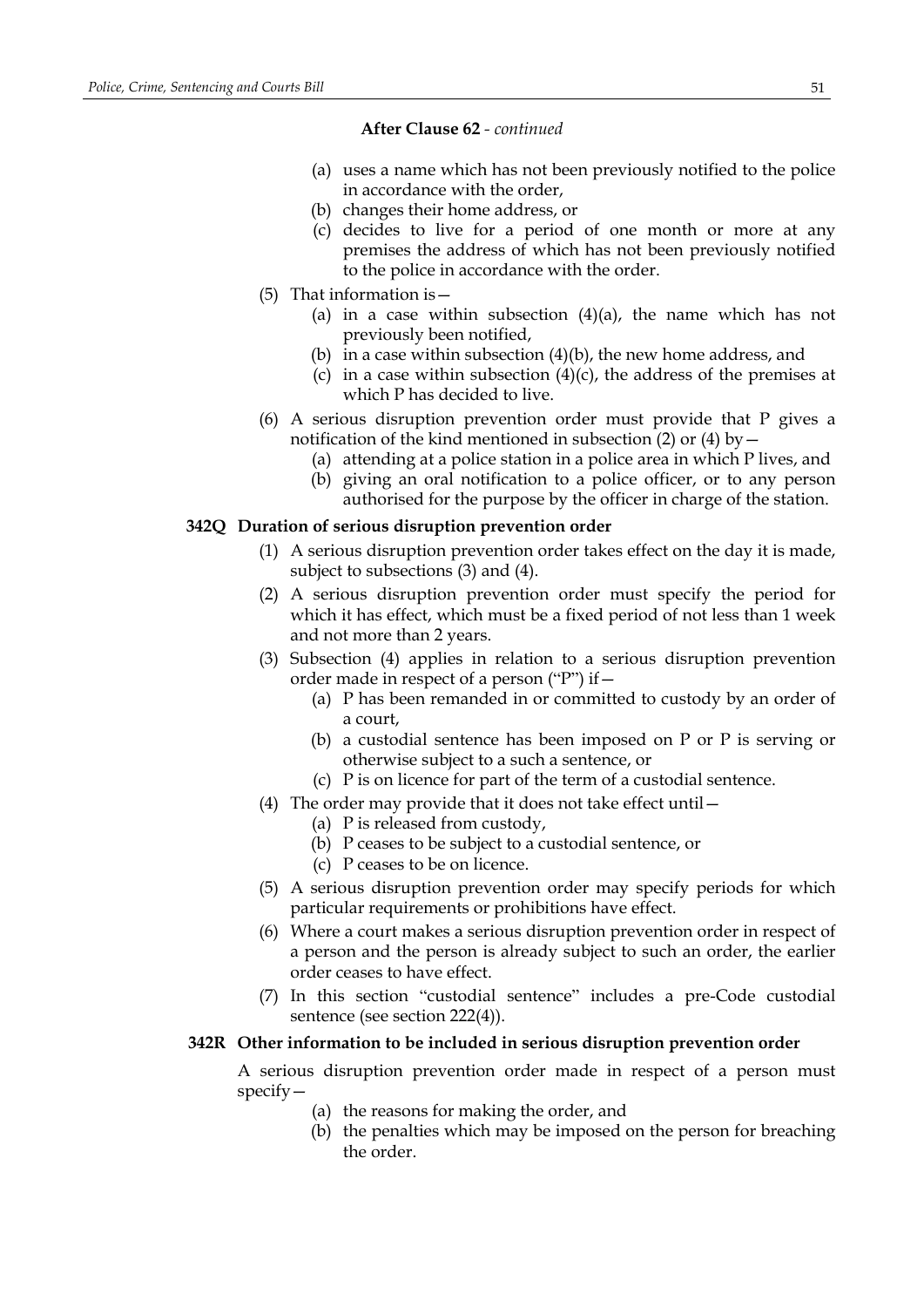#### *Offences*

### **342S Offences relating to a serious disruption prevention order**

- (1) Where a serious disruption prevention order has effect in respect of a person ("P"), P commits an offence if P—
	- (a) fails without reasonable excuse to do anything P is required to do by the order,
	- (b) without reasonable excuse does anything P is prohibited from doing by the order, or
	- (c) notifies to the police, in purported compliance with the order, any information which P knows to be false.
- (2) A person guilty of an offence under this section is liable on summary conviction to imprisonment for a term not exceeding 51 weeks or a fine or both.
- (3) In relation to an offence committed before the coming into force of section 281(5) of the Criminal Justice Act 2003 (alteration of penalties for certain summary offences: England and Wales), the reference in subsection (2) to 51 weeks is to be read as a reference to 6 months.

*Variation, renewal or discharge of serious disruption prevention order*

### **342T Variation, renewal or discharge of serious disruption prevention order**

- (1) Where a serious disruption prevention order has been made in respect of a person ("P"), a person within subsection (2) may apply to the appropriate court for an order varying, renewing or discharging the order.
- (2) Those persons are—
	- (a) P;
	- (b) the chief officer of police for the police area in which P lives;
	- (c) a chief officer of police who believes that P is in, or is intending to come to, the chief officer's police area;
	- (d) if the application for the order was made by a chief officer of police other than one within paragraph (b) or (c), the chief officer by whom the application was made;
	- (e) the chief officer of police for a police area in which P committed an offence on the basis of which the order was made;
	- (f) where the order was made following an application by a constable within subsection (3), that constable.
- (3) Those constables are—
	- (a) the chief constable of the British Transport Police Force;
	- (b) the chief constable of the Civil Nuclear Constabulary;
	- (c) the chief constable of the Ministry of Defence Police.
- (4) An application under this section must be made—
	- (a) where the appropriate court is a magistrates' court, by complaint;
	- (b) in any other case, in accordance with rules of court.
- (5) Before making a decision on an application under this section, the court must hear—
	- (a) the person making the application, and
	- (b) any other person within subsection (2) who wishes to be heard.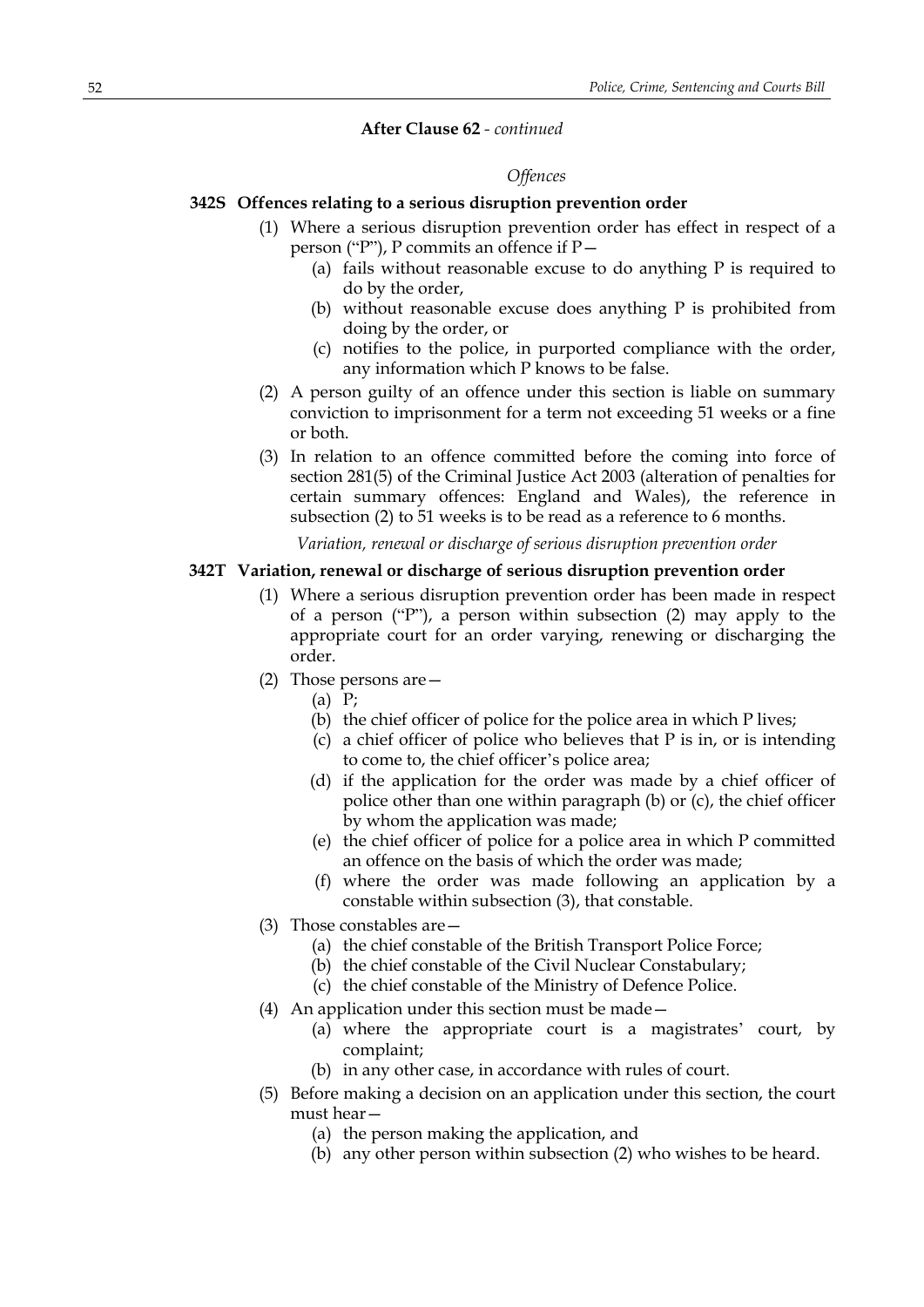- (6) Subject to subsection (7), on an application under this section the court may make such order varying, renewing or discharging the serious disruption prevention order as it thinks appropriate.
- (7) The court may renew a serious disruption prevention order, or vary such an order so as to lengthen its duration or to impose an additional prohibition or requirement on P, only if it considers that to do so is necessary—
	- (a) to prevent P from committing a protest-related offence or a protest-related breach of an injunction,
	- (b) to prevent P from carrying out activities related to a protest that result in, or are likely to result in, serious disruption to two or more individuals, or to an organisation, in England and Wales,
	- (c) to prevent P from causing or contributing to—
		- (i) the commission by any other person of a protest-related offence or a protest-related breach of an injunction, or
		- (ii) the carrying out by any other person of activities related to a protest that result in, or are likely to result in, serious disruption to two or more individuals, or to an organisation, in England and Wales, or
	- (d) to protect two or more individuals, or an organisation, in England and Wales from the risk of serious disruption arising from—
		- (i) a protest-related offence,
		- (ii) a protest-related breach of an injunction, or
		- (iii) activities related to a protest.
- (8) Sections 342N, 342O, 342P (other than subsections (2) and (3)), 342Q and 342R have effect in relation to the renewal of a serious disruption prevention order, or the variation of such an order so as to lengthen its duration or to impose a new requirement or prohibition, as they have effect in relation to the making of such an order.
- (9) On making an order under this section varying or renewing a serious disruption prevention order, the court must in ordinary language explain to P the effects of the serious disruption prevention order (as varied or renewed).
- (10) Section 127 of the Magistrates' Courts Act 1980 does not apply to a complaint under this section.
- (11) In this section "the appropriate court" means—
	- (a) where the Crown Court or the Court of Appeal made the order, the Crown Court;
	- (b) where a magistrates' court made the order and the application is made by P or a constable within subsection  $(3)$  -
		- (i) that magistrates' court, or
		- (ii) a magistrates' court for the area in which P lives;
	- (c) where a magistrates' court made the order and the application is made by a chief officer of police—
		- (i) that magistrates' court,
		- (ii) a magistrates' court for the area in which P lives, or
		- (iii) a magistrates' court acting for a local justice area that includes any part of the chief officer's police area.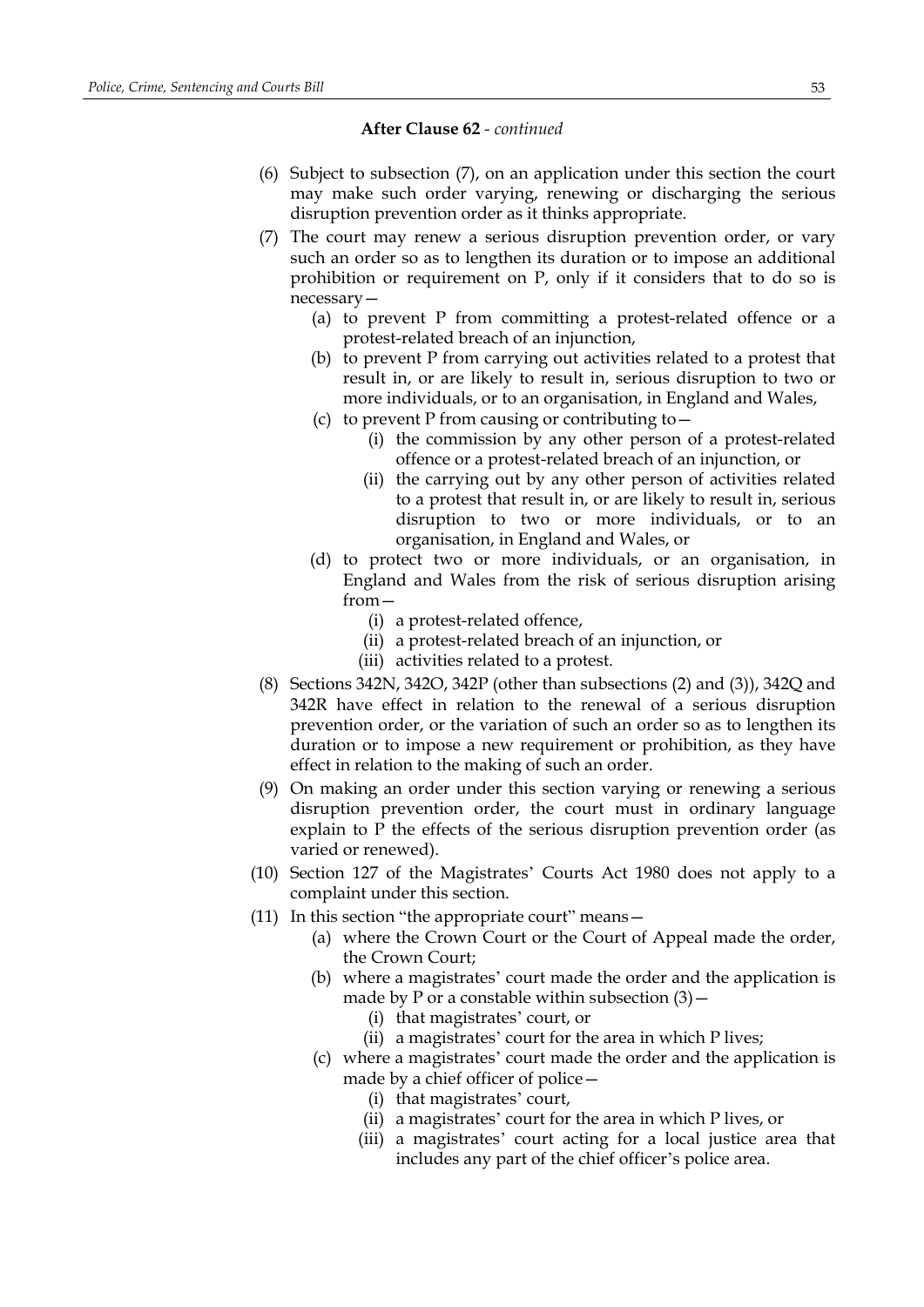#### *Appeals*

### **342U Appeal against serious disruption prevention order**

- (1) Where a serious disruption prevention order is made under section 342L (order on conviction) in respect of a person ("P"), P may appeal against the making of the order as if the order were a sentence passed on P for the offence.
- (2) Where a serious disruption prevention order is made under section 342M (order otherwise than on conviction) in respect of a person ("P"), P may appeal to the appropriate court against the making of the order.
- (3) A person who applied under section 342M (order otherwise than on conviction) for a serious disruption prevention order to be imposed in respect of a person may appeal to the appropriate court against a refusal to make the order.
- (4) Where an application is made under section 342T for an order varying, renewing or discharging a serious disruption prevention order made in respect of a person  $("P")$  –
	- (a) the person who made the application may appeal to the appropriate court against a refusal to make an order under that section;
	- (b) P may appeal to the appropriate court against the making of an order under that section which was made on the application of a person other than P;
	- (c) a person within subsection (2) of that section (other than P) may appeal to the appropriate court against the making of an order under that section which was made on the application of P.
- (5) In this section "the appropriate court" means—
	- (a) in relation to an appeal under subsection (2), the Crown Court;
	- (b) in relation to an appeal under subsection (3) or  $(4)$ 
		- (i) where the application in question was made to a magistrates' court, the Crown Court;
		- (ii) where the application in question was made to the Crown Court, the Court of Appeal.
- (6) On an appeal under this section to the Crown Court, the court may make—
	- (a) such orders as may be necessary to give effect to its determination of the appeal, and
	- (b) such incidental and consequential orders as appear to it to be appropriate.

### *General*

#### **342V Guidance**

- (1) The Secretary of State may issue guidance to—
	- (a) chief officers of police,
		- (b) the chief constable of the British Transport Police Force,
		- (c) the chief constable of the Civil Nuclear Constabulary, and
	- (d) the chief constable of the Ministry of Defence Police,
	- in relation to serious disruption prevention orders.
- (2) The guidance may in particular include—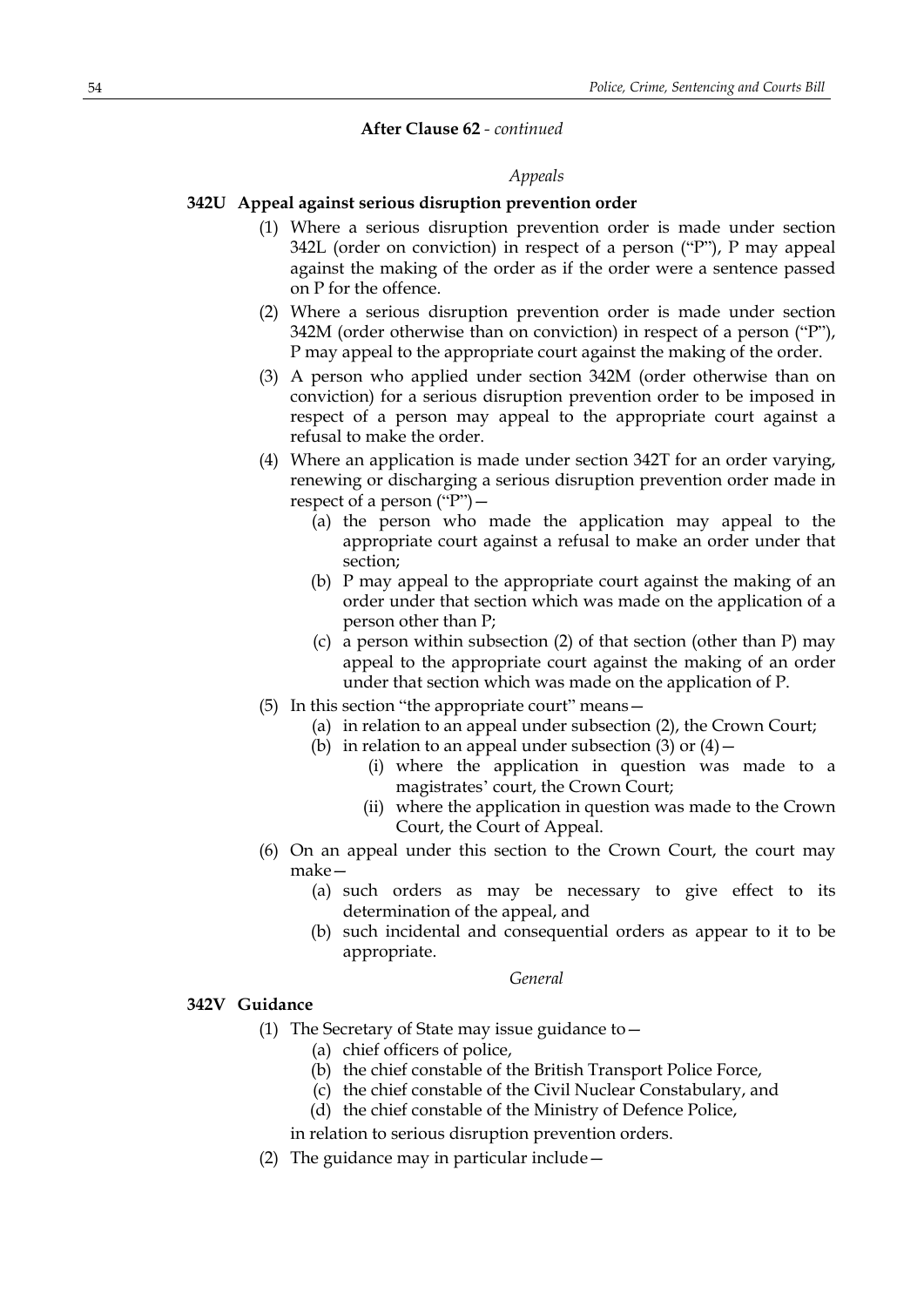- (a) guidance about the exercise by chief officers of police and the chief constables mentioned in subsection (1) of their functions under this Chapter,
- (b) guidance about identifying persons in respect of whom it may be appropriate for applications for serious disruption prevention orders to be made, and
- (c) guidance about providing assistance to prosecutors in connection with applications for serious disruption prevention orders.
- (3) The Secretary of State may revise any guidance issued under this section.
- (4) The Secretary of State must arrange for any guidance issued under this section to be published.
- (5) A chief officer of police or a chief constable mentioned in subsection (1) must have regard to any guidance issued under this section.

### **342W Guidance: Parliamentary procedure**

- (1) Before issuing guidance under section 342V, the Secretary of State must lay a draft of the guidance before Parliament.
- (2) If, within the 40-day period, either House of Parliament resolves not to approve the draft guidance, the guidance may not be issued.
- (3) If no such resolution is made within that period, the Secretary of State may issue the guidance.
- (4) In this section "the 40-day period", in relation to draft guidance, means the period of 40 days beginning with the day on which the draft is laid before Parliament (or, if it is not laid before each House on the same day, the later of the days on which it is laid).
- (5) In calculating the 40-day period, no account is to be taken of any period during which—
	- (a) Parliament is dissolved or prorogued, or
	- (b) both Houses are adjourned for more than 4 days.

#### **342X Interpretation of Chapter**

In this Chapter—

- "home address", in relation to a person ("P"), means—
	- (a) the address of P's sole or main residence, or
	- (b) if P has no such residence, the address or location of a place where P can regularly be found and, if there is more than one such place, such one of those places as P may select;

"injunction" means an injunction granted by the High Court, the county court or a youth court;

"protest-related breach", in relation to an injunction, means a breach which is directly related to a protest;

"protest-related offence" means an offence which is directly related to a protest."

(2) In section 3(2) of the Prosecution of Offences Act 1985 (functions of the Director of Public Prosecutions), before paragraph (g) insert—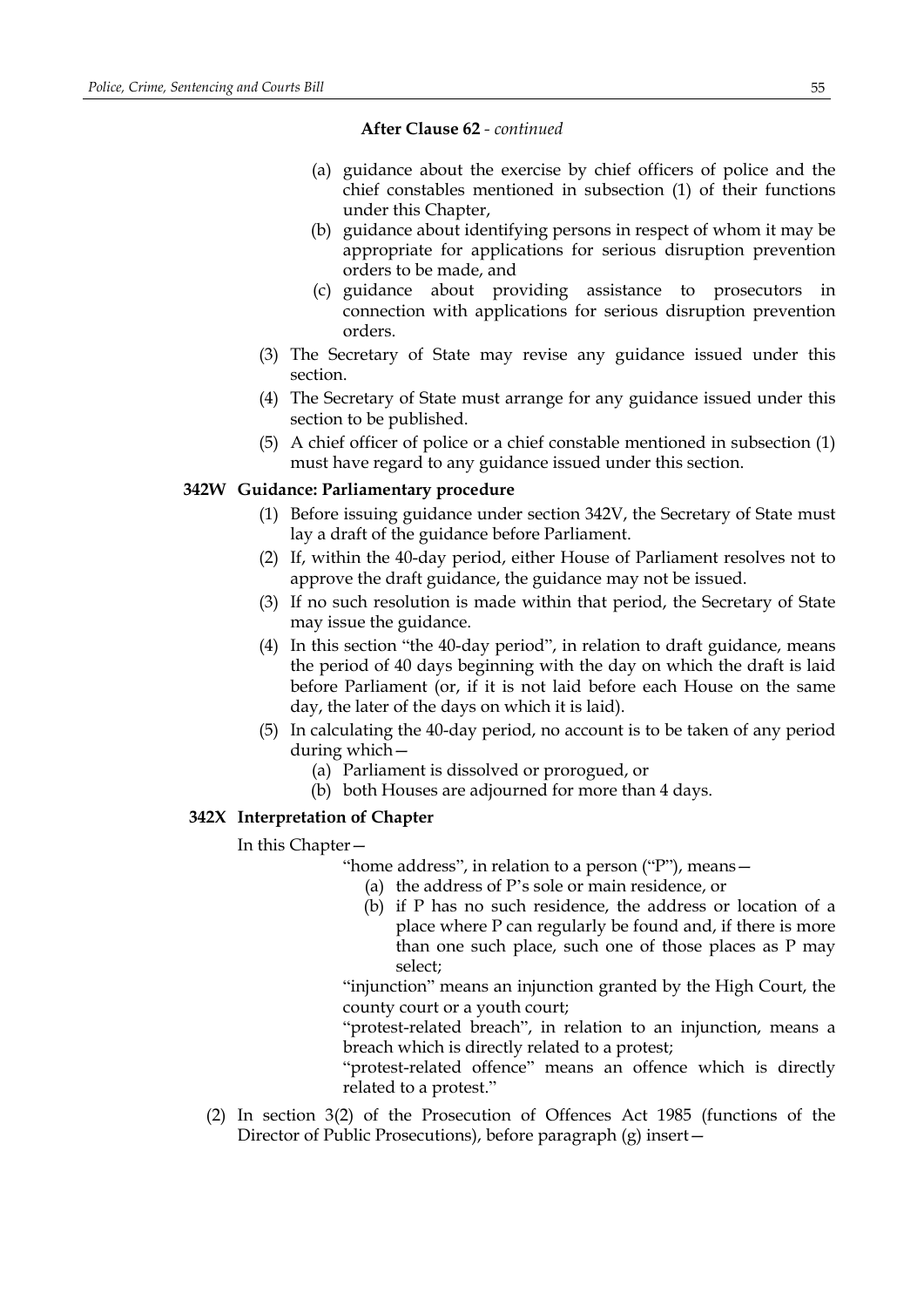"(fi) to have the conduct of applications for orders under section 342L(1)(b) of the Sentencing Code (serious disruption prevention orders on conviction);"."

#### *Member's explanatory statement*

*This amendment contains provisions about serious disruption prevention orders. These are orders which can be imposed on a person who has committed two protest-related offences or who has, on at least two occasions, committed protest-related breaches of injunctions or caused or contributed to the commission of such offences or breaches or to activity related to a protest that resulted in serious disruption to two or more individuals or to an organisation.*

### LORD BEST LORD YOUNG OF COOKHAM BARONESS THORNHILL BARONESS CHAKRABARTI

#### **160** Insert the following new Clause –

### **"Repeal of Vagrancy Act 1824**

- (1) The Vagrancy Act 1824 is repealed.
- (2) In this section—

"the 2014 Act" means the Anti-social Behaviour, Crime and Policing Act 2014;

"begging" means asking for gifts on streets or in other public places (for which purpose it is immaterial whether gifts are of money or in kind, whether they are expressed as gifts or as loans, and whether a person asks expressly or impliedly, by displaying receptacles for donations or otherwise; but "begging" does not include soliciting donations to a registered charity with the express written authority of that charity);

"registered charity" means a charity registered under section 30 of the Charities Act 2011, or exempted or excepted from registration under or by virtue of that section; and

"sleeping rough" means sleeping (or making preparations to sleep, or possessing bedding or other equipment for the purpose of sleeping) on streets or in other public places, or in places or structures not designed for human habitation.

- (3) The following principles are to be applied in the exercise of powers under the 2014 Act—
	- (a) begging or sleeping rough does not in itself amount to action causing alarm or distress (in the absence of other factors);
	- (b) policing and other enforcement action should balance protection of the community with sensitivity to the problems that cause people to engage in begging or sleeping rough; and
	- (c) powers under the 2014 Act should not in general be used in relation to people sleeping rough, and should be used in relation to people begging only where no other approach is reasonably available.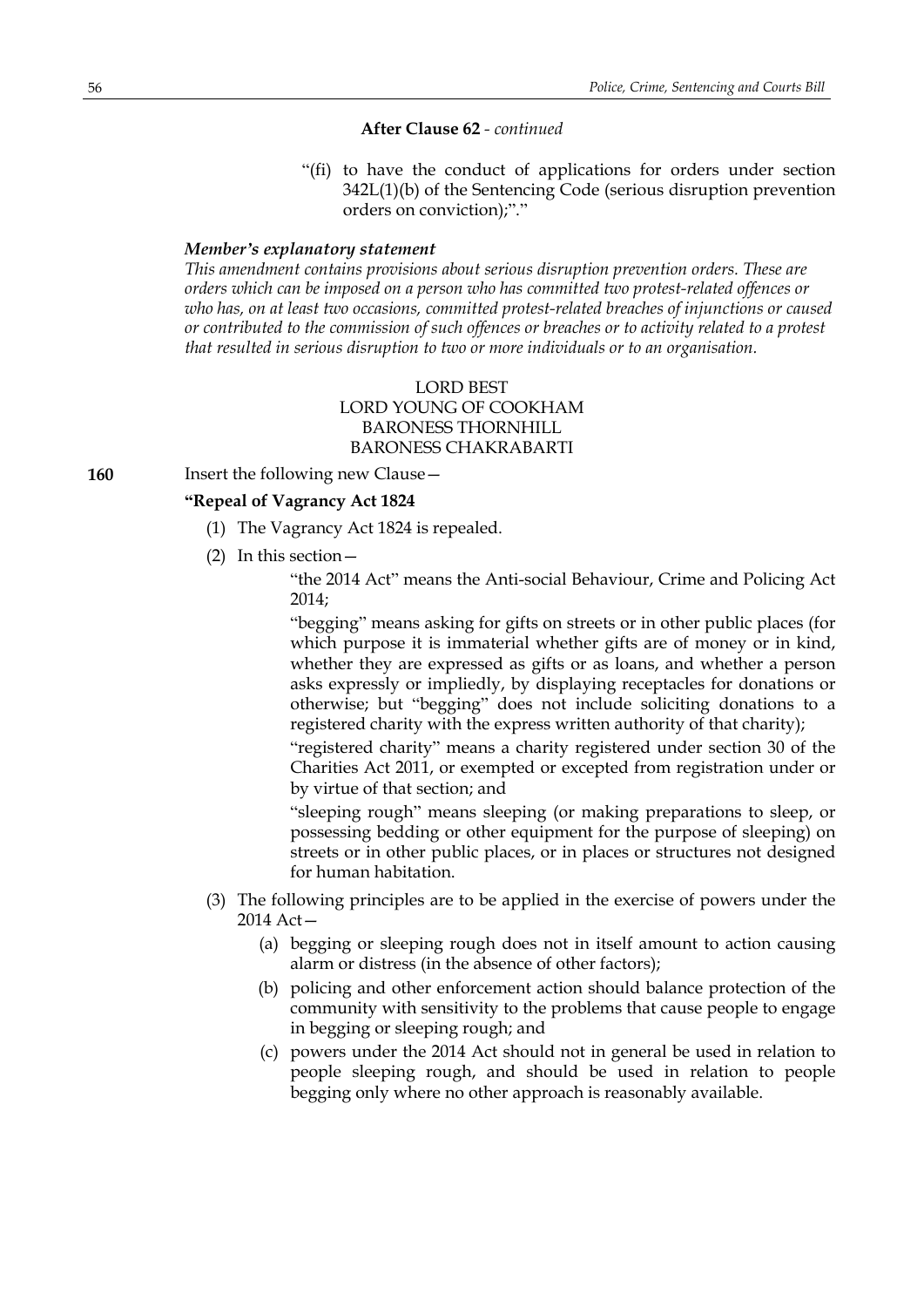- (4) A constable or other person exercising functions under the 2014 Act, or considering whether to exercise functions under that Act, in connection with a person who has been, or may have been, involved in begging or sleeping rough, must consider whether the person could be referred to public authorities, or charitable or other persons, for help in addressing the problems that cause them to be involved in begging or sleeping rough.
- (5) The Secretary of State must issue guidance to local authorities and police forces about the implementation of subsections (3) and (4).
- (6) Local authorities and police forces must—
	- (a) have regard to the guidance; and
	- (b) take reasonable steps to provide education and training designed to ensure consistent and effective implementation of subsections (3) and (4).
- (7) Before issuing (or revising) the guidance the Secretary of State must consult—
	- (a) representatives of police forces;
	- (b) representatives of local authorities; and
	- (c) persons representing the interests of homeless persons.
- (8) The following enactments are repealed (in consequence of subsection  $(1)$ )
	- (a) the Vagrancy Act 1898;
	- (b) the Vagrancy Act 1935;
	- (c) sections  $20(1)(g)$  and  $24(1)(f)$  of the Sentencing Act 2020;
	- (d) section 55(2)(b) of the Violent Crime Reduction Act 2006;
	- (e) paragraph 18 of Schedule 8 to the Serious Organised Crime and Police Act 2005;
	- (f) paragraphs 3(3)(b) and 7(3) of Schedule 3C to the Police Reform Act 2002;
	- (g) paragraph 2(3)(aa) of Schedule 5 to that Act;
	- (h) paragraph 4 of Schedule 6 to the Criminal Justice and Court Services Act 2000;
	- (i) section 43(5) of the Mental Health Act 1983;
	- (j) section 70 of the Criminal Justice Act 1982;
	- (k) section 20 of the Criminal Justice Act 1967;
	- (l) in section 48(2) of the Forestry Act 1967, the words "or against the Vagrancy Act 1824";
	- (m) in section 20(4) of the New Towns Act (Northern Ireland) 1965, the words "or against section 4 of the Vagrancy Act 1824";
	- (n) section 2(3)(c) of the House to House Collections Act 1939; and
	- (o) in section 81 of the Public Health Acts Amendment Act 1907, the words "shall for the purpose of the Vagrancy Act 1824 and of any Act for the time being in force altering or amending the same, be deemed to be an open and public place, and".
- (9) This section extends to England and Wales only.
- (10) This section comes into force at the end of the period of two months beginning with the date of Royal Assent."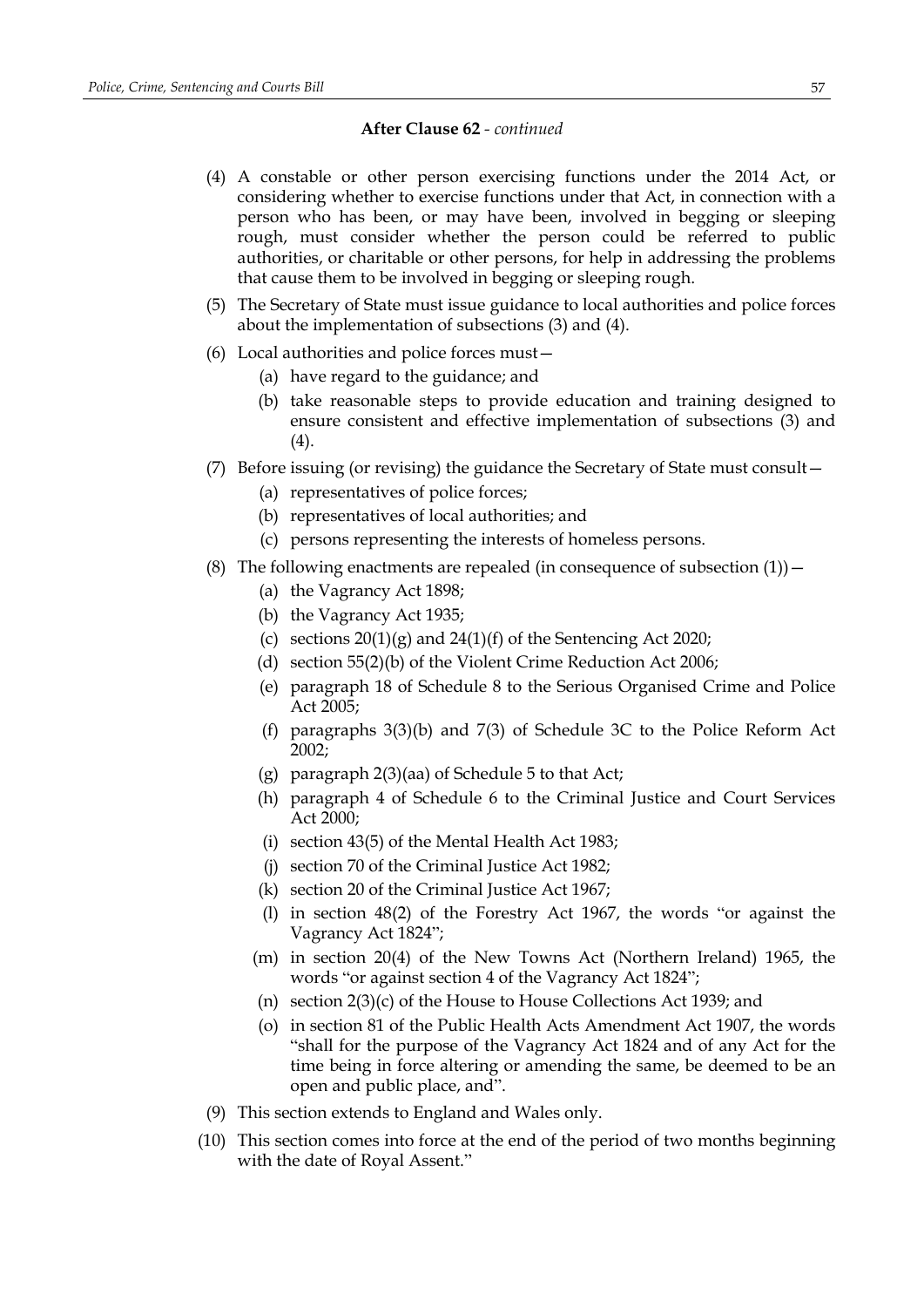### *Member's explanatory statement*

*This new Clause would repeal the Vagrancy Act 1824 and establish that begging or sleeping rough is not itself criminal; it would require police officers to balance protection of the community with sensitivity to the problems that cause people to engage in begging or sleeping rough and ensure that general public order enforcement powers should not in general be used in relation to people sleeping rough, and should be used in relation to people begging only where no other approach is reasonably available.*

### **Schedule 20**

#### LORD WOLFSON OF TREDEGAR

**161** Page 293, line 13, at end insert—

"10A In Schedule 24, omit paragraph 154(f)."

#### *Member's explanatory statement*

*This amendment repeals an amendment of section 38(4)(j) of the Crime and Disorder Act 1998, which has been repealed.*

**162** Page 293, line 22, at end insert—

*"Counter-Terrorism and Sentencing Act 2021 (c. 11)*

12 In Schedule 13 to the Counter-Terrorism and Sentencing Act 2021, omit paragraph 44."

### *Member's explanatory statement*

*This amendment repeals an amendment in the Counter-Terrorism and Sentencing Act 2021 of section 106A of the Powers of Criminal Courts (Sentencing) Act 2000, which was repealed by the Sentencing Act 2020.*

### **Clause 177**

### BARONESS WILLIAMS OF TRAFFORD

**163** Page 197, line 8, at end insert—

"(za) section (*Serious disruption prevention orders*);"

#### *Member's explanatory statement*

*This amendment is consequential on the new Clause in the name of Baroness Williams of Trafford to be inserted after Clause 62 and relating to "serious disruption prevention orders".* **164** [*Withdrawn*]

### **Clause 178**

### LORD BEST BARONESS CHAKRABARTI BARONESS THORNHILL LORD FALCONER OF THOROTON

**165** Page 198, line 3, after "33" insert ", (*Repeal of Vagrancy Act 1824)*"

#### *Member's explanatory statement*

*This amendment is consequential to the Amendment tabled in Lord Best's name to After Clause 62.*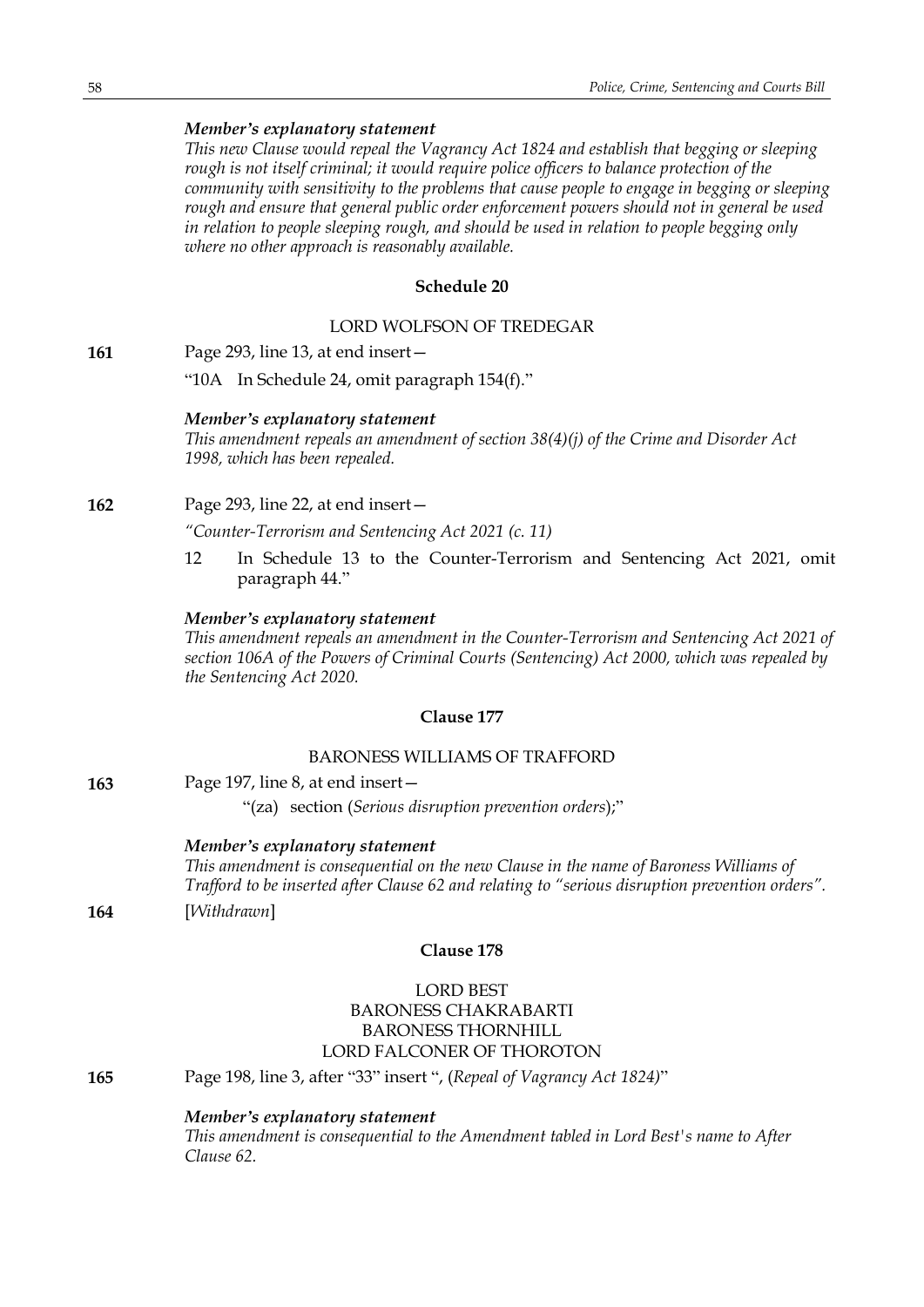#### BARONESS WILLIAMS OF TRAFFORD

**166** Page 198, line 27, at end insert—

"(sa) section (*Knife crime prevention order on conviction: adjournment of proceedings*) (2) to (4);"

#### *Member's explanatory statement*

*This amendment is consequential on the new Clause in the name of Baroness Williams of Trafford to be inserted after Clause 142 and relating to adjournment of proceedings on an application for a knife crime prevention order.*

**166A** Page 198, line 28, at end insert—

- "(ta) section (*Football banning orders: relevant offences*) for the purposes of making an order;
- (tb) section (*Football banning orders: power to amend list of relevant offences*);"

#### *Member's explanatory statement*

*This amendment is consequential on the new Clauses in the name of Baroness Williams of Trafford to be inserted after Clause 164 and relating to football banning orders. It has the effect that the powers to make an order or regulations under the Clauses come into force on Royal Assent.*

#### LORD WOLFSON OF TREDEGAR

**167** Page 198, line 34, at end insert— "(aa) section (*Required life sentence for manslaughter of emergency worker*);"

#### *Member's explanatory statement*

*This amendment is consequential on the new Clause in the name of Lord Wolfson of Tredegar to be inserted after Clause 2 and relating to a required life sentence for the manslaughter of an emergency worker.*

- **168** Page 198, line 40, at end insert—
	- "(ga) sections (*Penalty for cruelty to children*) and (*Penalty for causing or allowing a child or vulnerable adult to die or suffer serious physical harm*);"

#### *Member's explanatory statement*

*This amendment is consequential upon the amendments in the name of Lord Wolfson of Tredegar to add clauses relating to offences against children before Clause 102.*

**169** [*Withdrawn*]